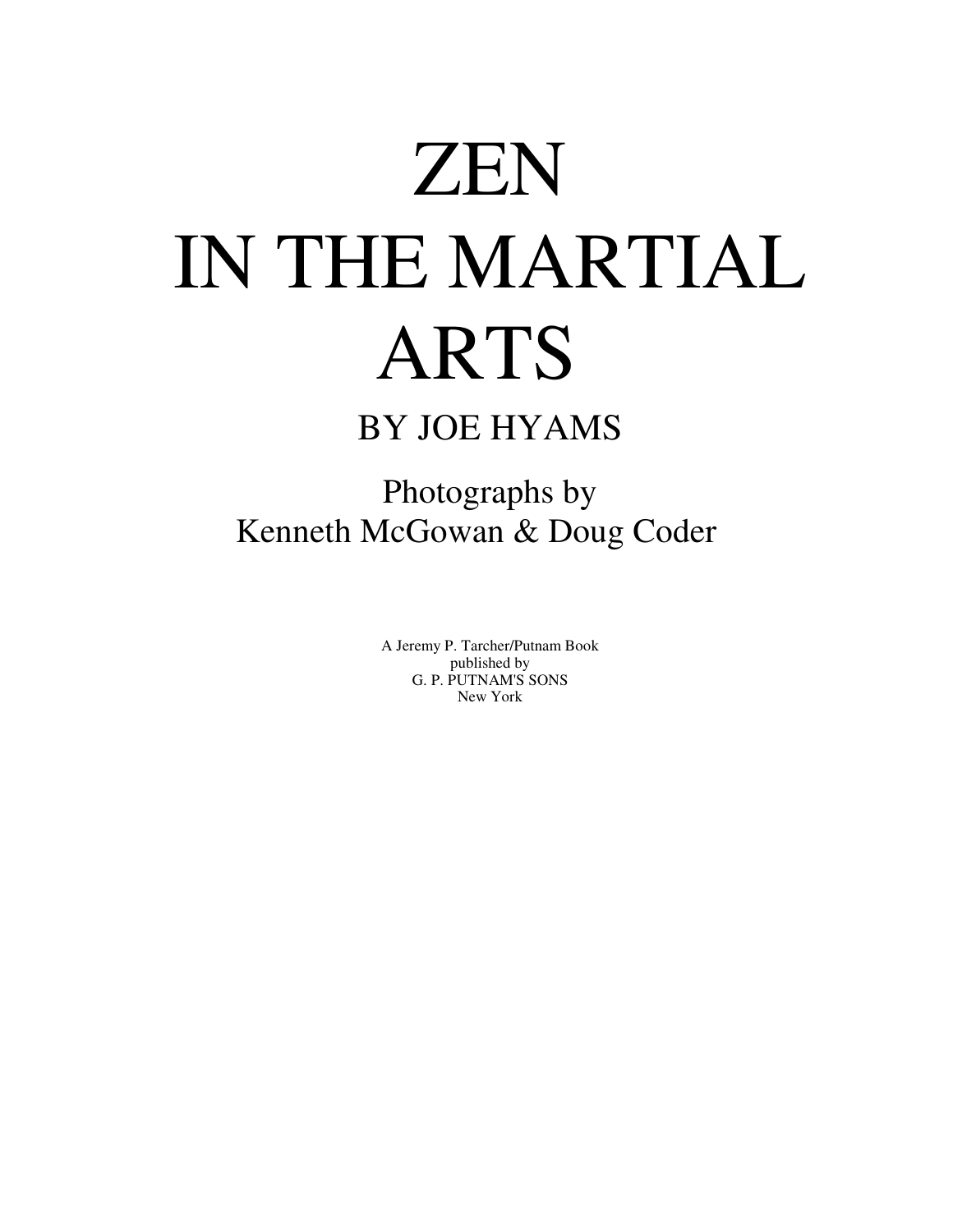To Pat Strong, who patiently and wisely guided me in each stage of my martial arts training for many years and always provided an example of the complete martial artist. And to my wife, Elke, who has never entirely understood my absorption with the arts but, nevertheless, has always been encouraging.

A Jeremy P. Tarcher/Putnam Book Published by G. P. Putnam's Sons *Publishers Since 1838* 200 Madison Avenue New York, NY 10016

> Copyright © 1979 by Joe Hyams All rights reserved. This book, or parts thereof, may not be reproduced in any form without permission.

Library of Congress Catalog Card Number 78-62884 ISBN: 0-87477-101-3 (paper)

Art Director: John Brogna Manufactured in the United States of America 20 19 18 17 16 15 14 13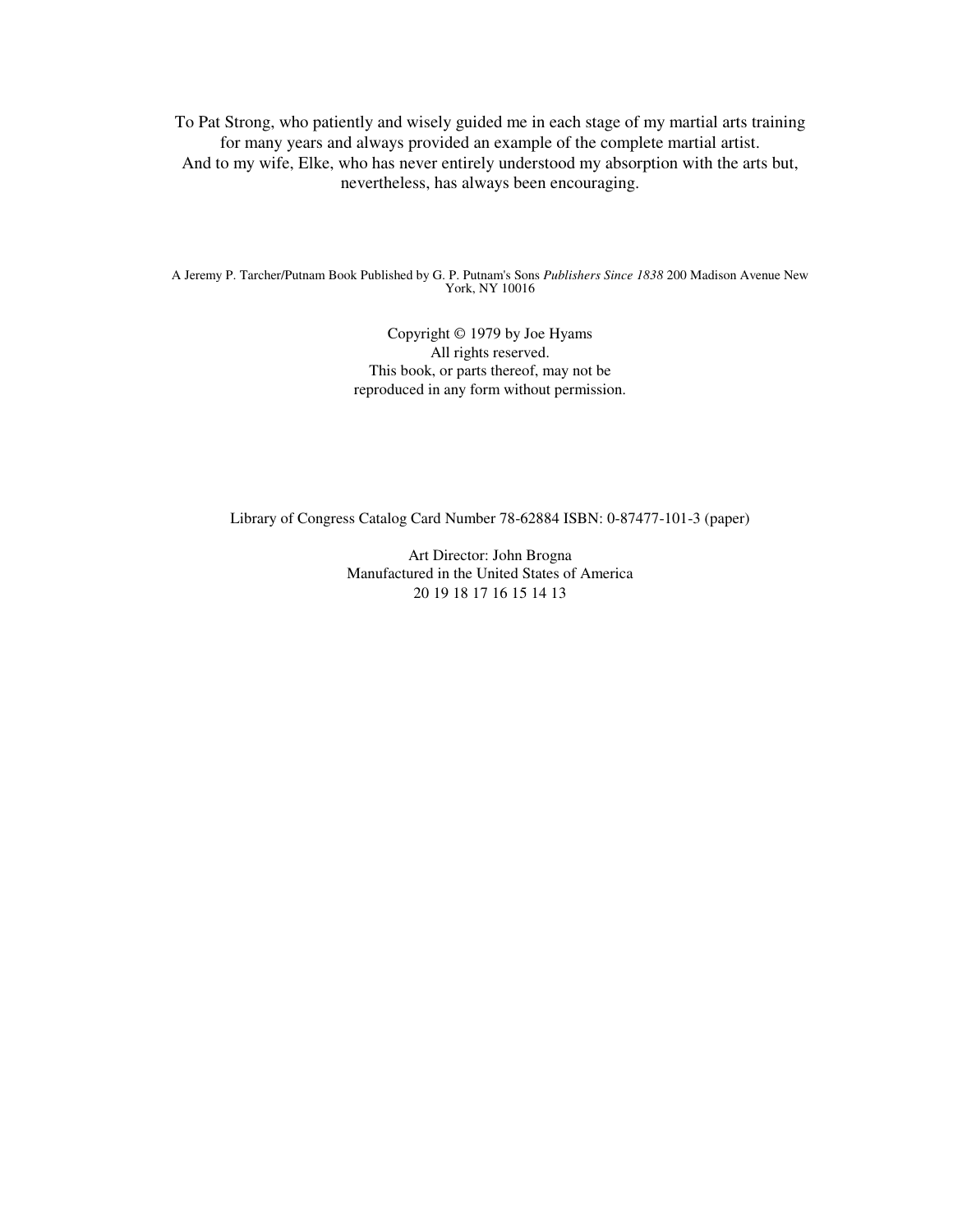# ACKNOWLEDGMENTS

In the text of this book I have introduced most of the masters with whom I studied during the past two and a half decades. But I would be remiss if I did not give special thanks to the following: George Waite, for his advice, special training, and friendship; Bob Phillips, who, although not a martial artist, has the spirit, fighting ability, and good sportsmanship typical of all professional athletes; Bernie Bernheim, who, starting to study karate at the age of fifty-seven and becoming a black belt at sixty-one, is an inspiration for all who believe martial arts are only for the physically young; Emile Farkas, for his advice and comments on the text; Stan Schmidt of Johannesburg, who in the heart of South Africa runs a traditional dojo which has produced many world champions; and Larry Tatum, who has graciously allowed me to train from time to time with his classes at Ed Parker's dojo in Santa Monica, California.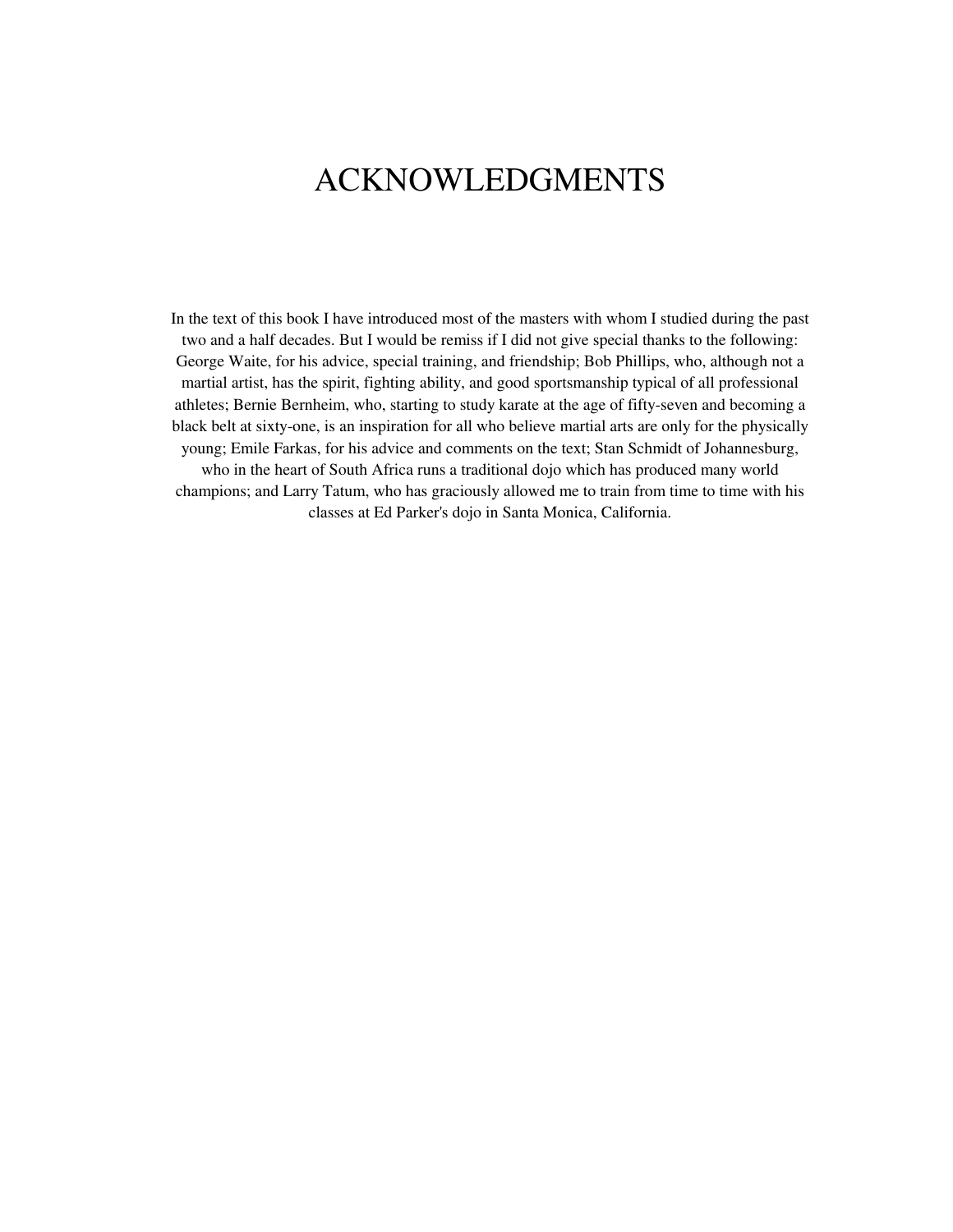### ZEN IN THE MARTIAL ARTS

Several hundred books have been written about performing the Oriental martial arts, but no more than a handful address the significance of Zen in the martial arts. This is an unfortunate oversight since the martial arts in their finest form are much more than a physical contest between two opponents — a means of imposing one's will or inflicting damage upon another. Rather, for the true master, karate, kung-fu, aikido, wing-chun, and all the other martial arts are essentially avenues through which they can achieve spiritual serenity, mental tranquility, and the deepest self-confidence.

Yet I had studied the martial arts for several years before becoming aware of this. In the early stages of training, like most students, I spent my time learning and refining complex physical techniques and movements. Only occasionally did a *sifu* ("instructor" in Chinese) hint that there were other lessons to be mastered.

Of course, it was not my intention when I started studying karate in 1952 to become involved with Zen or any other spiritual discipline. In fact, nothing could have been further from my mind. Had anyone told me where my path would eventually lead, I would probably have dismissed the notion as nonsense, because I associated Zen with mysticism and prided myself in being a pragmatist. Only after several years of training did I come to realize that the deepest purpose of the martial arts is to serve as a vehicle for personal spiritual development. The martial arts began to develop this emphasis on personal spiritual growth in the sixteenth century, when the need for fighting skills in the Orient diminished. The martial arts were transformed from a practical means of combat-to-the-death to spiritual educational training that emphasized the personal development of the participant. Thus the art of fighting with the sword, *kenjutsu*, became transformed into "the way of the sword," *kendo.* Soon other martial arts were given the ending - *do,* which means "the way," or more fully, "the way to enlightenment, self-realization, and understanding." This Zen element is reflected to various degrees in aikido, judo, karate-do, tae-kwon-do, hapkido, and jeet-kune-do, among others.

The role of Zen in the martial arts defies easy definition because Zen has no theory; it is an inner knowing for which there is no clearly stated dogma. The Zen of martial arts deemphasizes the power of the intellect and extols that of intuitive action. Its ultimate aim is to free the individual from anger, illusion, and false passion.

It is possible for the student to make contact with Zen in the martial arts only by a slow and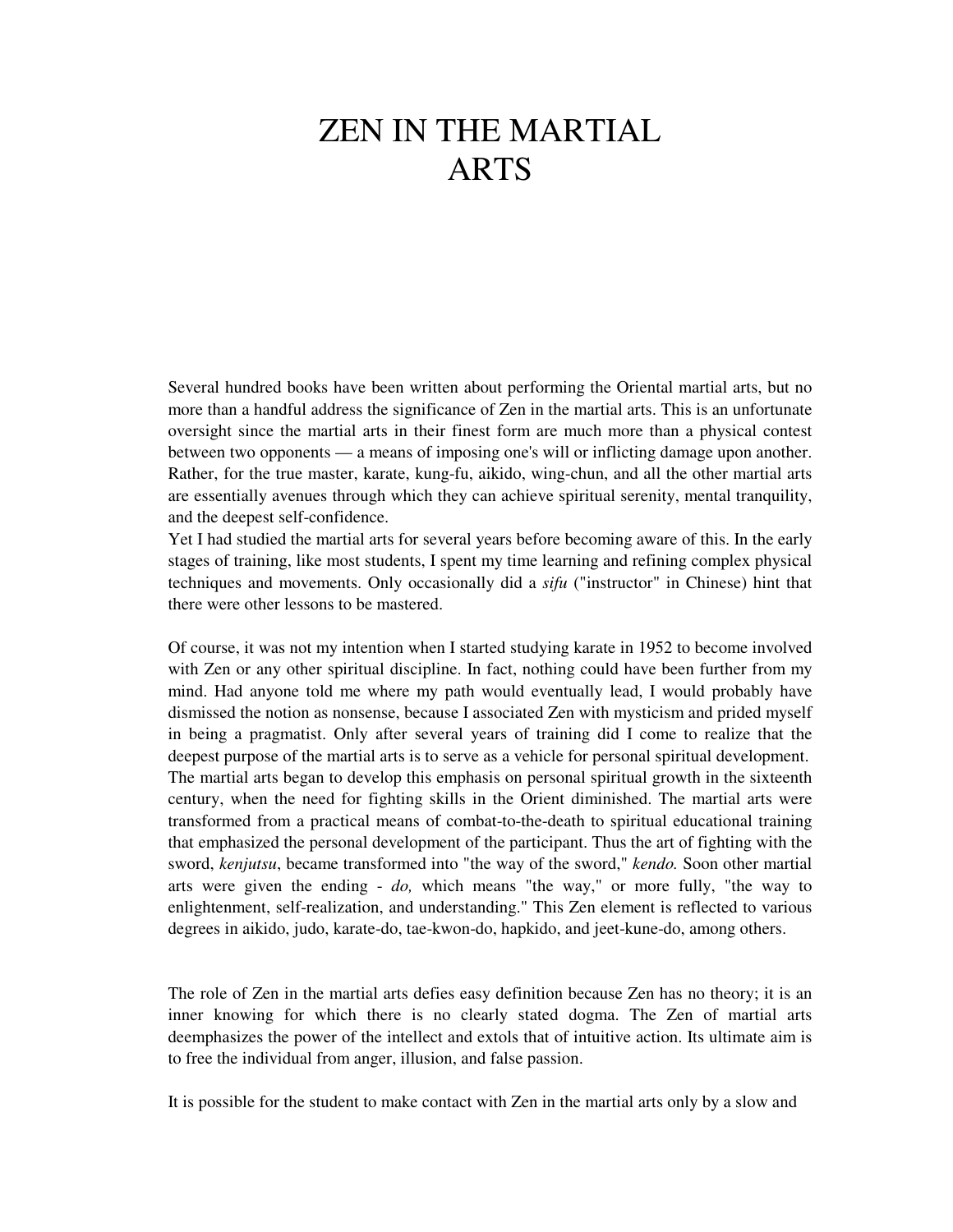roundabout route. Once I came to this realization, familiar to all true masters of the arts, I began to keep notes on my discoveries. For the past decade, *Zen in the Martial Arts* has been the great story over my horizon, the book I most wanted to. But there was always another master to study with or another discipline to learn before I felt I was prepared.

This is not a book, however, for the reader who wishes to master *ZEN,* for the concepts central to that tradition are certainly not acquired from the written word. Nor is this a book for those who expect to learn how to perform the amazing feats of martial artists who break boards and bricks with their bare hands and easily defeat several opponents at a time. The reader interested only in learning about the physical aspects of the martial arts can adventure alone in the literature without my guidance. Instead, this is a book from which readers may learn to apply the principles of Zen, as reflected in the martial arts, to their lives and thus open up a potential source of inner strength they may never have dreamt they possessed.

My own involvement with the martial arts began in 1952, when I was a Hollywood columnist for the *New York Herald Tribune.* I was sedentary, overweight, restless, easily bored, and constantly seeking new adventures. I had no clear awareness of who I was or where my life or my career was going. To make matters worse I was anxious, intimidated by authority, insecure, and hostile to compensate for my insecurity. Every day I interviewed film stars, many of whom were younger than I. Because I often resented their success, my interview technique was to needle them until they responded with something quotable.

One day Bronislaw Kaper, the Academy-Award winning film composer, recognized my technique for exactly what it was and suggested I study karate. "The exercise might help you slim down and allow you to work off some of your hostilities," he suggested. At that time karate was new on the Hollywood scene and was viewed merely as an exotic Asian way of fighting. Such concepts as consciousness raising, taking control of one's life, and heightened self awareness were as yet unheard of. Only recently have we come to understand the relationship between sports and personal or spiritual growth.

When Kaper arranged for my first lesson with karate master Ed Parker, I accepted with the thought that even if I learned nothing I would still gather enough material for several newspaper columns since a handful of stars, including Elvis Presley, were then studying with Parker.

In those days Parker was teaching kenpo-karate, an American form of Chinese boxing, in the weight room of a Beverly Hills health club. At our first meeting he told me, "I am not going to *show* you my art. I am going *to share* it with you. *If I show* it to you it becomes an exhibition, and in time it will be pushed so far into the back of your mind that it will be lost. But *by sharing* it with you, you will not only retain it forever, but I, too, will improve."

I soon learned that the concept of the *teacher* learning from the lesson is basic to all good martial arts instruction. For this reason perhaps the practice hall — *do jo* (Japanese), *dojang*  (Korean), *kwoon* (Chinese) — where martial arts is studied is traditionally called "The Place of Enlightenment."

A dojo is a miniature cosmos where we make contact with ourselves — our fears, anxieties,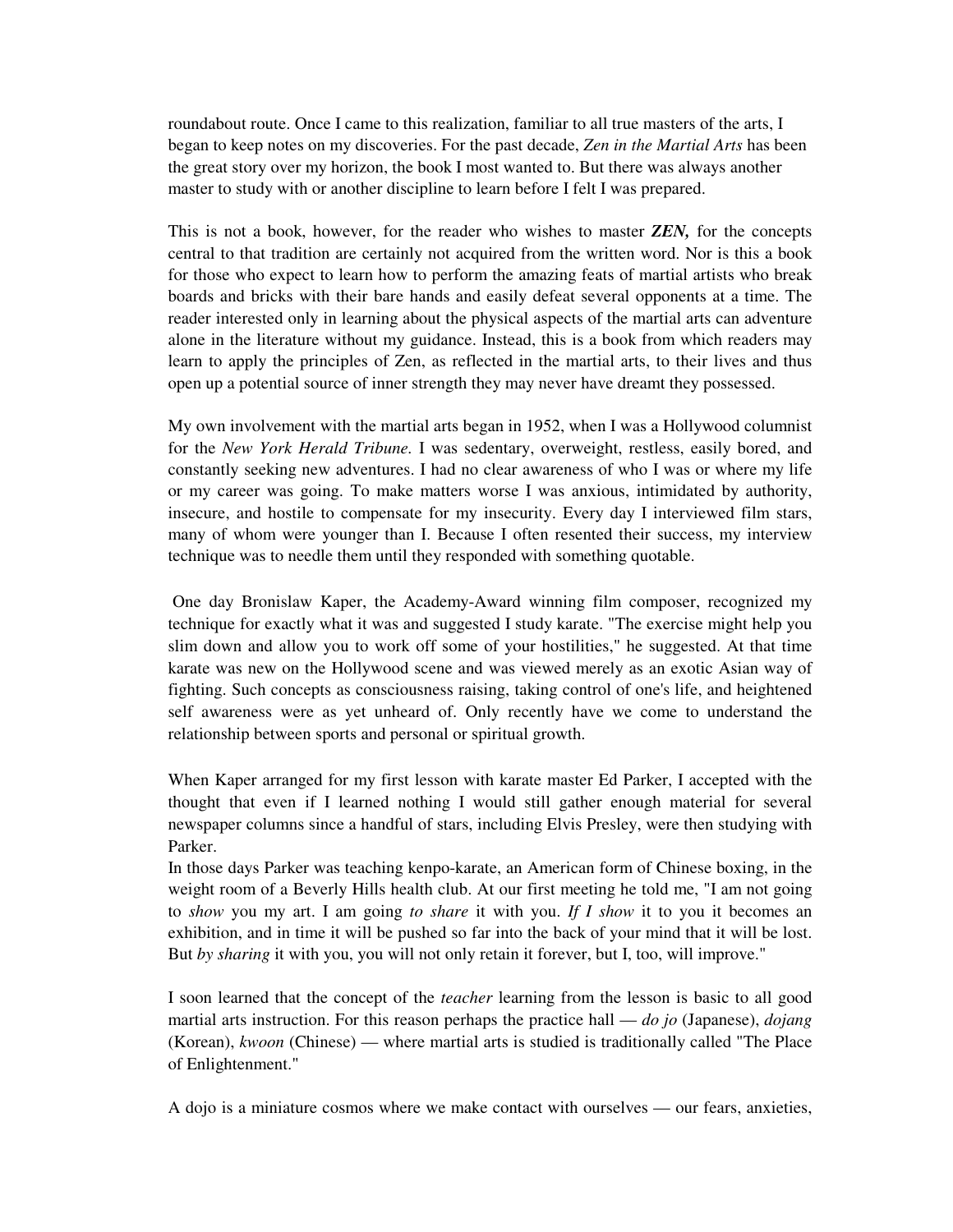reactions, and habits. It is an arena of confined conflict where we confront an opponent who is not an opponent but rather a partner engaged in helping us understand ourselves more fully. It is a place where we can learn a great deal in a short time about who we are and how we react in the world. The conflicts that take place inside the dojo help us handle conflicts that take place outside. The total concentration and discipline required to study martial arts carries over to daily life. The activity in the dojo calls on us to constantly attempt new things, so it is also a source of learning — in Zen terminology, a source of self-enlightenment.

There is a Buddhist saying that anyplace can be a dojo. I have studied shodokan karate in a beautiful modern building in Johannesburg, South Africa; judo in the back room of a Japanese restaurant in London, England; jujitsu in a sport hall in Munich, Germany. But most of my study in hapkido, aikido, tae-kwon-do and wing-chun has been in Los Angeles where stores are frequently converted into martial arts studios. Bruce Lee taught jeet-kune-do to screenwriter Stirling Silliphant and me in the driveway of my home.

Each dojo is presided over by a sifu, or *sensei* (Japanese), meaning "master." *Sen* means "before," and *sei* means "born." The literal meaning of the Japanese word is "one who is born before"; thus, the one who is born before you is your teacher. This refers less to chronological age (some of my teachers have been young enough to be my children) than to the teacher's wisdom: In spiritual terms he or she is my elder, and thus my teacher.

The martial arts sensei is very much like the Zen master; he has not sought out the student, nor does he prevent him from leaving. If the student wants guidance in climbing the steep path to expertise, the instructor is willing to act as guide — on the condition that the student be prepared to take care of himself along the way. The instructor's function is to delegate to the student exactly those tasks which he is capable of mastering, and then to leave him as much as possible to himself and his inner abilities. The student may follow in the footsteps of his guide or choose an alternate path — the choice is his.

The instructor first teaches technique *(waza)* without discussing its significance; he simply waits for the student to discover this for himself. If the student has the necessary dedication, and the teacher provides the proper spiritual inspiration, then the meaning and essence of the martial arts will finally reveal themselves to him.

Although one can read about the Zen in the martial arts, true knowledge of it is experiential. How do we explain the taste of sugar? Verbal descriptions do not give us the sensation. To know the taste, one must experience it. The philosophy of the arts is not meant to be mused over and intellectualized; it is meant to be experienced. Thus, inevitably, words will convey only part of the meaning.

In more than twenty years of studying the martial arts I have not retired to a Zen monastery nor retreated from the pressures of working and living in a competitive society. But I have found that when I attain the spiritual goals of the martial arts, the quality of my life has been dramatically altered — enriching my relationships with people, as well as keeping me in closer touch with myself. I have come to see that enlightenment simply means recognizing the inherent harmony of ordinary life.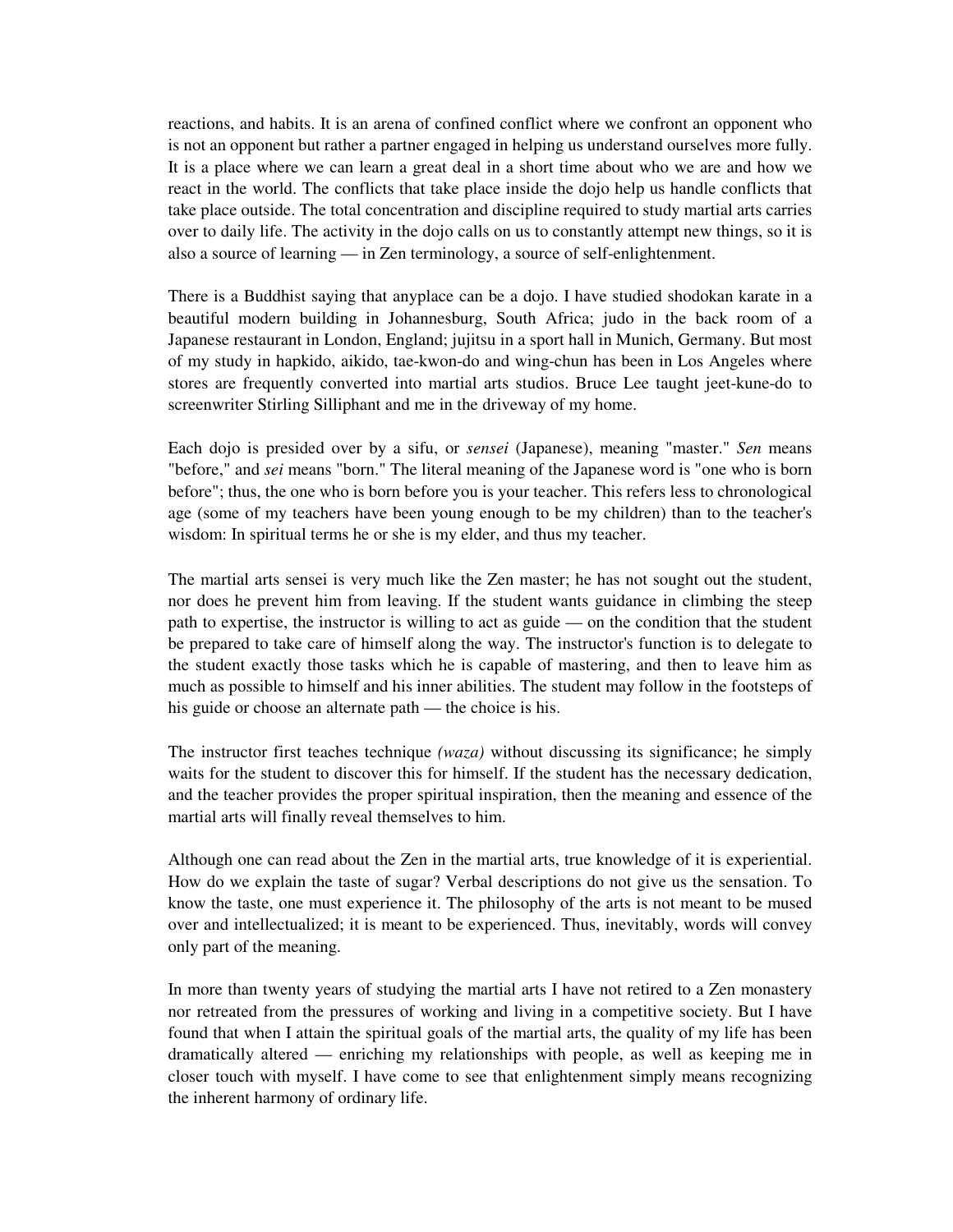I put this book forward to you, then, in the spirit of sharing what I have learned, and in the hope that some may wish to travel a similar path. Perhaps by sharing my experiences I will also learn more, because that, too, is the way of Zen.

A man who has attained mastery of an art reveals it in his every action.

—SAMURAI MAXIM

Knowing others is wisdom, knowing yourself is Enlightenment.

—LAO-TZU

## EMPTY YOUR **CUP**

The air was muggy and fetid in the Long Beach arts Arena on that summer day in 1964. The air conditioning was malfunctioning and the crowd at the International Karate Tourna-it was getting restless after watching hours of matches. Then Ed Parker, sponsor of the annual event, took the microphone and introduced Bruce Lee, who was to put on a demonstration of jeetkune-do. was an instant hush and all heads craned forward. Before his movie career began Bruce Lee was already a legend among martial artists.

Bruce walked onto the elevated boxing ring wearing a simple, tailor-made kung-fu uniform. He spoke quietly for a few moments about his art and then began the demonstration. It is always impressive to watch a large, muscular man perform karate, overwhelming the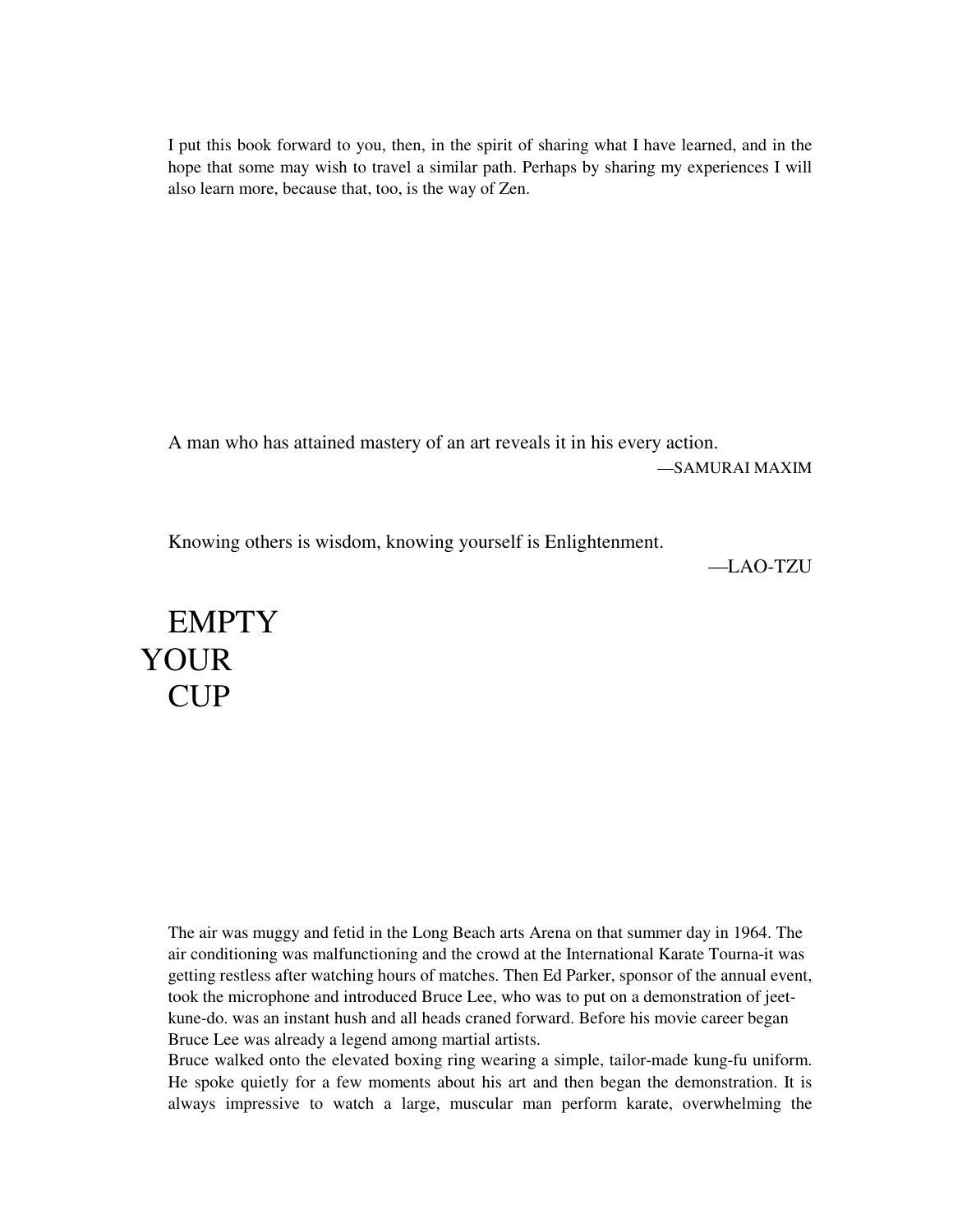observer with a display of sheer, vibrant power. But to at is even more impressive to see a slightly built man executing techniques with blinding speed, his motions as quick and elegant as those of a bird in flight. When Bruce finished there was a moment of silence and then shattering applause.

Some weeks later a friend arranged for me to meet Bruce, from whom I hoped to take private lessons. Bruce was highly selective about the students he chose to teach, and this meeting was to be a kind of audition for me.

Since he gave only private lessons and had no formal studio, the meeting was at my home. He arrived promptly and I went out into the front yard to meet him. At first glance he appeared even smaller than he looked on stage. He was wearing snug-fitting, full-length athletic pants and a green tank top shirt that revealed rippling muscles. He was smiling when we shook hands, but he quickly got to the point.

"Why do you want to study with me?" he asked.

"Because I was impressed with your demonstration and because I've heard you are the best." "You've studied other martial arts?" he asked.

"For a long time," I answered, "but I stopped some time ago and now I want to start over again."

Bruce nodded and asked me to demonstrate some of the techniques I already knew. We went out to my driveway and he watched intently as I went through the various *katas,* or exercises, from other disciplines. Then he asked me to execute some basic kicks, blocks, and punches on a bag hanging from a rafter of the garage.

"Do you realize you will have to unlearn all you have learned and start over again?" he asked. "No," I said.

Bruce smiled and placed his hand lightly on my shoulder. "Let me tell you a story my sifu told me," he said. "It is about the Japanese Zen master who received a university professor who came to inquire about Zen.

"It was obvious to the master from the start of the conversation that the professor was not so much interested in learning about Zen as he was in impressing the master with his own opinions and knowledge. The master listened patiently and finally suggested they have tea. The master poured his visitor's cup full and then kept on pouring.

"The professor watched the cup overflowing until he could no longer restrain himself. 'The cup is overfull, no more will go in.'

"'Like this cup,' the master said, 'you are full of your own opinions and speculations. How can I show you Zen unless you first empty your cup?'"

Bruce studied my face. "You understand the point?"

"Yes," I said. "You want me to empty my mind of past knowledge and old habits so that I will be open to new learning."

"Precisely," said Bruce. "And now we are ready to begin your first lesson."

This does not mean that Bruce prevented me from applying a critical mind to his teaching. In fact, he welcomed discussion, even argument. But when challenged too long on a point his reply was always, "At least empty your cup and try."

Later I learned that Bruce practiced what he taught. As a youth in Hong Kong he had studied *wing-chun,* a branch of kung-fu, under the celebrated master, Yip Man. When he came to America as a teenager he observed Ed Parker's kenpo-karate, taking from it many hand techniques that appealed to him. From tae-kwon-do he borrowed the devastating kicks that make the Korean style so formidable. He also studied other styles of martial arts, taking from all of them whatever he thought useful. Although considered one of the best martial artists of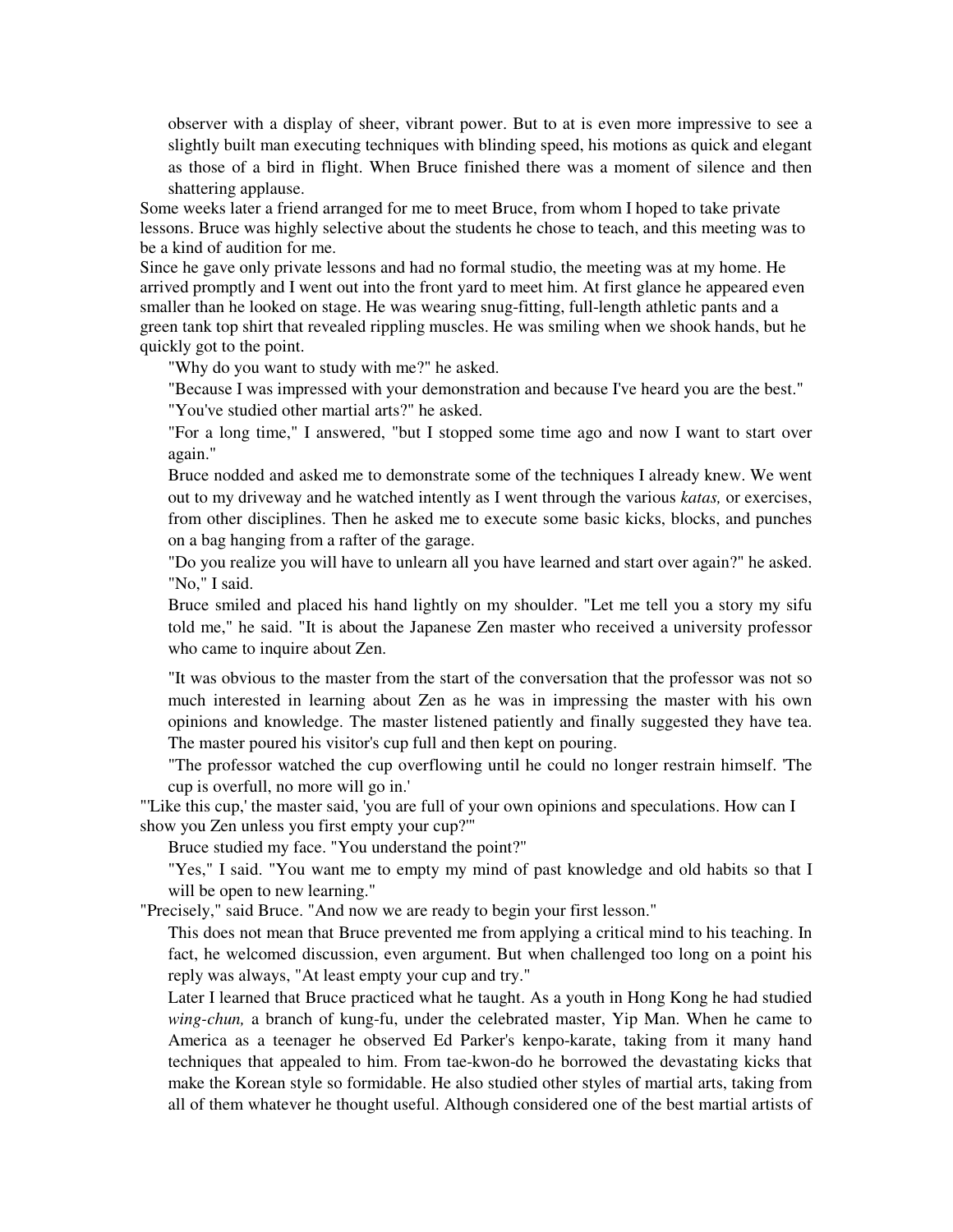his time, he was always learning, always in a constant process of change and improvement. He truly kept his cup empty.

Bruce had not only developed his physical abilities to a point of perfection, he had also honed his mind with the study of Zen. His den in Los Angeles was stacked ceiling-high with worn volumes of the Zen masters written in Chinese and in English.

It has been more than a decade since my first lesson with Bruce, and I am now in my mid-fifties. With half a century of life experience behind me, I sometimes get impatient with a new idea or technique. But when I feel impatient or act dogmatically self-assured, I remind myself of the lesson Bruce taught me, and I try to empty my cup to make room for new methods and ideas. That was my first real lesson in Zen in the martial arts and its application to life — although at the time I didn't recognize it as Zen. It was merely good sense — which is what Zen really is.

> Nothing is impossible to the willing mind. —BOOKS OF THE HAN DYNASTY

When you seek it, you cannot find it.

—ZEN RIDDLE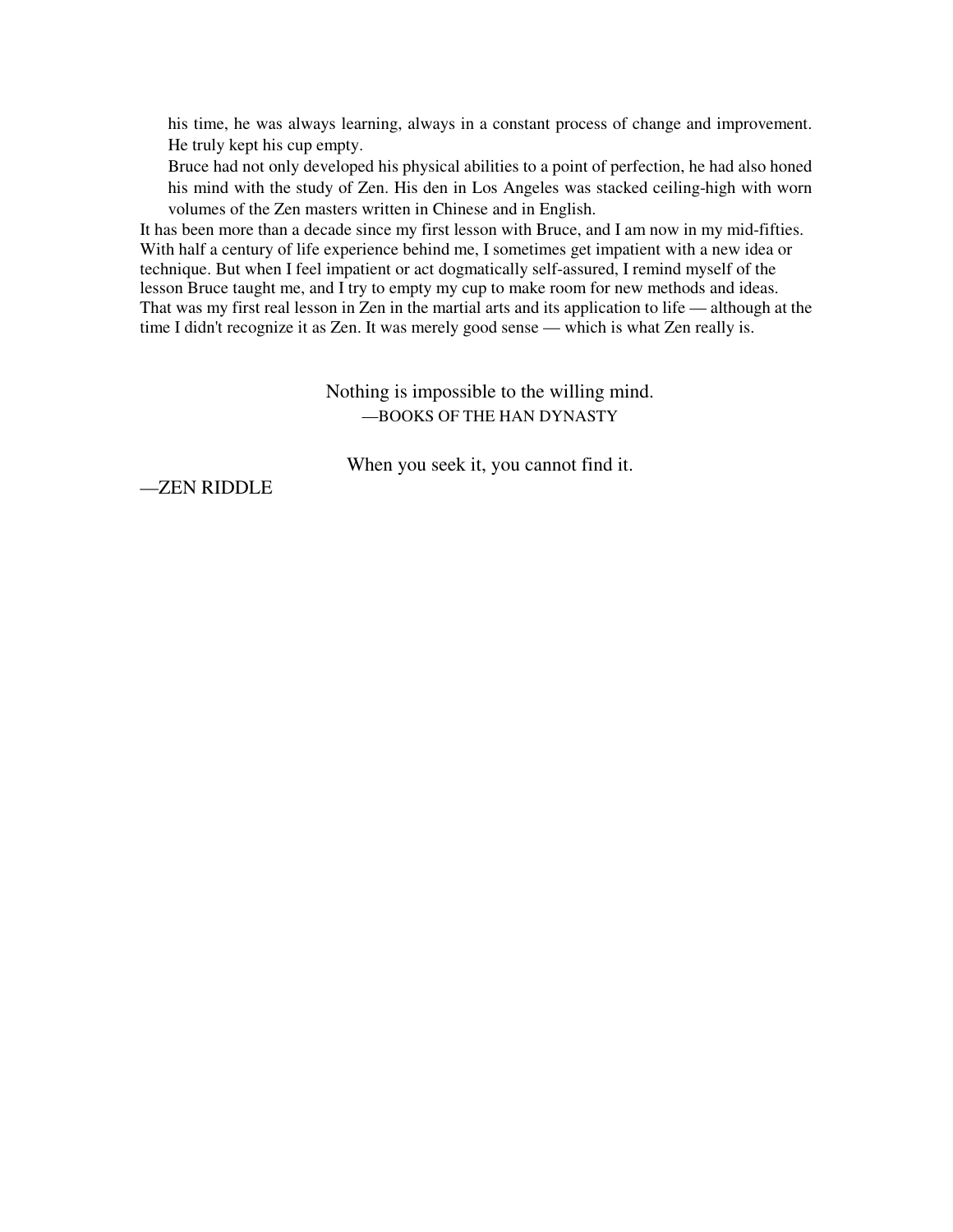## **PROCESS** NOT PRODUCT

Master Bong Soo Han is a Korean of medium height with a full head of iron-gray hair. There is quiet authority in everything he says and does. No movement or word is superfluous. He is the traditional martial artist who learned hapkido from his master in Korea who, in turn, learned it from a master who had been taught by a long, continuous line of other masters. A session with Master Han is not just a workout, it is also a lesson in life. I always feel enriched after leaving his dojang.

I was fifty years old when I started the study of hapkido with Master Han. From the beginning the learning process was slow and often difficult for me because hapkido requires an extremely limber body. My body had stiffened with age and I had back problems that threw me off balance and made every kick above waist level painful. My learning was further complicated by the presence of much younger men who were able to do easily that which required tremen-

dous effort and concentration on my part. There were many times when I considered quitting, a fact Master Han recognized.

One afternoon following a workout, Master Han invited me to have tea with him. After he had served the tea, he began, "You will never learn to do any endeavor properly unless you are willing to give yourself time. I think you are accustomed to having everything come easily to you, but this is not the way of life or of the martial arts."

"I am patient," I said.

"We are not talking now about patience," he answered. "To be patient is to have the capacity of calm endurance. To give yourself time is to actively work toward a goal without setting a limit on how long you will work."

He had touched the core of my problem. I had given myself a set amount of time to become reasonably proficient in his style, and I was frustrating myself because I didn't seem to be achieving the goal quickly enough. When I eliminated the deadline from my mind it was like removing a weight from my body. Within a few months I was able to perform with the rest of the class.

Equally important, I used Master Han's advice to resolve an immediate problem. I was working on a book at that time, and the writing was going slowly. That frustrated me because I had agreed to start another project in short order and it was weighing on my mind. Now I could see that my focus was wrong. I was doing the same thing I had done with hapkido. I should have been concerned with the *process* of working on the book rather than on its completion. Once I removed the time constraint from my mind and approached the book without an arbitrary limit, I was able to dedicate myself to the writing and work without anxiety.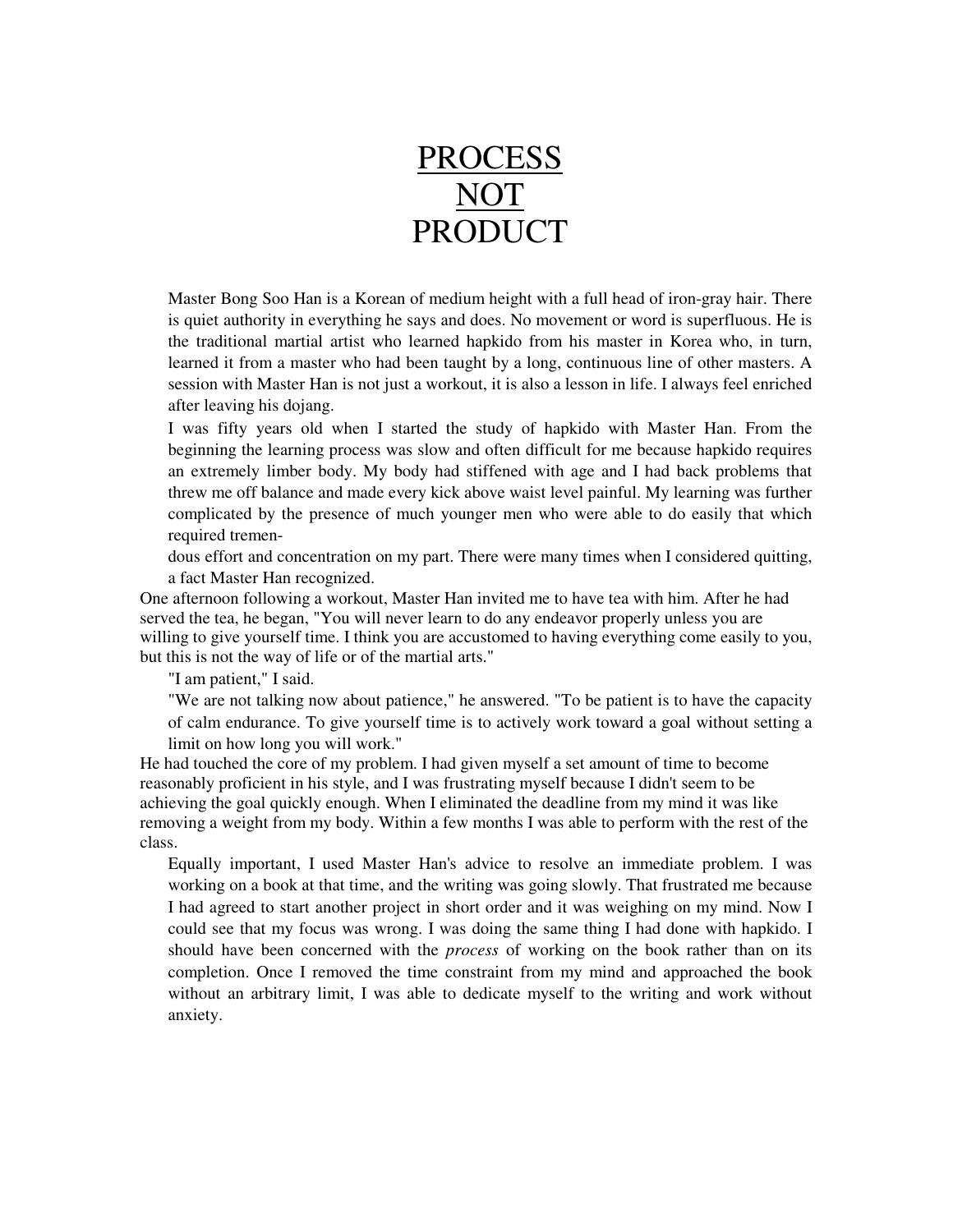For the uncontrolled there is no wisdom, nor for the uncontrolled is there the power of concentration; and for him without concentration there is no peace. And for the unpeaceful, how can there be happiness?

—BHAGAVAD GITA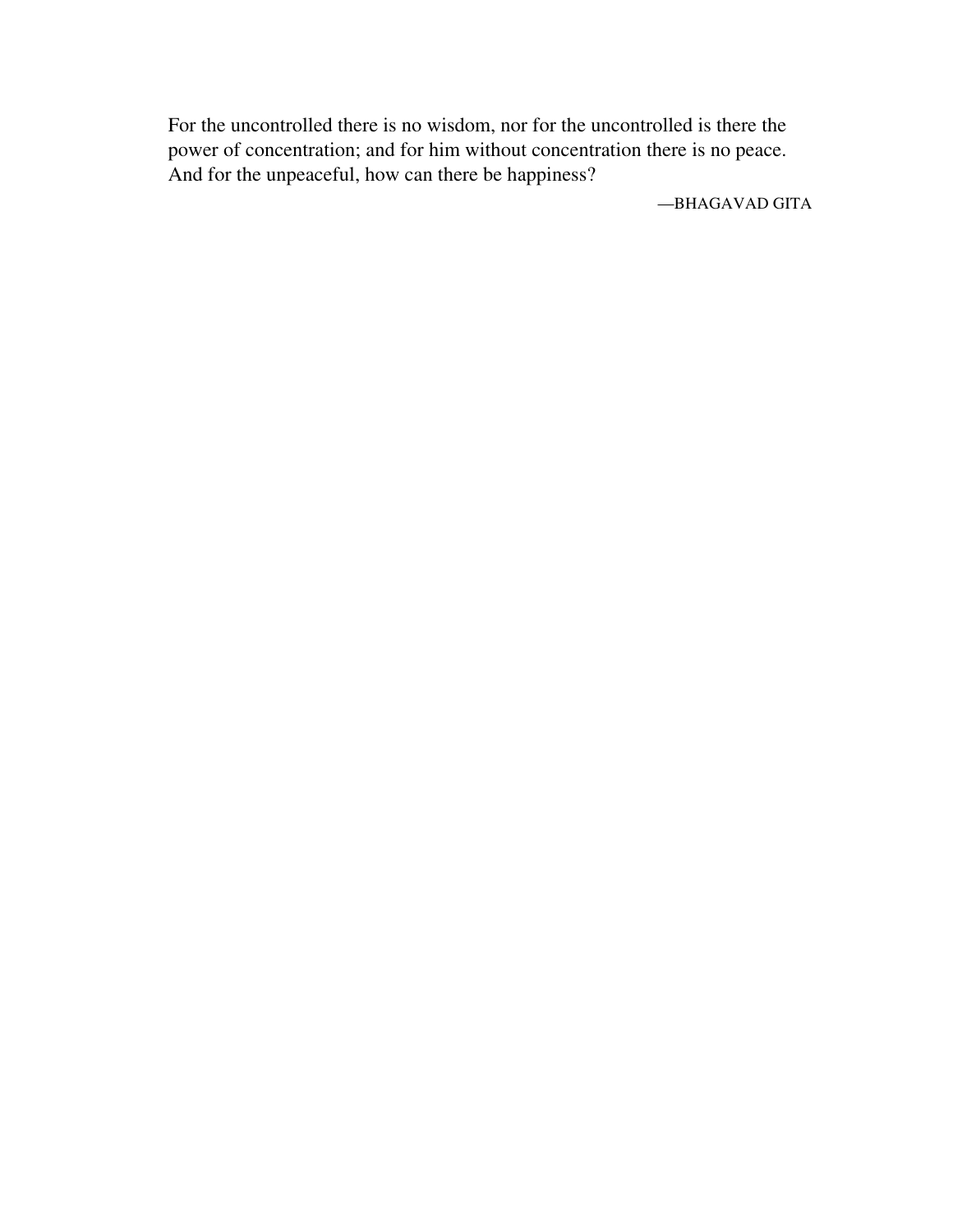# **SEIZE** THE MOMENT

One day while working out at Master Han's dojang, I was going through the hapkido motions mechanically, doing things poorly that I knew how to do well, and constantly glancing at the clock.

"Your mind is elsewhere," Master Han said after a few minutes.

I admitted that in truth my mind was elsewhere; I had barely managed to sandwich in my lesson between appointments.

Master Han bowed to me, signifying the lesson was ended.

After I had dressed and was on my way out of the dojang, I found him at the doorway waiting for me.

"You must learn to live in the present," he said. "Not in the future or the past. Zen teaches that life must be seized at the moment. By living in the present you are in full contact with yourself and your environment, your energy is not dissipated and is always available. In the present there are no regrets as there are in the past. By thinking of the future, you dilute the present. The time to live is now.

"As long as what you are doing at the moment is *exactly* what *\* you are doing at that moment and nothing else, you are one with yourself and with what you are doing — and that is Zen; while doing something you are doing it at the fullest."

I reflected on what Master Han had said. One of the major reasons I like martial arts is that it demands total concentration. For a few hours each week I can block out all the problems and pressures of my daily life. The speed with which a martial arts practice session or bout takes place allows no break between "points" or time for reflection.

But on that day I had allowed myself to be distracted. My thoughts were split between the meeting I had just concluded and the one that was about to take place. My mind had not been on the activity of the moment.

I realized how often while working I allowed my mind to wander thus, dissipating both energy and concentration. I resolved that I would train myself not to let that happen. I would give each activity my fullest concentration. When I returned to my office, I wrote on a small filing card, "Seize life at the moment," and thumbtacked it over my desk.

The card is still tacked above my desk, and I reread it each time I' find myself distracted. Since that day I have continually reminded-myself to focus on the moment, rather than allowing my mind to wander to past or future.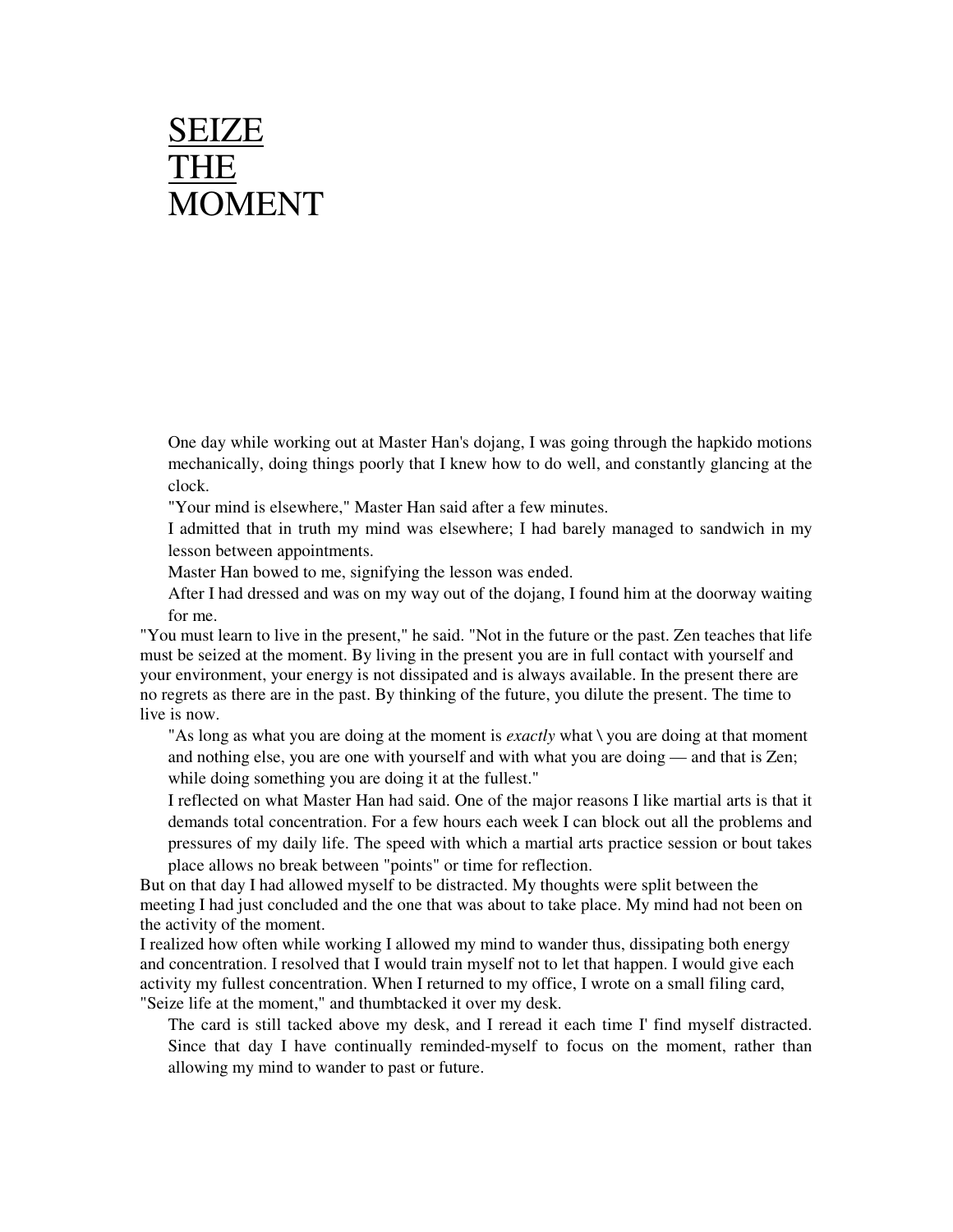Patience, the essential quality of a man.

—KWAI-KOO-TSU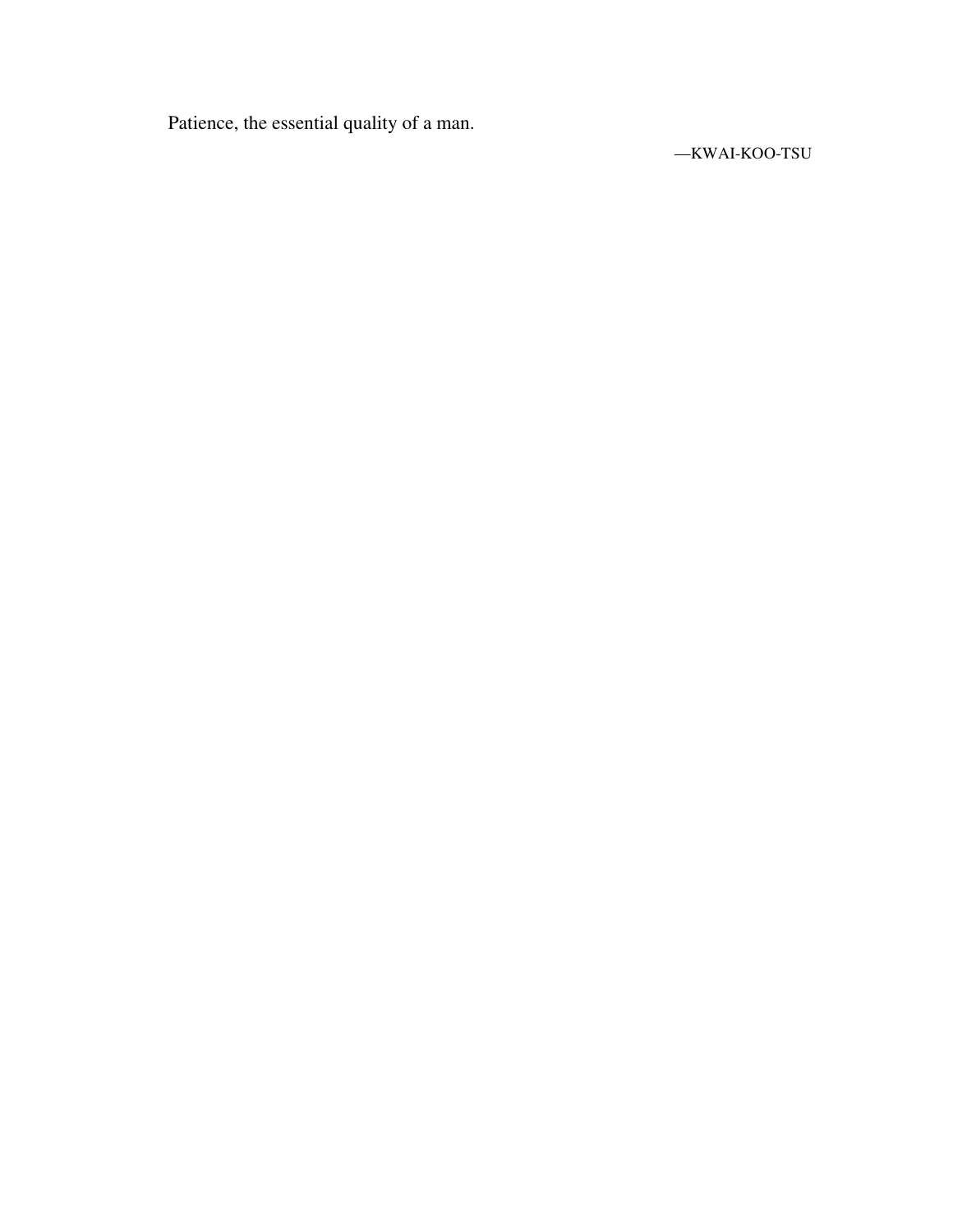# CONQUER HASTE

I was having tea with Master Han in his office when the mailman arrived with a letter from the master's family in Korea.

Knowing he had been eagerly anticipating the letter, I paused in our conversation, expecting him to tear open the envelope and hastily scan the contents. Instead, he put the letter aside, turned to me, and continued our conversation.

The following day I remarked on his self-control, saying that I would have read the letter at once. "I did what I would have done had I been alone," he said. "I put the letter aside until I had conquered haste. Then when I set my hand to it, I opened it as though it were something precious."

I puzzled over this comment a moment, knowing he meant it to be a lesson for me. Finally I said I didn't understand what such patience led to.

"It leads to this," he said. "Those who are patient in the trivial things in life and control themselves will one day have the same mastery in great and important things."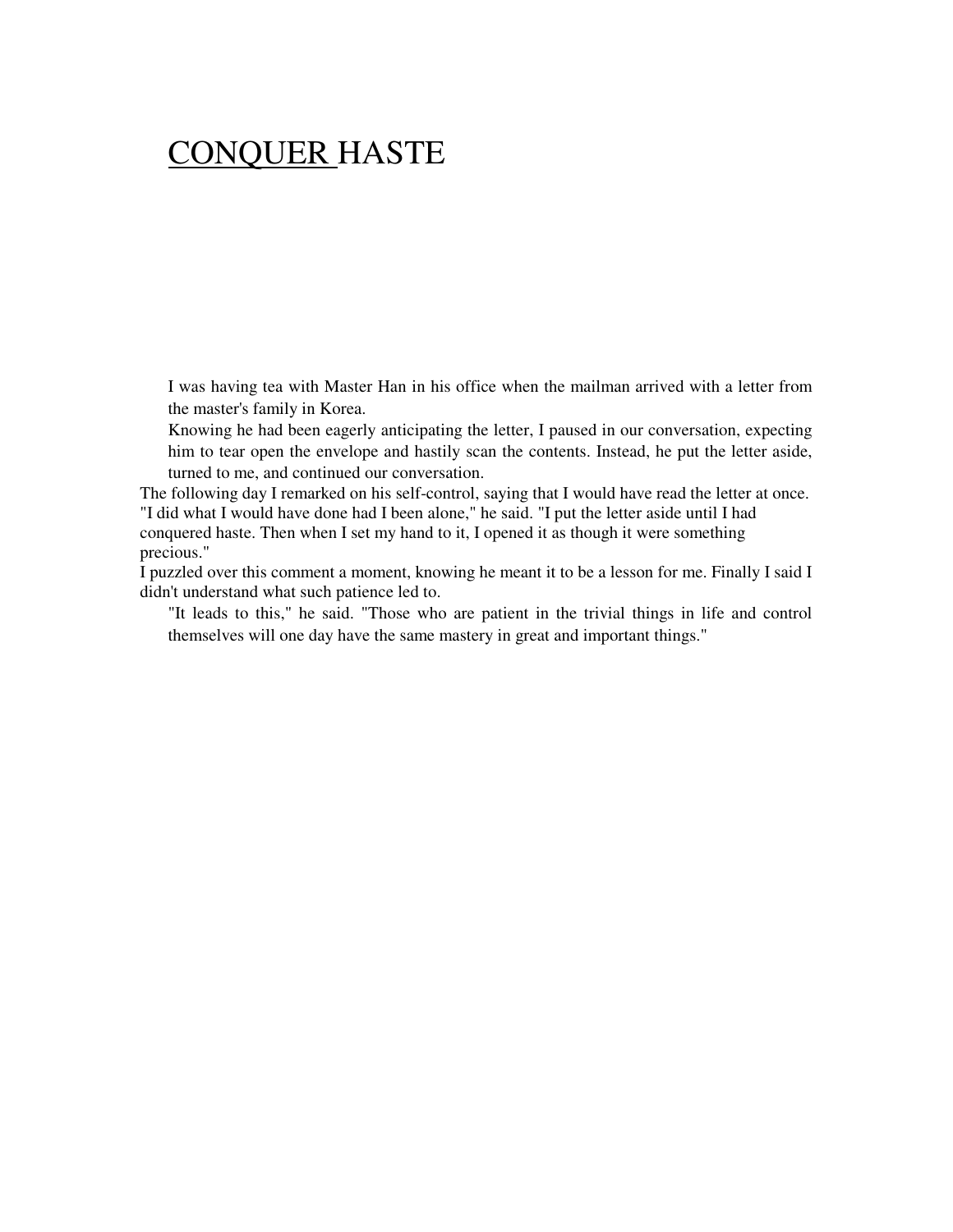# KNOW YOUR LIMITS

Bruce Lee and I were having dim sum*,* a traditional Chinese breakfast of meat-filled pastries, in a downtown Los Angeles restaurant after a lesson. I seized on this opportunity to tell him that I was discouraged. At forty-five, I felt I was too old and my body too stiff to achieve any real ability in jeet-kune-do.

"You will never learn anything new unless you are ready to accept yourself *with* your limitations," Bruce answered. "You must accept the fact that you are capable in some directions and limited in others, and you must develop your capabilities."

"But ten years ago I could easily kick over my head," I said. "Now I need half an hour to limber up before I can do it."

Bruce set his chopsticks down alongside his plate, clasped his hands lightly on his lap, and smiled at me. "That was ten years ago," he said gently. "So you are older today and your body has changed. Everyone has physical limitations to overcome."

"That's all very well for you to say," I replied. "If ever a man was born with natural ability as a martial artist, it is you."

Bruce laughed. "I'm going to tell you something very few people know. I became a martial artist *in spite of my* limitations."

I was shocked. In my view, Bruce was a perfect physical specimen and I said so.

"You probably are not aware of it," he said, "but my right leg is almost one inch shorter than the left. That fact dictated the best stance for me — my left foot leading. Then I found that because the right leg was shorter, I had an advantage with certain types of kicks, since the uneven stomp gave me greater impetus.

"And I wear contact lenses. Since childhood I have been near-

sighted, which meant that when I wasn't wearing glasses, I had difficulty seeing an opponent when he wasn't up close. I originally started to study wing-chun because it is an ideal technique for close-in fighting.

"I accepted my limitations for what they were and capitalized on them. And that's *what you*  must learn to do. You say you are unable to kick over your head without a long warm-up, but the real question is, is it really necessary to kick that high? The fact is that until recently, martial artists rarely kicked above knee height. Head-high kicks are mostly for show. So perfect your kicks at waist level and they will be so formidable you'll never need to kick higher.

"Instead of trying to do everything well, do those things per-

fectly of which you are capable. Although most expert martial artists have spent years mastering hundreds of techniques and movements, in a bout, or *kumite,* a champion may actually use only four or five techniques over and over again. These are the techniques which he has perfected and which he knows he can depend on."

I protested. "But the fact still remains that my real competition is the advancing years."

"Stop comparing yourself at forty-five with the man you were at twenty or thirty," Bruce answered. "The past is an illusion. You must learn to live in the present and accept yourself for what you are *now.* What you lack in flexibility and agility you must make up with knowledge and constant practice."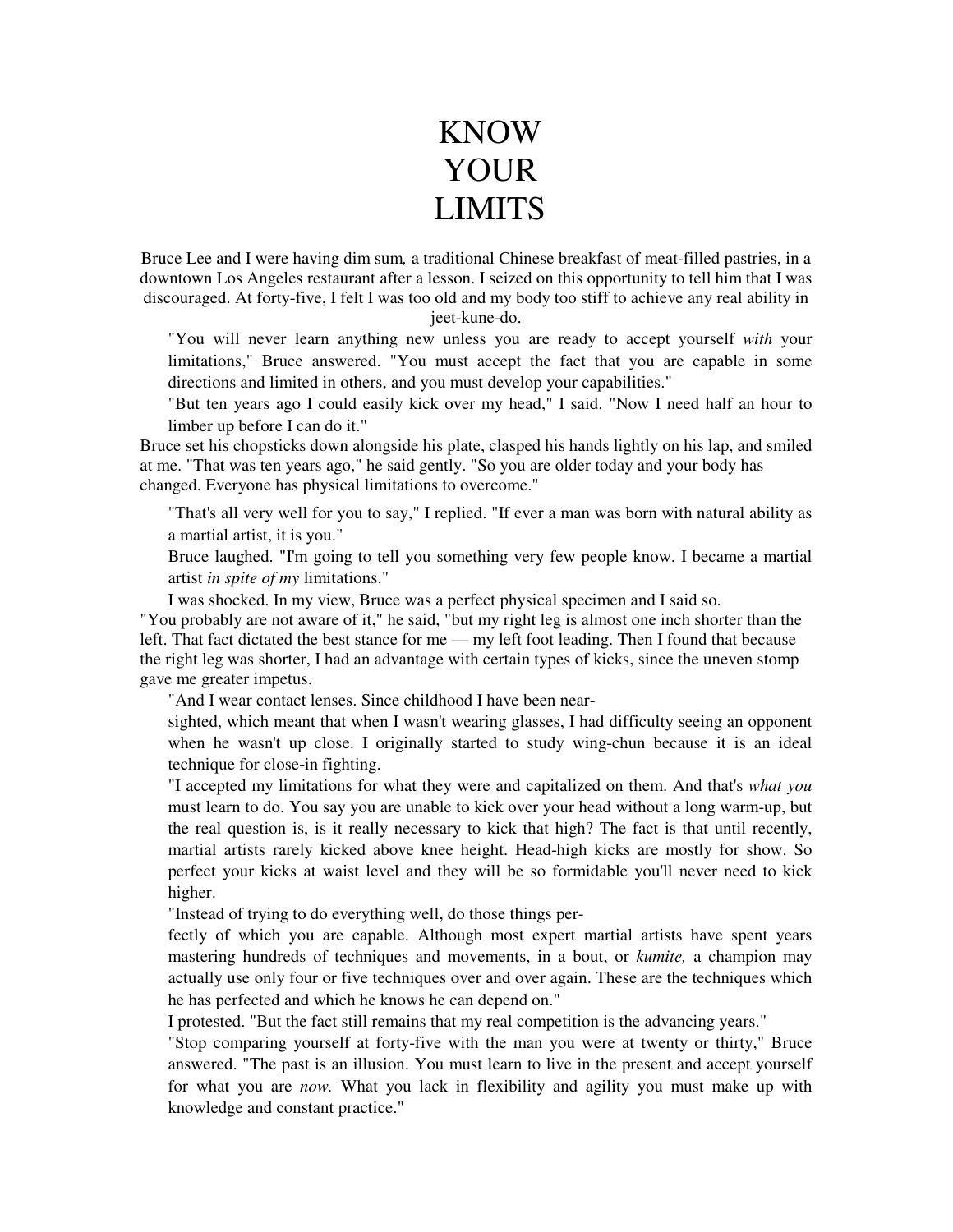For the next few months, instead of spending time trying to get limber enough to kick over my head, I worked on my waist-high kicks until they satisfied even Bruce.

Then one day late in 1965, he came by my house to say goodbye before leaving for Hong Kong where, he said, he intended to become the biggest star in films. "You remember our talk about limitations?" he asked. "Well, I'm limited by my size and difficulty in English and the fact that I'm Chinese, and there never has been a big Chinese star in American films. But I have spent the last three years studying movies, and I think the time is ripe for a good martial arts film — and I am the best qualified to star in it. *My capabilities exceed my limitations."*

Bruce's capabilities did in fact exceed his limitations and, until his youthful death, he was one of the biggest stars in films. His career was a perfect illustration of his teaching: As we discover and improve our strong points, they come to outweigh our weaknesses.

Power of mind is infinite while brawn is limited.

— KOICHI TOHEI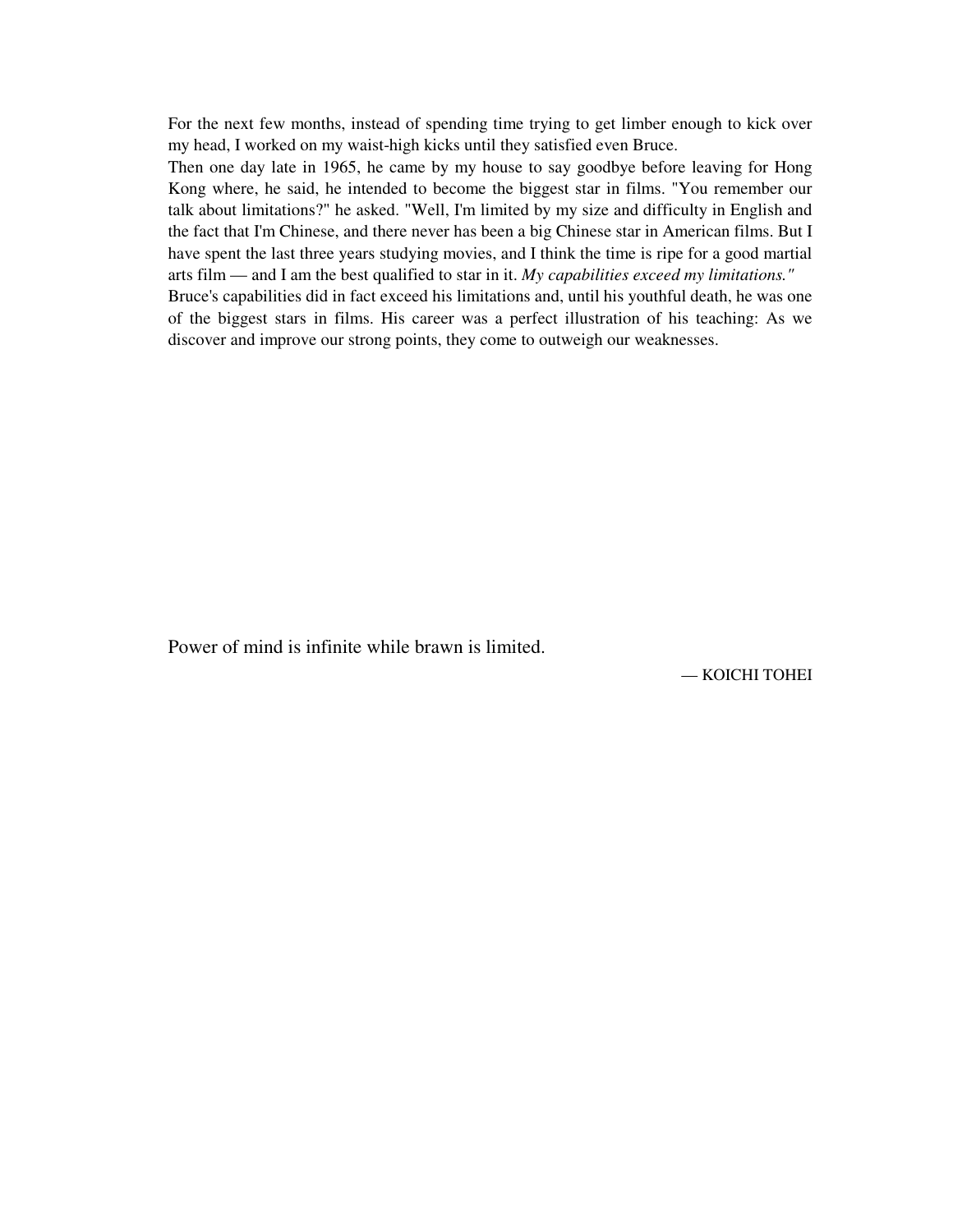# EVEN THE MASTERS **HAVE** MASTERS

The beginning student in most martial arts disciplines wears a white belt that, according to tradition, signifies innocence. With the passage of time the belt becomes soiled from handling and use, so the second stage of learning is signified by a brown belt. As more time passes the belt becomes darker until it is black — the black belt stage. With even more use the black belt becomes frayed, almost white, signifying that the wearer is returning again to innocence — a Zen characteristic of human perfection.

Many martial arts systems have various colors of belts between white and brown as well as degrees of brown and black, a constant reminder to the student that there is more to learn beyond whatever proficiency he or she may already have. This awareness extends even to the masters, each of whom had a master before him.

Ed Parker, for example, considers himself a novice compared with William Chow, his master in Hawaii; Master Bong Soo Han speaks with reverence about the ability of his master in Korea, Yong Sul Choi; Bruce Lee always spoke with awe of his master in Hong

Kong, Yip Man, who was also Jim Lau's sifu; Stan Schmidt of South Africa travels halfway around the world to Los Angeles once a year to study with his master, Nishyama; while Camilla Fluxman of Los Angeles returns home to South Africa whenever she can to study again with her master, Stan Schmidt. This endless circle of student and master gives both the teacher and the taught the feeling of being part of a continuum of learning.

My own learning experience in the martial arts has always been like a staircase with countless landings. With each step upward the goal — spiritual and physical unification of mind and body — seems nearer. But there are always landings, or plateaus, at which learning seems to stop and the staircase winds infinitely upward. At such times I have often felt frustrated and discouraged. I have mentioned this experience to martial-arts friends, and each admits that he, too, reaches such a plateau from time to time. The experience is common to us all.

George Waite, my good friend and mentor, recalled his brown belt days in karate and how discouraged he became when he saw someone far better than he, although he considered himself good.

"When that happened," he said, "I used to go into the dojo and watch the white belts. I saw that, compared with them, I was good. But then I'd watch the black belts and become inspired all over again, seeing how much better it was possible to become. When I finally became a black belt I realized that I really knew nothing compared with my sifu, and I was discouraged until he told me how great was his master."

Despite my many years of martial arts study, I recognize how little I really know compared with true masters of the arts. Only by constantly exposing myself to someone better than I have I been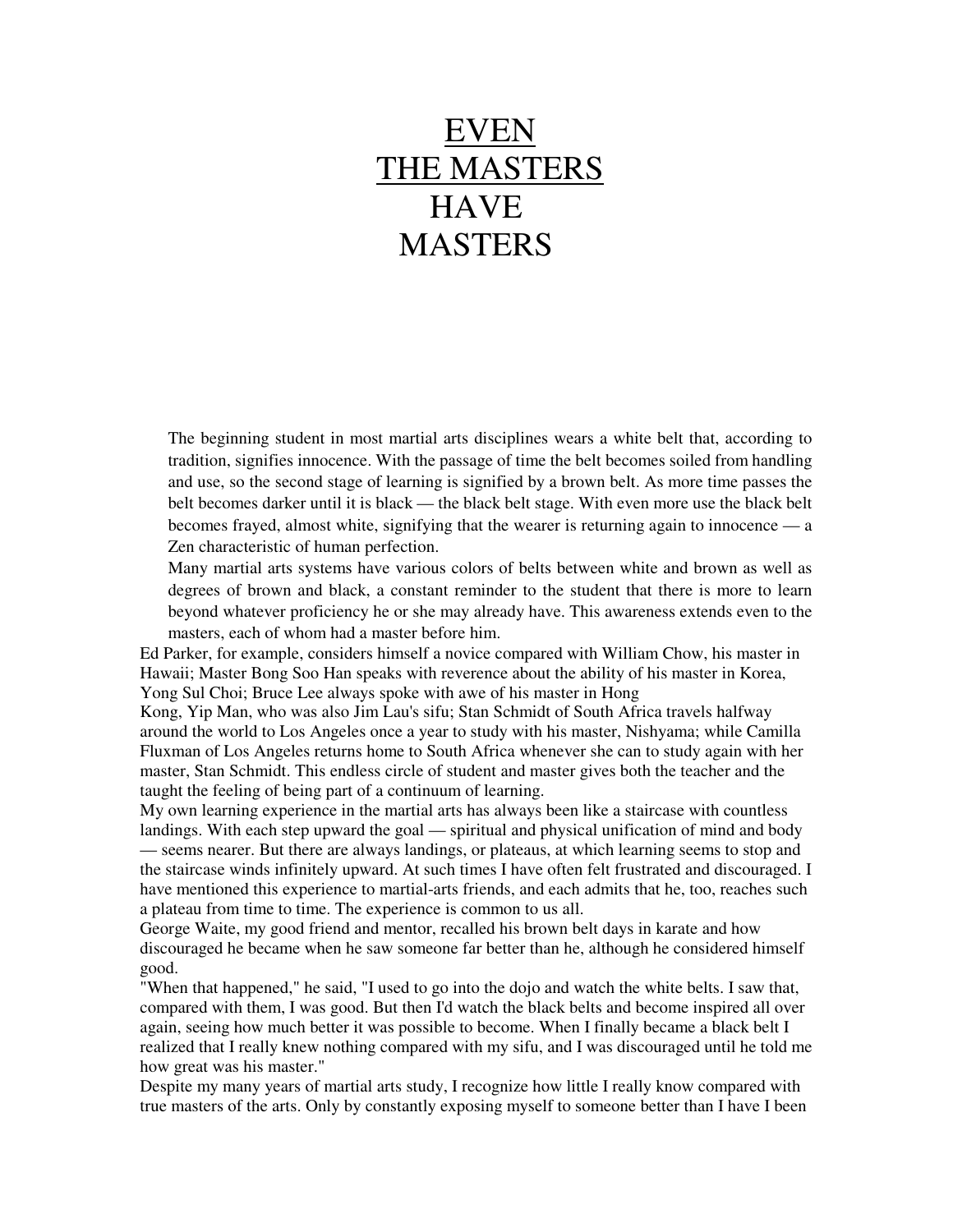able to improve. It is inspiring to know that even the masters have; masters, and that we are all learners.

King Huan of Chou heard of Po Kung-i, who was reputed to be the strongest man in his kingdom. The King was dismayed when they met, since Po looked so weak. When the King asked Po how strong he was, Po said mildly, "I can break the leg of a spring grasshopper and withstand the winds of an autumn cicada." Aghast, the King thundered, "I can tear rhinocerous leather and drag nine buffaloes by the tail, yet I am shamed by my weakness. How can you be famous?" Po smiled and answered quietly, "My teacher was Tzu Shang-chi'ui, whose strength was without peer in the world, but even his relatives never knew it because *he never used it "*

—ANONYMOUS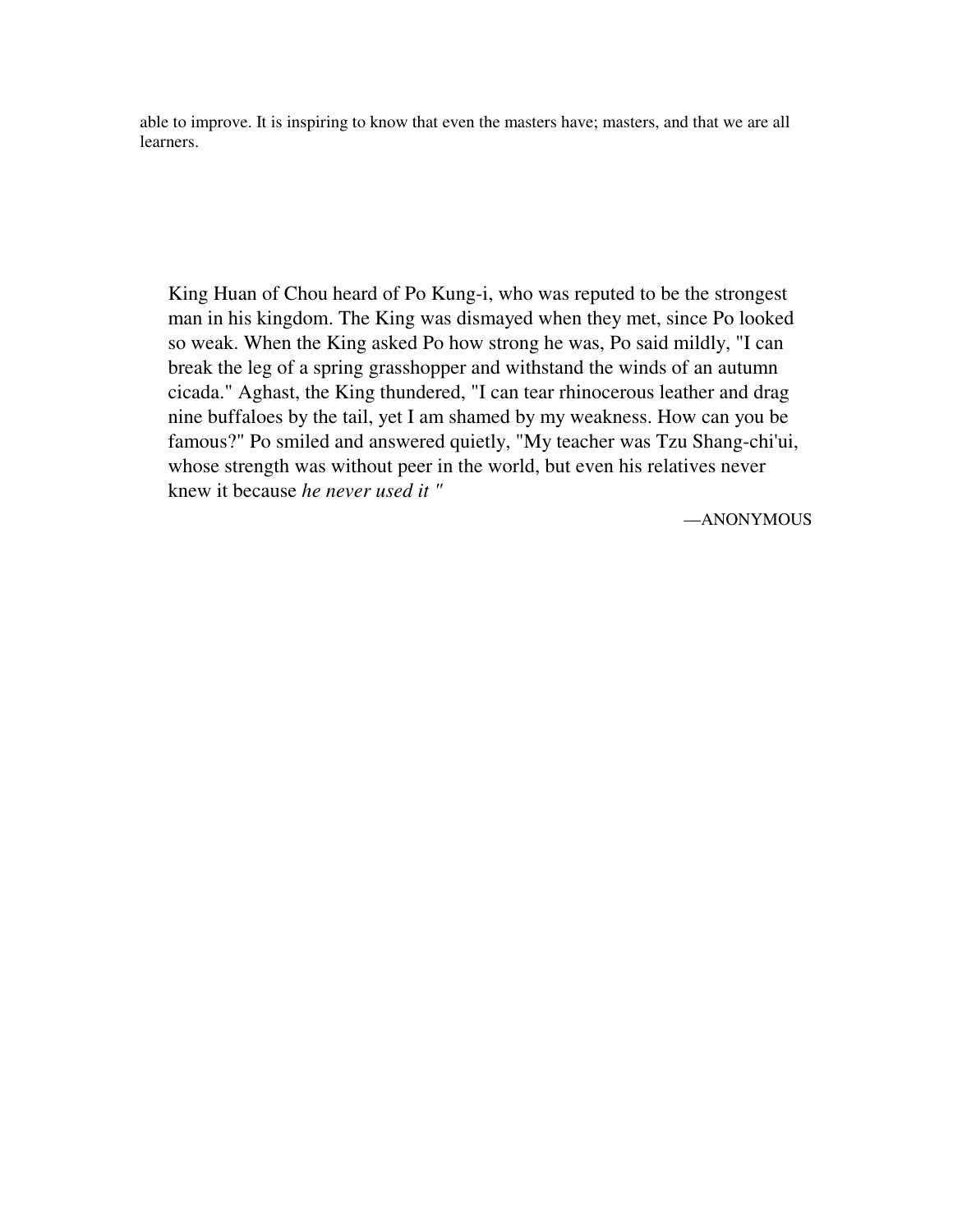# LENGTHEN YOUR LINE

I first met with kenpo-karate master Ed Parker in 1952 in a Beverly Hills gym where he rented space. A handsome, six-foot-tall Hawaiian with a thick thatch of black hair, Parker reminded me of a huge tree, with arms like powerful boughs and bare feet rooted firmly on the canvas mat. (Despite his size, he is a whirlwind in motion.) He was wearing an old, loosefitting gi, a two-piece cotton uniform worn by most martial artists. The gi, like his black belt, was white in places from fraying and repeated launder-ings. His face was serene and peaceful, as though he had just completed meditating.

I well remember one of my initial sessions at his dojo in Los Angeles where I was practicing *kumite* (sparring) with a more skillful opponent. To make up for my lack of knowledge and experience, I tried deceptive, tricky moves that were readily countered. I was outclassed, and Parker watched me get roundly trounced. When the match was over I was dejected. Parker invited me into his office, a

small, sparsely furnished room with only a scarred desk and battered chairs.

"Why are you so upset?" he asked.

"Because I couldn't score."

Parker got up from behind the desk and with a piece of chalk drew a line on the floor about five feet long. "How can you make this line shorter?" he asked.

I studied the line and gave him several answers, including cutting the line in many pieces.

He shook his head and drew a second line, longer than the first. | "Now how does the first line look?"

"Shorter," I said.

Parker nodded. "It is always better to improve and strengthen your own line or knowledge than to try and cut your opponent's line." He accompanied me to the door and added, "Think about what I have just said."

I did think about it and studied hard for the next several  $\vert$  months, developing greater skills, increasing my knowledge and ability. The next time I went on the mat with the same opponent he, too, had improved. But I fared far better than I had previously because I had raised my level of knowledge as well as developing my skills.

Not long after, I realized I could apply the principle Parker had taught me to my tennis game. An avid weekend tennis player, I frequently found myself pitted against better players, and when things started to go badly for me on the court I often resorted to trickery—slicing the ball, trying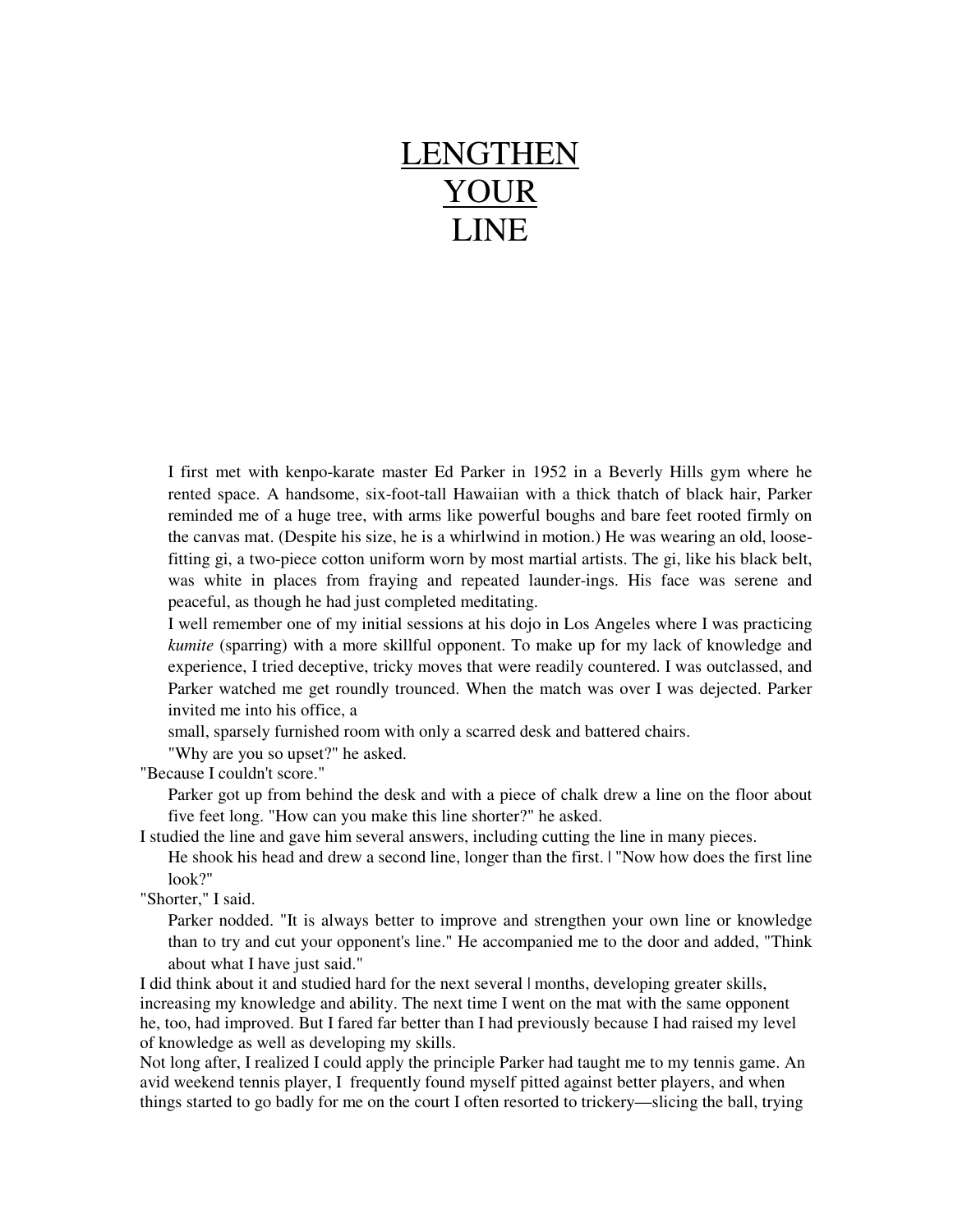to hit it with a spin, attempting difficult drop shots. Invariably I lost and was frustrated. Instead of trying to better my game I was trying to "cut their line." I recognized that I had to play to my best ability rather than try to worsen my opponent's play. Keeping Parker's advice in mind, my game improved.

It has been nearly three decades since then, and in the intervening years Parker has taught his art to thousands of students. Even long after their training they think of him as a good friendand as a wise and gentle sifu who embodies the martial arts' spirit and philosophy.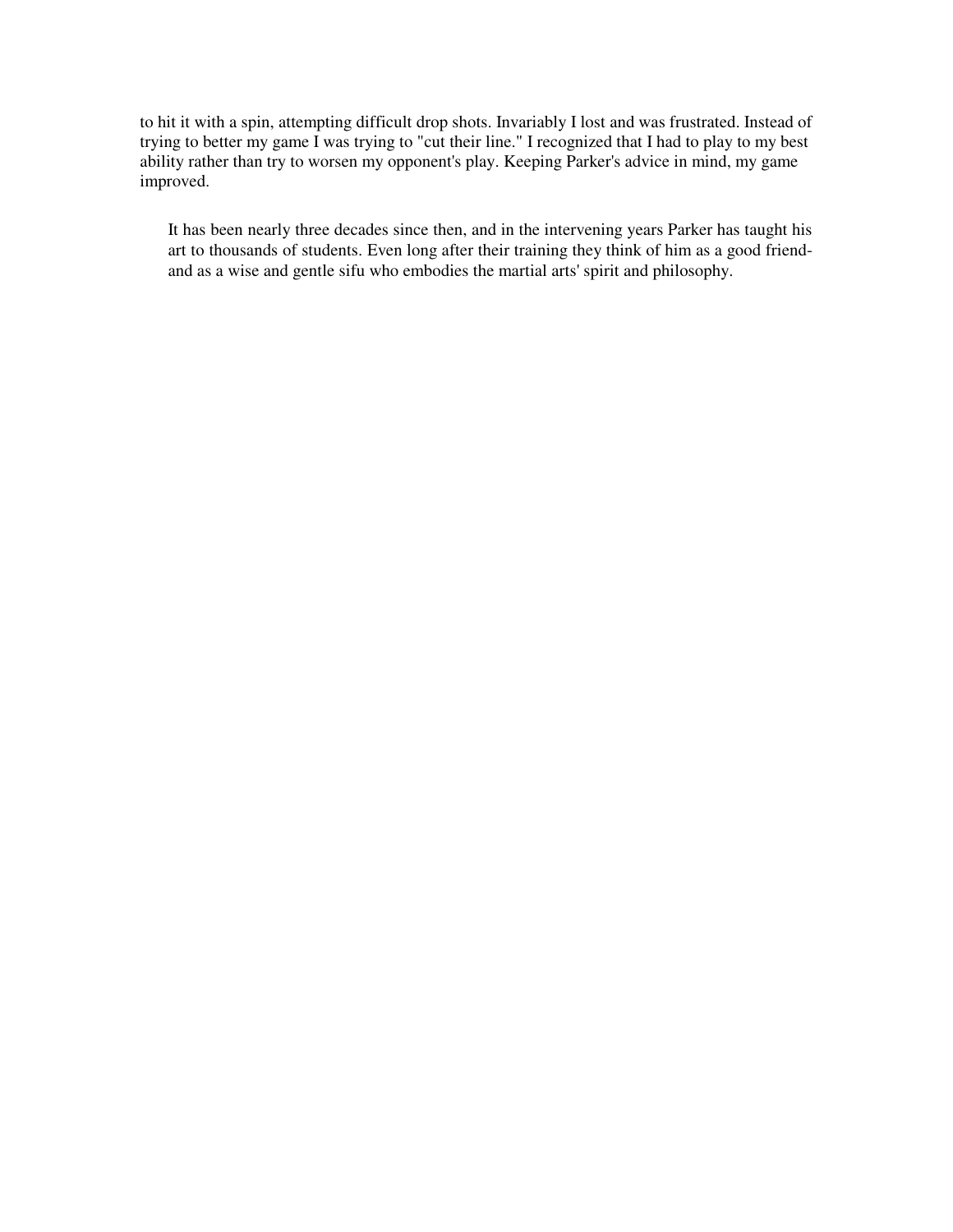# DO NOT **DISTURB**

Many of my jeet-kune-do lessons with Bruce Lee were shared with Stirling Silliphant, one of the most successful screenwriters in America. Often, after lessons, the three of us would retire to my backyard and, over a glass of fruit juice, sit and talk. These few moments were precious to me because, invariably, I gained an insight into one or both of my friends. On one such occasion, we talked about the difference between wasting time and spending

time. Bruce was the first to speak.

"To spend time is to pass it in a specified manner," he said. "We are spending it during lessons just as we are spending it now in conversation. To waste time is to expend it thoughtlessly or carelessly. We all have time to either spend or waste and it is our decision what to do with it. But once passed, it is gone forever."

"It's the most precious commodity we have," agreed Stirling. "I always view my time as divided into infinite moments or transactions or contacts. Anyone who steals my time is stealing my life because they are taking my existence from me. As I get older, I realize that

time is the only thing I have left. So when someone comes to me with a project, I estimate the time it will take me to do it and then I ask myself, 'Do I want to spend weeks or months of what little time I have on this project? Is it worth it or am I just wasting my time?' If I consider the project time-worthy I do it.

"I apply the same yardstick to social relations. I will not permit people to steal my time. I have limited my friends to those people with whom time passes happily. There are moments in my life— necessary moments—when I don't do anything but what is my choice. The choice of how I spend my time is mine, and it is not dictated by social convention."

After Stirling finished talking, Bruce looked out into space for a few moments. When he finally spoke, it was to ask if he could make a telephone call.

When he came back, Bruce was smiling. "I just cancelled an appointment," he said. "It was with someone who wanted to waste my time and not help me spend it."

As he left us, Bruce turned to Stirling and said, "Today you were the teacher. I realized for the first time how much time I had I been wasting with certain people. I never before considered that they were taking my existence from me, but they were."

At that point in my life, I had many friends who were in the habit of dropping by to visit or telephoning me at whim. Because I am a writer and my office is in my house, they assumed I was available | for talk or advice on any subject. But after that conversation with Stirling and Bruce, I realized that instead of spending time with them I had been wasting it.

I bought a large "Do Not Disturb" sign that I hung outside my office door and I installed a telephone-answering machine. To my surprise, my work output almost doubled. I had taken a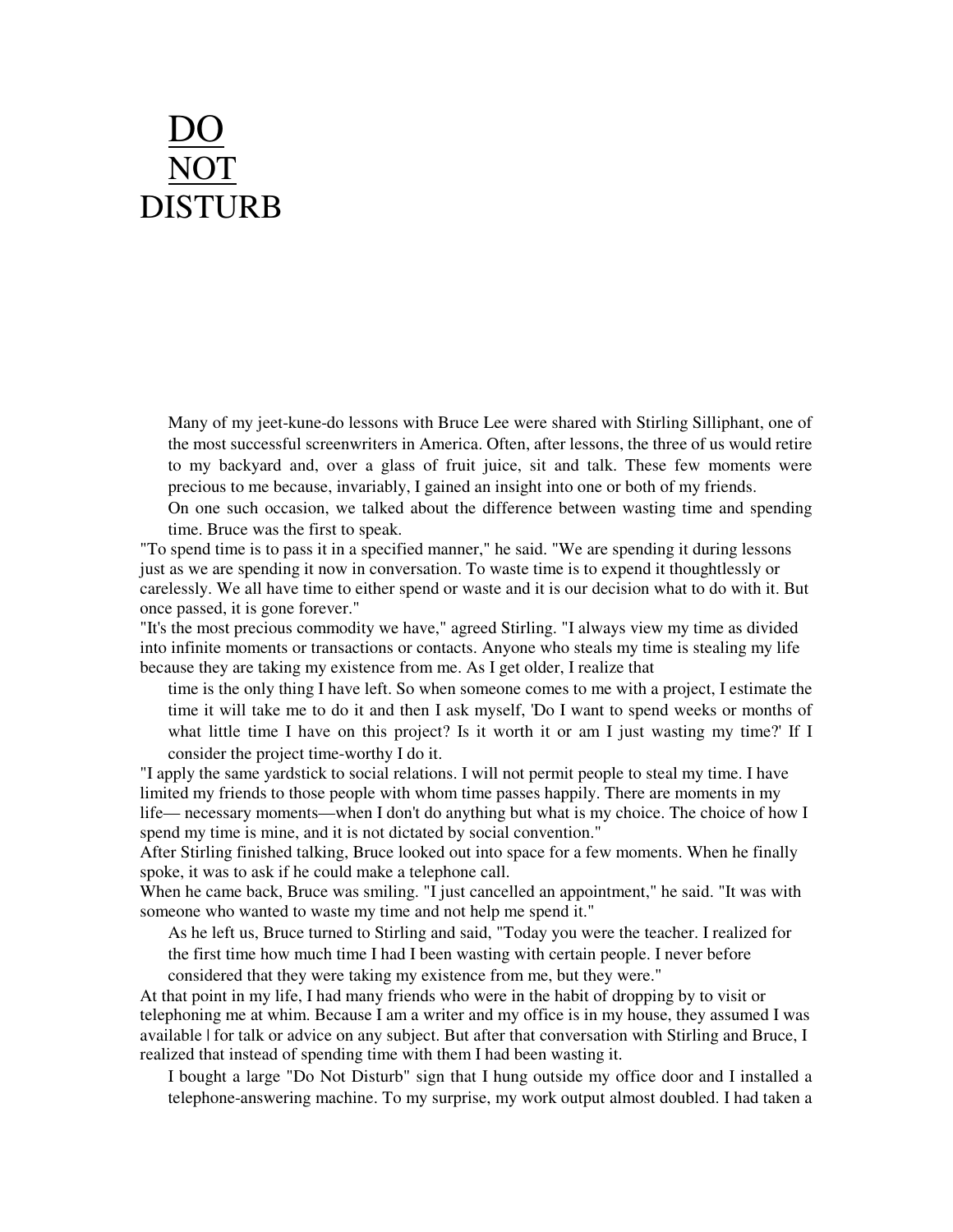step toward controlling my use of time.

Life unfolds on a great sheet called Time, and once finished it is gone forever. -CHINESE ADAGE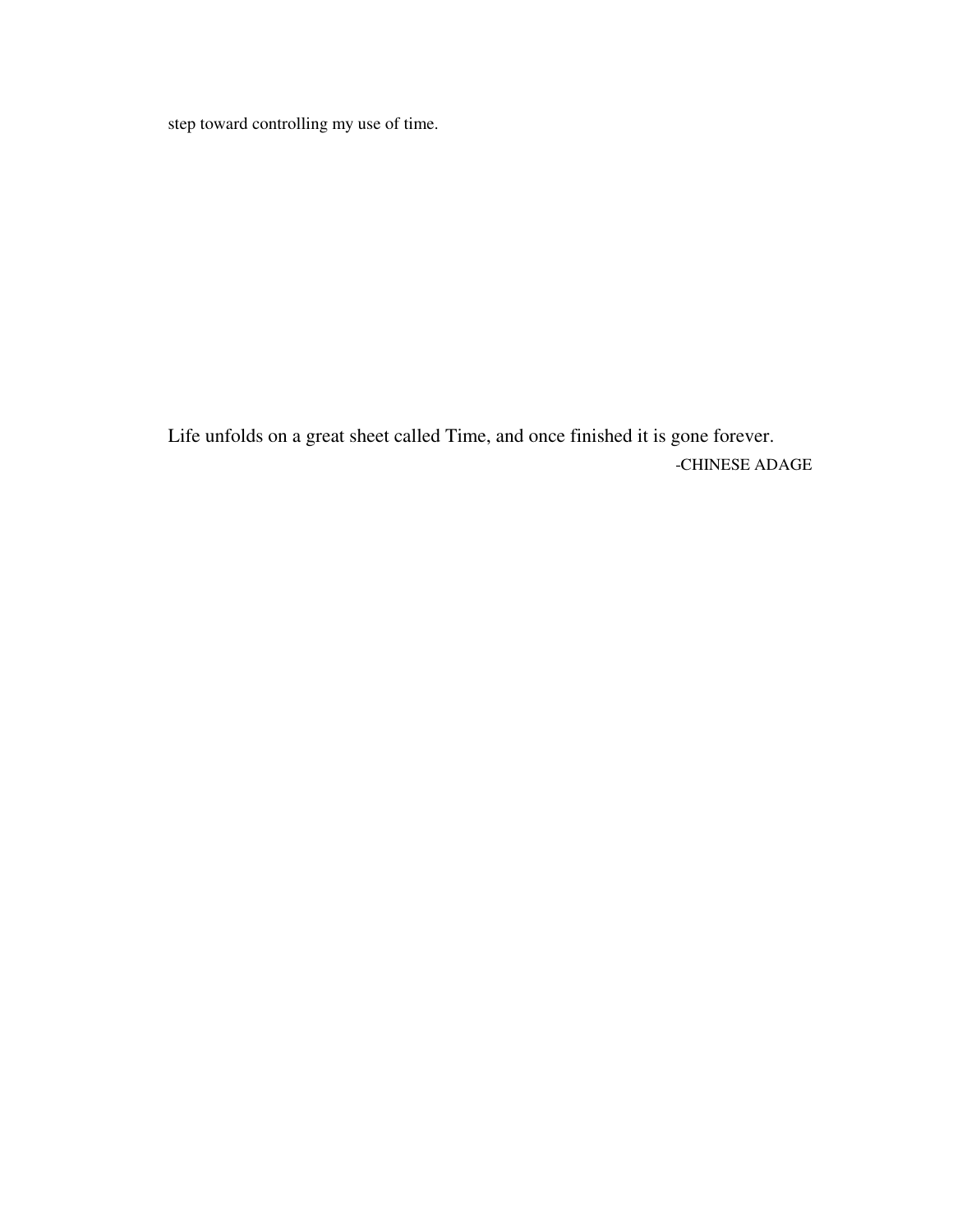# ACTIVE INACTIVITY

Bronislaw Kaper, who introduced me to the martial arts more than two decades ago, introduced me to another interesting notion—consciously doing nothing. Bronny is courtly, elegant, and a gentleman in the European style. Born in Poland and educated in Warsaw and Berlin, he was a junior sabre champion by the age of eighteen and is still considered one of the best sabre-men on the West Coast, even though he is now in his late sixties.

One day I telephoned him to see whether he was available for lunch. "Sorry, "said Bronny, "but this is my day fordoing nothing."

I protested, "But lunch is not doing anything but eating."

Bronny laughed. "If I made a date for lunch with you, dear boy, I must do something and today I do nothing."

"Explain, please," I said.

"In our lives today, we don't leave room for empty spots, for doing nothing. This concept of *doing nothing,* which has nothing to do with just not doing something, is also an activity and an exercise.

"Compare doing nothing to a pause in music. A pause is not lack of music, it is an integral part of the composition. If a conductor does not hold a pause to its full value, it is like cutting into the flesh. As Claude Debussy has said, 'Music is the space between the notes.' The masters of good phrasing, like good martial artists, are men whc pay as much attention to pause and silence (nonaction) as to action."

Bronny seemed to be saying that meaningful pause allowed one to take stock of where one was. The next time I saw Bruce Lee, I told him of my conversation with Bronny.

Bruce laughed and said, "He's right, you know. That pause if the middle of action is one of my secrets, too. Many martial artist attack with the force of a storm without observing the effect of their attack on their opponent. When I attack, I always try to pause—stop' action—to study my opponent and his reactions before going *into* action again. I include pause and silence along with activity, thus allowing myself time to sense my own internal processes as well as my

opponent's."

Years later, long after Bruce had gone to make films in Hong Kong, I finally understood how important this "stop action" was his art. Most martial artists use a set pattern of techniques repeatedly. But Bruce was never locked into a routine. He was, in a sense constantly conducting an environmental impact report on his own activity—pausing to assess, adjust,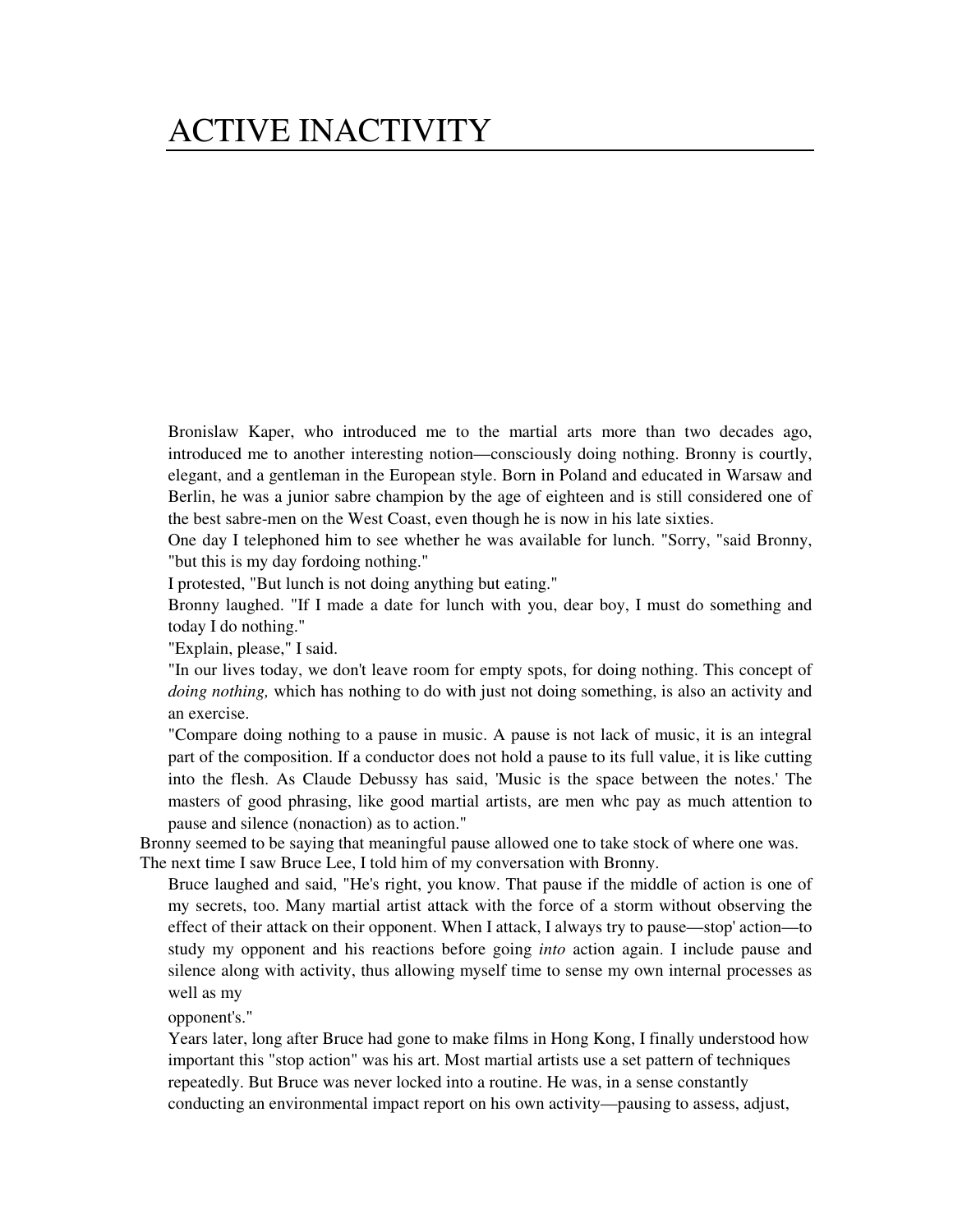and correct according to the demands of the situation. He never allowed his opponent to dictatel his actions. Instead, he forced his opponent to react to him, pausing frequently to regroup and reform his approach.

Recently I found a way to fit this abstract idea of "stop action into my life. For some time I had allowed my work schedule pattern my life. Then one day I was overwhelmed by the pressure I realized that there was a parallel with my experiences on the mat when engaged in a bout with an overpowering opponent. During such a bout, I often heeded Bruce's words and paused to regroup and then attempted to take the initiative. Why wouldn't this method work with my present problem?

Despite all the pressures, I decided to take a day off, a pause during which I planned to do nothing, and study the situation. The pause worked wonders for me. I assessed my predicament, settled on a future course of behavior, and decided that I would take the initiative in determining my own life schedule. I had discovered that doing nothing can sometimes be more important than doing something.

The mind should be nowhere in particular. —TAKUAN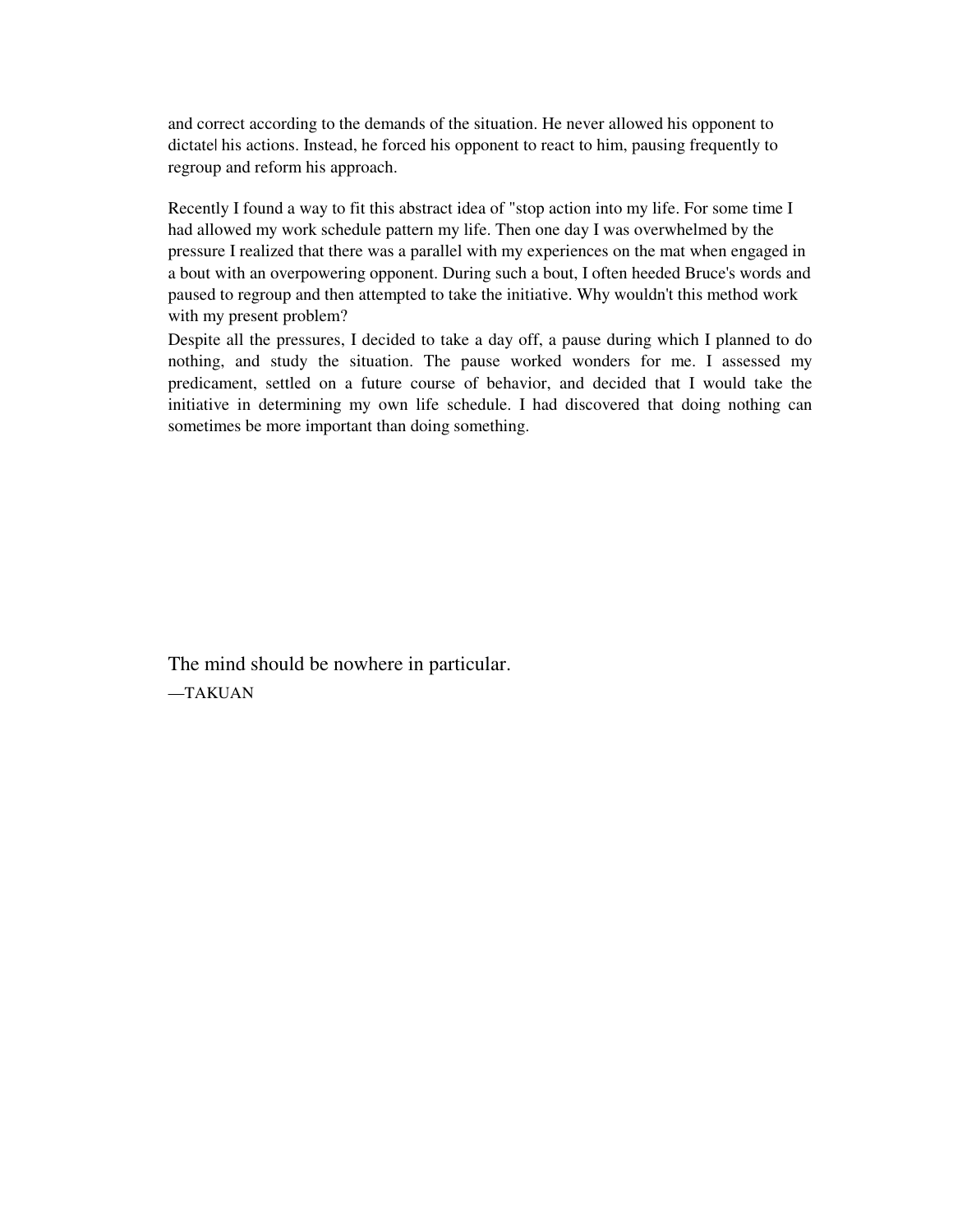# INACTIVE ACTIVITY

Jim Lau, my sifu in wing-chun, is twenty-eight years old and cast from the same mold as Bruce Lee. As a youth, Lau studied wing-chun in Hong Kong under Bruce's master, the legendary Yip Man. Lau is of medium height and slight, with arms and legs of tempered steel but as flexible as willow wands. He can stand nose to nose with an opponent and still kick him in the jaw!

As a first-time visitor to Jim Lau's wing-chun academy in a converted store in Los Angeles, I was surprised to discover all the students wearing street clothing. Lau himself was wearing a red Mickey Mouse T-shirt and blue sweat pants. When we were introduced, I bowed to him as is customary when one meets a martial artist of higher rank. He ignored my bow, shook hands, and insisted I call him Jim.

That air of informality is typical of wing-chun, also called Chinese pugilism," which is now one of the most popular martial arts styles in Hong Kong and Europe and is quickly gaining popular -

ity in American because of its simplicity and realistic approach to fighting. Wing-chun has no system of rank, no colored belts to designate novice from instructor. When a student has reached a certain level of proficiency, the sifu may give him a small medallion J or personal token of esteem.

Unlike Bruce, who was dedicated to becoming a film star, Jim Lau's primary ambition is to introduce his art to a growing number of devoted followers, most of whom have come to him experienced in other martial arts. Despite Jim's casual teaching style, he feels a great responsibility for the progress and welfare of each student.

One day recently we were practicing "sticking hands," an exercise in which your hands seem to stick to those of your opponent's—thus its name. Through this training, wing-chun students learn to interpret the silent messages telegraphed by their partner's hands. The way in which a hand retreats can signal a shift of body weight, a change in posture, and/or the probable direction of the next punch. It can give a clue to whether the next blow will be an uppercut, a roundhouse swing, or a straight thrust. Losing contact with your partner's hand allows it to strike you. Pushing against his hand overextends you, and you can easily be knocked off balance. In this exercise, both partners try to interpret the other's signals while concealing his own. The technique teaches you to ward off an oncoming attack and still remain centered and in control, neither overreacting nor underreacting. The result is often a stalemate.

The exercise frustrated me because Jim was able to read my intentions through the sensitivity of his touch on my hands, much as a mentalist reads minds. I frequently became impatient and attempted to land a blow; but Jim sensed my intention each time, countered the move even before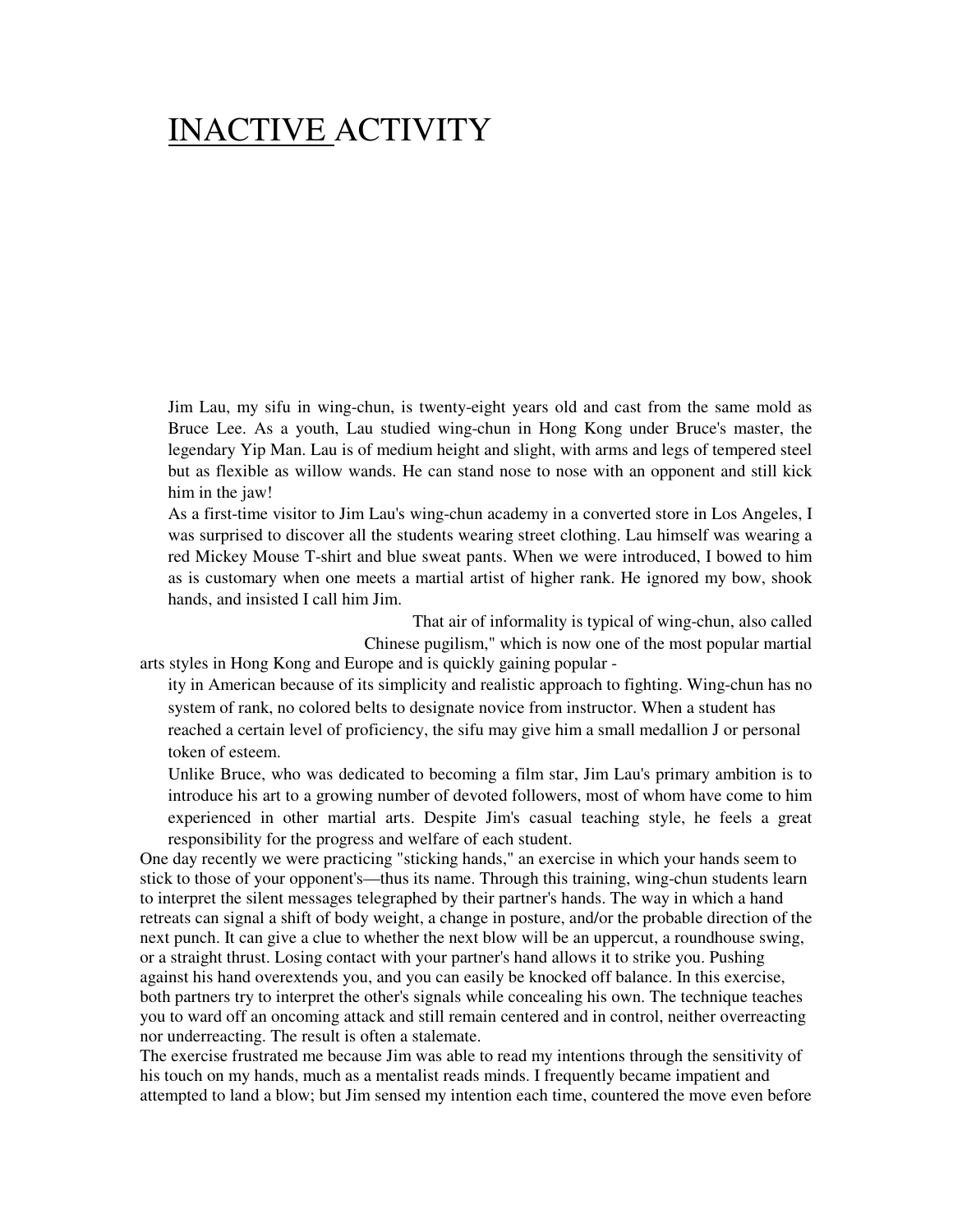I made it, and always caught me off balance. Finally he stepped back and held up his hand, signalling the end of my lesson. I walked with him to his car.

"You must learn to allow patience and stillness to take over from anxiety and frantic activity for the sake of doing something," he said. "Between martial artists of the first rank, there is room for only one mistake. Before an exchange of blows, several minutes may be spent in controlled patience and planning while each man respectfully observes his opponent, studying his position or stance, watching, getting ideas, and charging his energy. When one man thinks he is going to attack, his opponent may quickly change his stance. If he has overreacted, his opponent makes a note of it. This is a weakness which he will later attempt to use to his advantage.

"A good player recognizes these moves for what they are: a process of sounding out and experimentation. The good player is patient. He is observant, controlling his patience, and organizing his composure. When he sees an opportunity he explodes."

Some time later I watched a "crossing of hands," or match, between two martial arts masters. I had gone expecting to see a magnificent display of flashing acrobats and whirling limbs. Instead I saw two men in fighting stance study each other warily for several minutes. Unlike boxing, there were no feints, no tentative jabs. For the most part, the masters were still as statues. Suddenly, one of them burst into movement so quickly that I was unable to grasp what had | happened, although I did see his opponent hurtle backward. The match was over and the two masters bowed to each other.

I told Jim about this event at my next lesson. "Now you have seen the power of controlled patience on the mat," he said. "The same thing applies to problems in life. When a problem arises, don't fight with it or try to deny it. Accept and acknowledge it. Be patient in seeking a solution or opening, and then fully commit yourself to the resolution you think advisable."

You and your opponent are one. There is a coexisting relationship between you. You coexist with your opponent and become his complement, absorbing his attack and using his force to overcome him.

—BRUCE LEE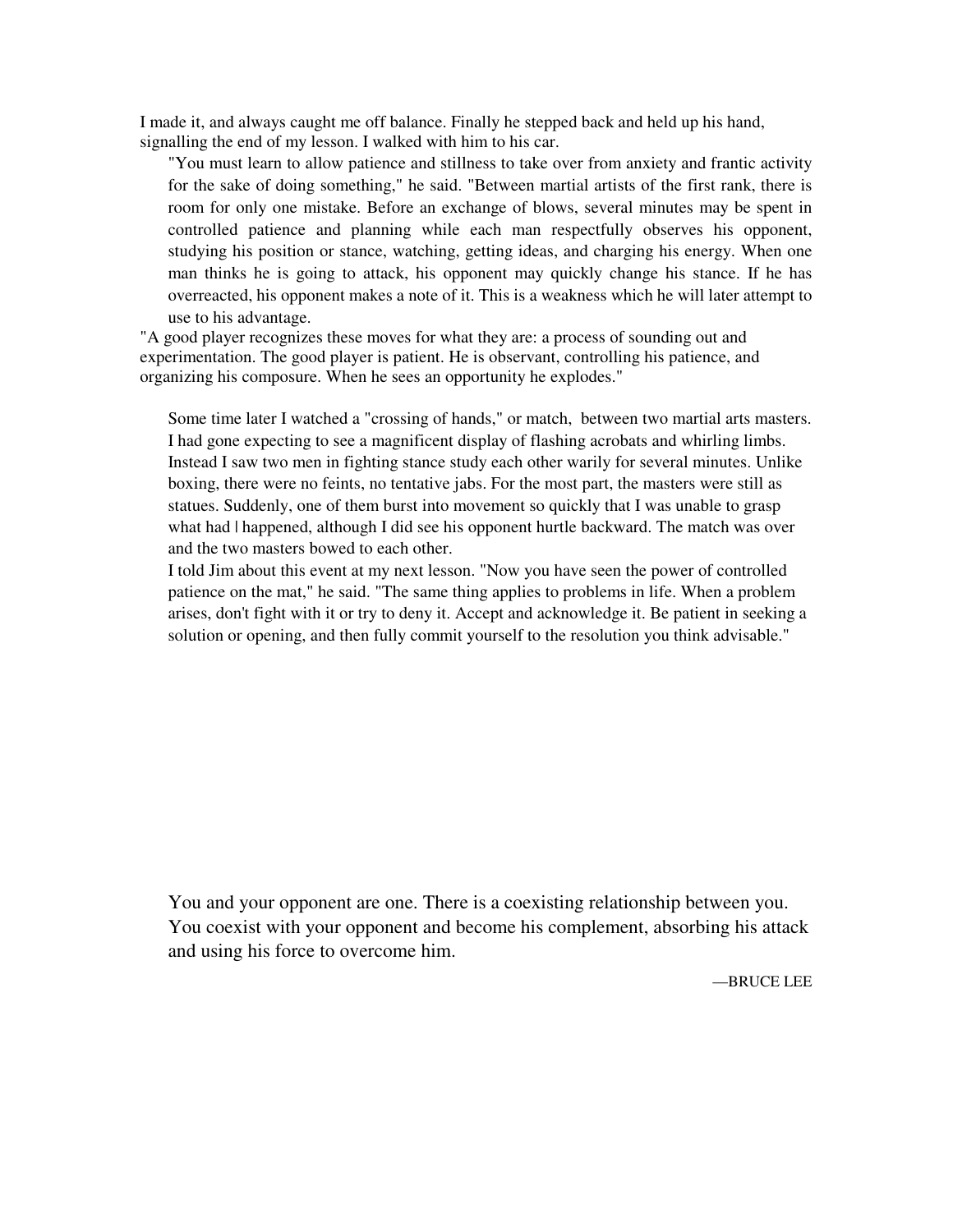# EXTEND **YOUR** KI

I came to aikido, "the gentle art," late in my martial arts studies. I was aware of aikido, of course, and was interested in learning it someday, but I was heavily involved in karate and thought I would wait. Then on a visit to London some years ago, I noticed a poster advertising an aikido lecture and decided to attend.

The lecture took place in a store converted into a small dojo within the shadow of the London post-office tower. The practice hall was packed with spectators sitting cross-legged on a mat watching the master, a young Japanese wearing a white tunic and black *hekama,* or skirt, the aikido costume of a master.

He looked fragile and vulnerable as he faced half-a-dozen burly men who circled him menacingly. As they began to close in on him, the master remained still, calm, and poised, standing in the eye of the hurricane. Suddenly with loud shouts they attacked him in unison.

What happened then was magnificent. The master seemed to flow like water into the mass. Swirling between them, his black skirt

seemed to surround them. Every time they reached to strike his body, it was not there. As a gyroscope spins faster and faster, its motion appears more calm; so it was with the master as he diverted the energy; of his attackers and projected them one by one out of the melee. It was over in moments. The master, still calm, his mouth set in a slight smile, turned to the audience and bowed to their applause, He then bowed humbly to the student attackers who, in turn, bowed respectfully to him.

The master's actions looked so effortless that I knew there was something below the surface which could not be readily seen, some-thing unexplained. So there was, he said. It was *ki*, the invisible life force or energy that cannot be seen but that most martial artists especially aikidoists, train to develop.

As a further demonstration of ki he invited any interested spectator to attempt to lift him off the mat. This seemed relatively simple to me so I volunteered. I got a firm hold around the instruc-tor's midsection and heaved, but I was unable to budge him. All though I outweighed him by at least forty pounds, he seemed rooted to the ground. He then asked me to punch him. Before my fist traveled half the distance between us, I felt myself politely but firmly guided to the mat. I had never been thrown so quickly nor had I eve felt such gentle strength.

"That is an example of ki," he told me, helping me up.

"And how can I develop it?" I asked.

"Only with practice and a proper mental attitude," he answered enigmatically.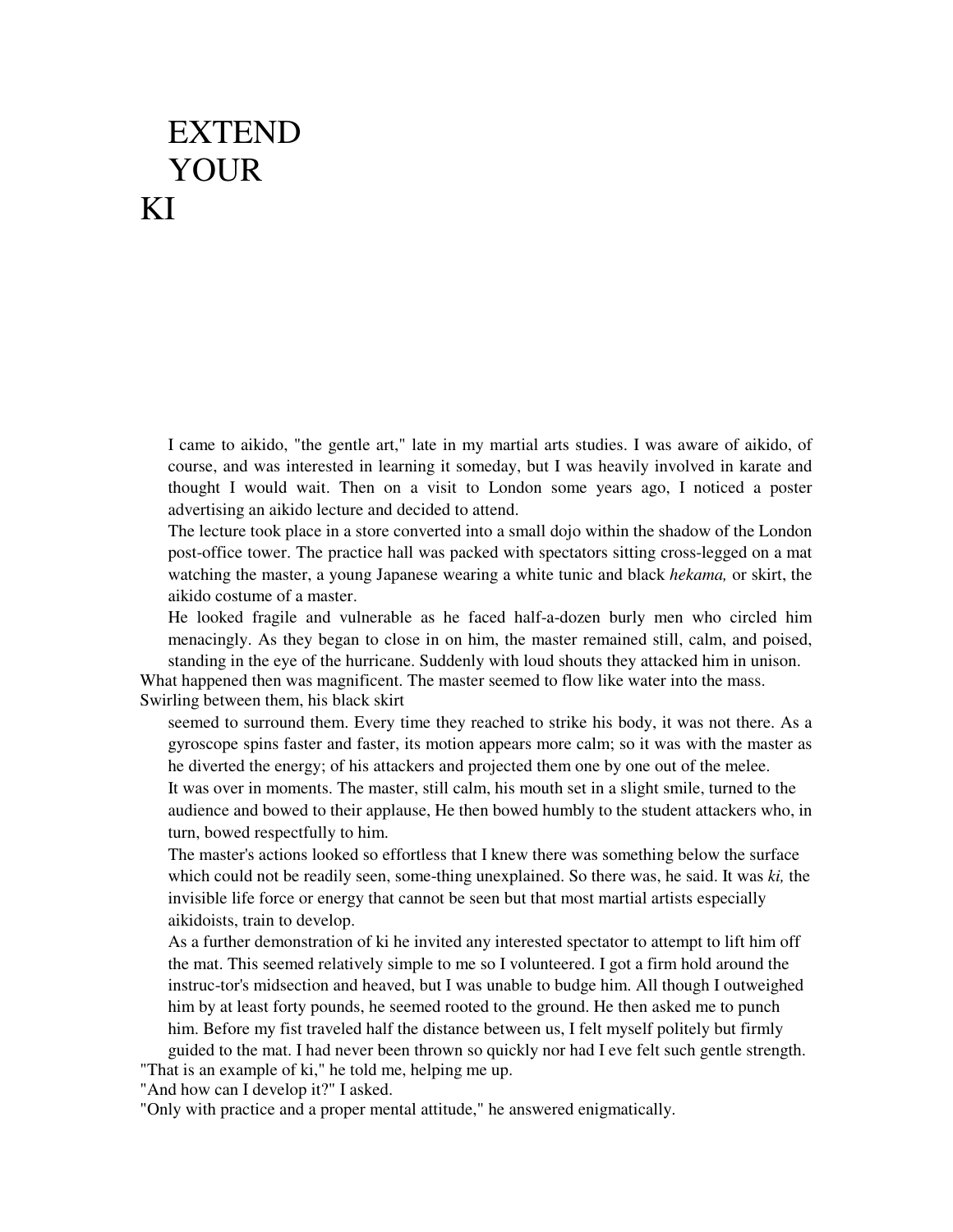I made a mental note that when I returned to Los Angeles would investigate aikido further. I sought out an aikido school and began to study this art which was new to me. I constantly heard ki mentioned, and after one of my early sessions asked an assistant instructor, a slim brunette, to explain it to me.

"No one can really explain it, Joe," she said, "but you can experience it. I am going to stand on the edge of the mat with my arm extended straight from the shoulder while you walk toward me and into my arm."

I did as instructed and walked up to her arm, which halted my progress.

"Fine," she said, "now this time I want you to think forward to an object in front of you, beyond my arm and walk toward it."

Again I followed instructions and walked forward "through" and beyond her arm.

"That time you were projecting your energy forward properly," she said. "Now, extend your arm straight out from the shoulder and rest your hand on my shoulder. Make your arm rigid." Pressing on the inside of my elbow with her hands, she bent my arm quite easily.

"Now bend your arm slightly at the elbow and relax it while it's on my shoulder. Imagine your arm is a hose with water flowing through it and out your fingers in a stream which you have mentally aimed at infinity."

This time she pulled with both hands on my arm but despite her force and leverage was unable to bend it farther.

"That's an example of ki," she said. "Everyone has it to some extent—even a baby. Have you ever tried to pick up a child or a dog who did not want to be lifted? The child seems heavier when it is not cooperating, but when the child wants to be picked up it is lighter. That's because the mind is truly a source of power, and when mind

and body are coordinated, ki manifests itself. With practice you can turn ki on at will."

"And where does this ki come from?" I asked.

"The center for ki is the 'one point' *orfai-ten,"* she said, pointing to a spot about an inch and a half below her navel. "This is about where the center of gravity for the human body is. Ki is defined as an energy or inner strength that can be directed from the 'one point' through visualization to places outside the body. It can be combined with gravity to produce dead weight and extreme heaviness within the body, as in the case of the child who does not want to be lifted.

"Aikidoists, as well as most martial artists and Zen practitioners, believe that all of the ki, or energy, of the universe flows through them at this 'one point,' traveling forever in all directions. No matter where you are, you are always the center of the universe. By holding your 'one point' and remaining centered, you feel one with universe and, at the same time, totally aware of your bodily relation-ship to the universe."

I shook my head. "That's a bit too esoteric for me."

"Here's another way to look at it," she said. "Think of the belly as a valve which sends water (or ki) through all the extremities. When the valve is open, more water (or energy) is generated through the legs| and arms.

"If you imagine all your energy corning into your body at a point in your midsection, running down through your legs and running through your trunk, through your arms, and up into your head—and then, with your mind, you project this energy through your body in the direction you wish—you can be said to be extending your ki. Ki can be sent in any direction, depending on what you plan to do

I find this an especially difficult concept to understand. But rare occasions I have been aware of a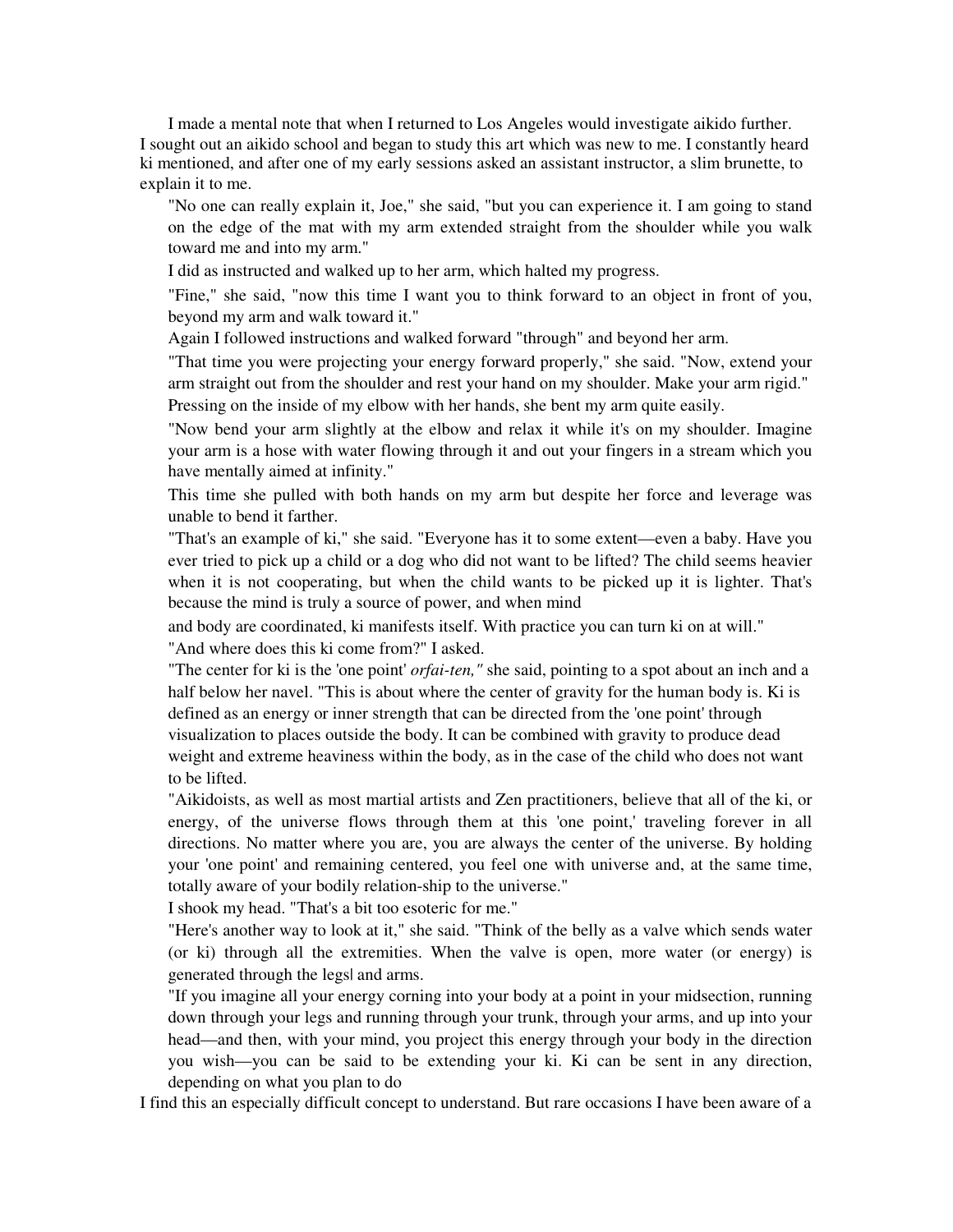spontaneous flow of steady strength (or energy) flooding my entire body without consciously seeking it.

Everyone, including nonmartial artists, is capable of drawing on this super power, or inner strength. For instance, the frail woman who batters down a heavy door because her child is locked in a burning room, the husband who is able to lift a car because his wife's leg is pinned underneath—under normal circumstances, these people would not have been able to achieve such feats of strength. But in an emergency, the mind works swiftly and coordinates its strength with that of the body, a technique the martial artist develops through practice until it becomes mechanical and then spontaneous.

For me, the lesson in this can be reduced to a simple statement: It is sufficient to know that there is such a thing as ki, an available inner strength that expands the concept of one's own resources. Merely knowing that ki exists in all of us is, in itself, empowering.

Flow with whatever may happen and let your mind be free: Stay centered by accepting whatever you are doing. This is the ultimate. —CHUANG-TZU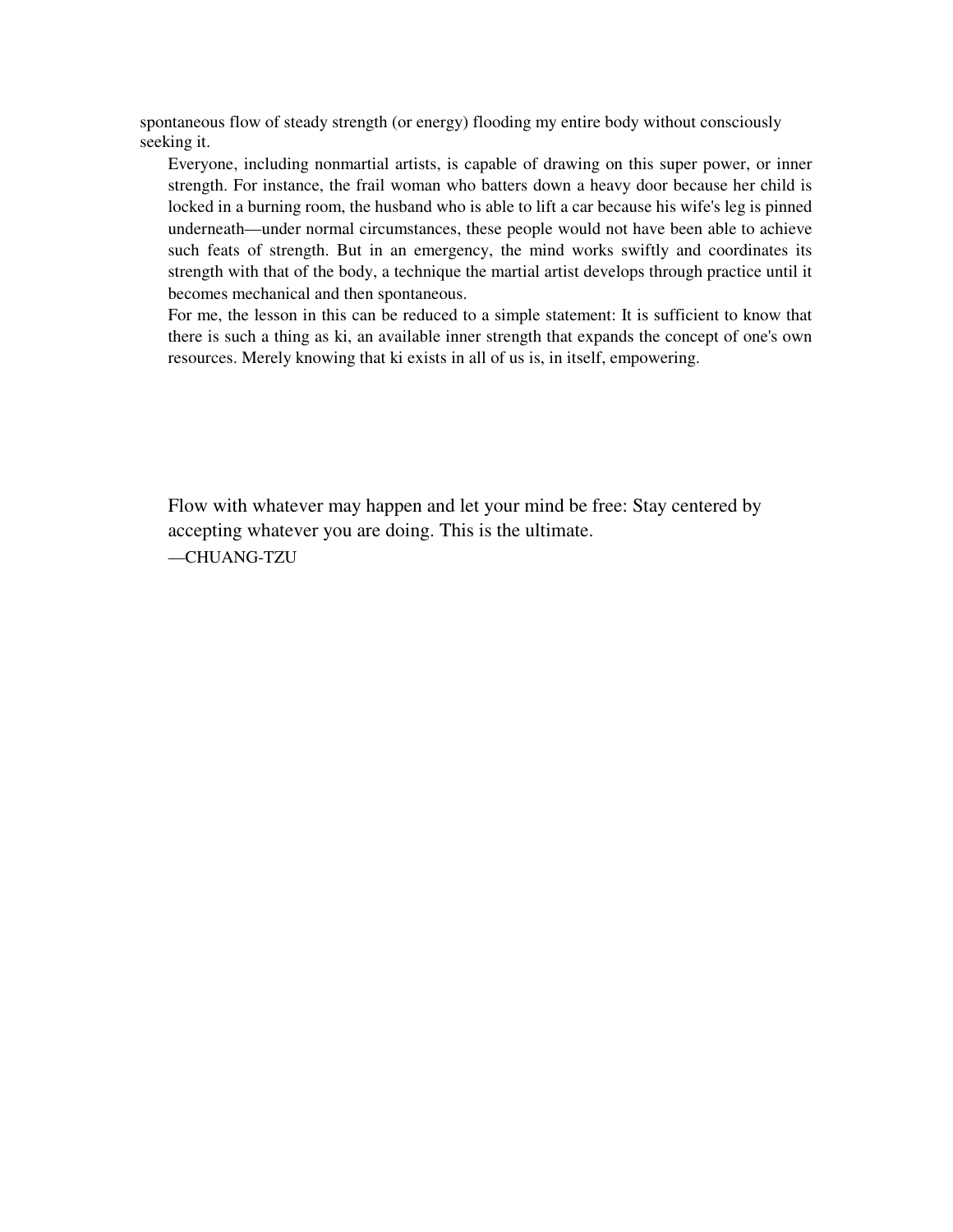## ZEN BREATHING

It was bone-chilling cold. Breath turned to mist in front of my eyes, and my thin gi was clammy to the touch. Outside it was still dark; the sun would not rise for half an hour. Inside the dojo there were twenty of us, all wearing gis, kneeling on thin mats, backs erect, facing the instructor.

He was kneeling facing us, a wooden block in each hand resting lightly on his knees. He spoke softly, and although he seemed to be staring into space, I was certain he saw each of us clearly.

"When you breathe you must fill your entire lungs with air," he said. "Most people use only the top portion of their lungs. They do not fill up the bottom part. If you breathe correctly you will use the bottom of the lungs as well as the top, the same way you automatically breathe when asleep.

"Imagine that the air you are breathing is fog, and visualize it coming through your nose and throat into the lower abdomen. Let it circulate there and through your body and your limbs. Visualize it as

it travels around the various channels and meridians of your body. When you exhale, see the fog leaving your mouth.

"In the beginning, you may become overly conscious of your breathing and begin to pant as though you were doing heavy exercise. When this happens, just start over again."

The sensei's hands arched gracefully together in front of his face as he struck the blocks together. At the sound of the sharp clack, I inhaled slowly and evenly through the nostrils, mouth closed gently so the abdominal wall was stretched, letting the breath circulate inside my body for about ten seconds until the sound of wood on wood struck again.

There was a gentle whooshing sound as we all breathed out together, exhaling about threequarters of the air through our mouths. Then the sharp clack penetrated the room, and we inhaled again.

Soon a rhythm was established; the clack, a whispering sound as twenty people inhaled, and then a clack and a sound like a sigh as we exhaled in unison.

For the first few minutes I remained chilled, my body stiff, rebelling at the posture and the hard floor. But as the breathing exercise progressed, I became warm and my body was completely relaxed. By the time the first light of morning illumined the room, I was perspiring heavily and ready to begin the lesson.

The breathing-in and breathing-out exercise is not as simple as it seems. In the beginning, I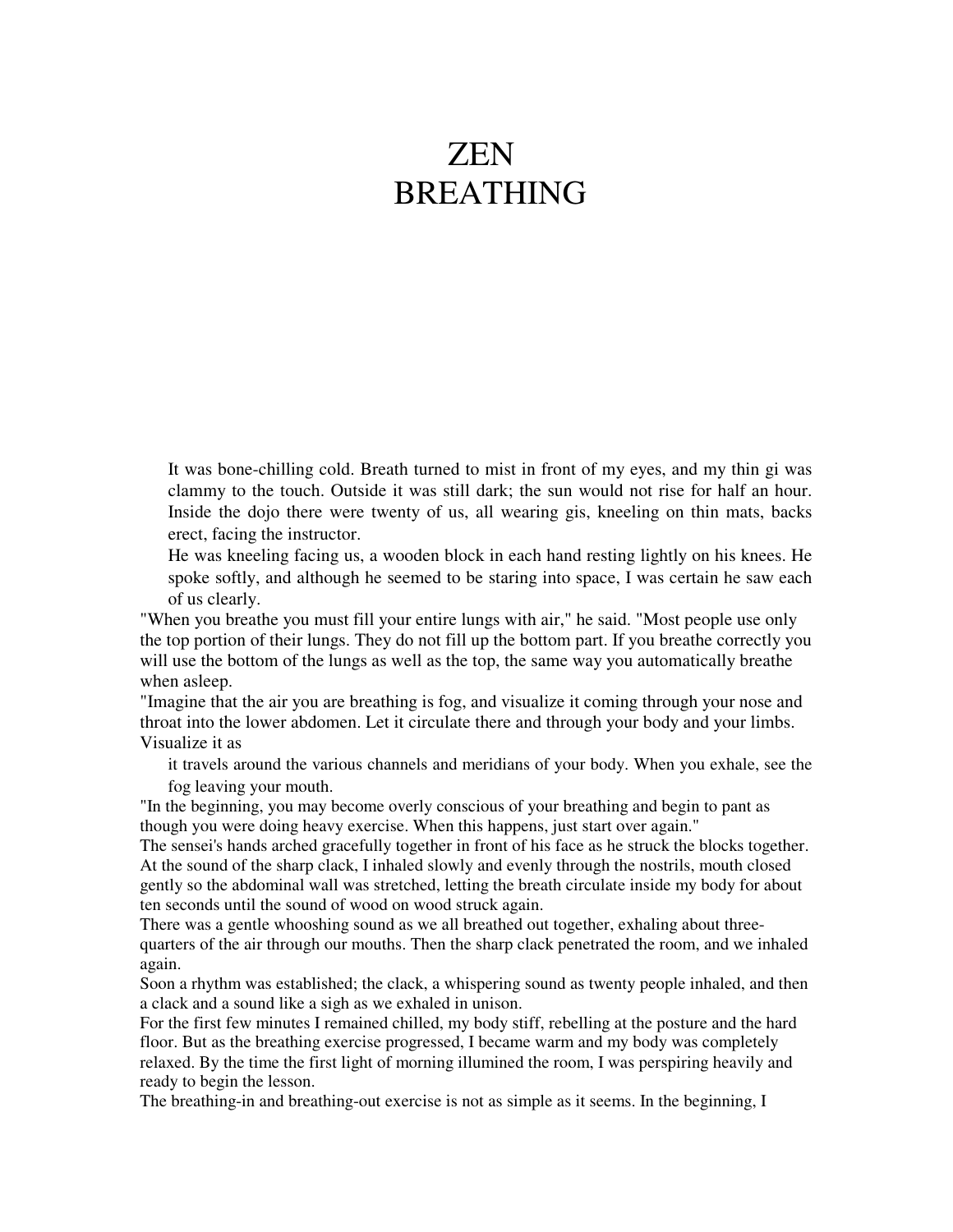seemed to be the only one in class who could not stay with the rhythm. I was either taking in too much air, or letting out too little or too much, and ending up breathless within a matter of moments and having to start again.

In time I realized the wisdom of the sensei's image: By trying to visualize the breath as fog, other thoughts were kept from my mind, and with total concentration on breathing, I soon relaxed. My mind was calm but alert, and my physical being serene. I was ready to go on the mat because I could flow easily in any direction, like water. And if I were thrown I would land gently like an infant dropped on a mattress.

I remember how fascinated I was by the fact that even such a simple thing as breathing was subject to being relearned and mastered, as part of martial arts training. I had no awareness then that there would come a day when the controlled-breathing technique I had learned would save my life.

Some time later, in October 1972, I was on holiday with my wife, Hike, in Europe. One lovely summer morning we were driving through the wine country of France when I felt an agonizing pain in my abdomen, compounded by a splitting headache. Soon my entire body ached with excruciating pain. Within an hour, I was writhing on the seat and intermittently lapsing into unconsciousness. My teeth chattered and my body convulsed with coughing attacks. I had to ask Elke (who, fortunately, was driving) for a tissue so that I could wipe my lips, because I was too weak to pluck one from the box. Elke quickly took the tissue from me, glanced at it, and threw it out the window. I later learned that it was covered with blood.

Elke began driving at a furious pace, taking unpaved roads and driving on sidewalks to gain time. She knew of a university clinic in Freiburg just across the border in Germany, and we could be there within minutes. I drifted in and out of consciousness as if in a dream.

By the time we arrived in Freiburg, pain filled every joint in my body. When Elke found a doctor he came to the car and immediately called for a stretcher. I have only vague memories now of being wheeled into an examining room and given some tests.

I have a clear memory, though, of the doctors telling Elke in

German that I was not only vomiting blood but also voiding it. I then heard him ask her if there were any next of kin to be notified, and I knew I must be dying. I panicked. My heart started palpitating, and each heartbeat shook my body. The doctor who was attending me thought I was having a heart attack and had a fibrillator prepared to regulate my heartbeat.

At that moment I thought, "This is absurd. I am sick enough without adding a heart attack to my problems." With my breathing labored, my heart palpitating, and my body tense, I began forcing myself to regulate my breathing by taking deep belly-breaths (the stomach goes out during inhalation), holding for one, two, or three seconds, and then forcefully expelling all the air. I repeated the process until I settled into a relaxed belly-breathing that required my concentration, inhaling through my nose for four counts and exhaling through my mouth for four breaths. This technique, which I had been taught as a prelude to aikido, is an aspect of Zen practice that makes one oblivious to external impressions. The more I concentrated on my breathing, the more immune I became to the fear that I was dying. Within a few minutes I was in control of myself and my body again.

Before the fibrillator reached my bedside, my heartbeat was normal. *"Unglaublich,"* the doctor said in German. "Incredible."

I lapsed into unconsciousness again and was brought to the clinic's intensive care unit where I remained for five days. Twice during that time my fever reached 106°, and the doctors told Elke they had lost me. Of those moments, I recall only floating in a cocoon of warmth down a narrow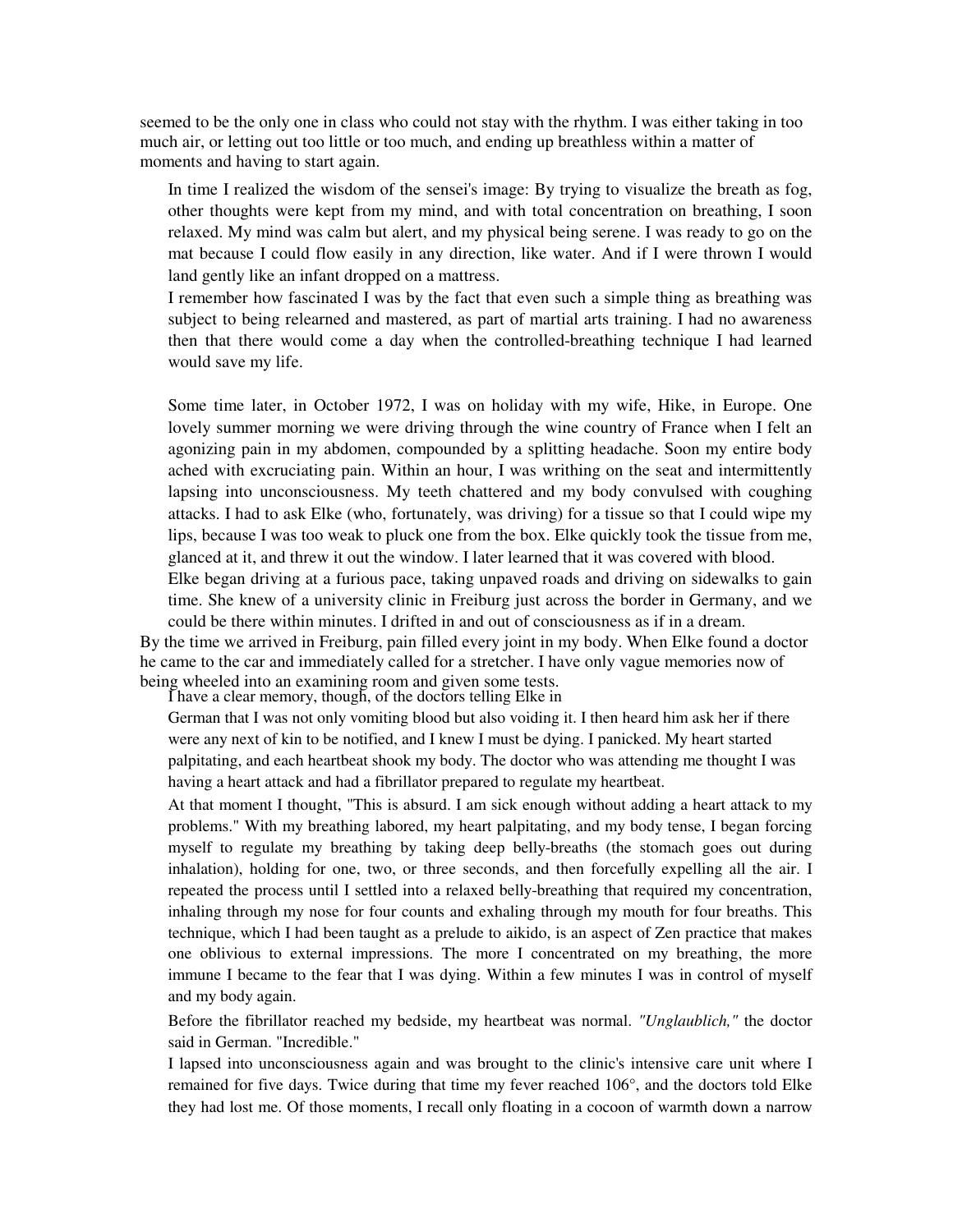tunnel where I would be free of pain. I could hear Elke's voice from a distance pleading with me not to die. Each time this happened I began to regulate my breathing. Three weeks later I was discharged from the hospital. I had survived a case of Weill's disease, a rare virus which is usually fatal. (I was the first case in Germany in over forty years.) According to the Institute for Tropical Disease, I had contracted it from some foul water in

Spain.

Had this incident befallen me a few years earlier, I would

certainly have died because the Zen breathing technique was not yet known to me. Since then I have found the technique especially useful in stressful or anxiety-provoking situations when my breathing becomes irregular and fear distorts orderly thought processes, which tend to immobilize both my body and mind.

Before certain business meetings or personal confrontations, I try to put myself into a relaxed state by controlling my breathing; this relaxes and refreshes me as well as calming my mind. Controlled breathing restores calm, confidence, and strength.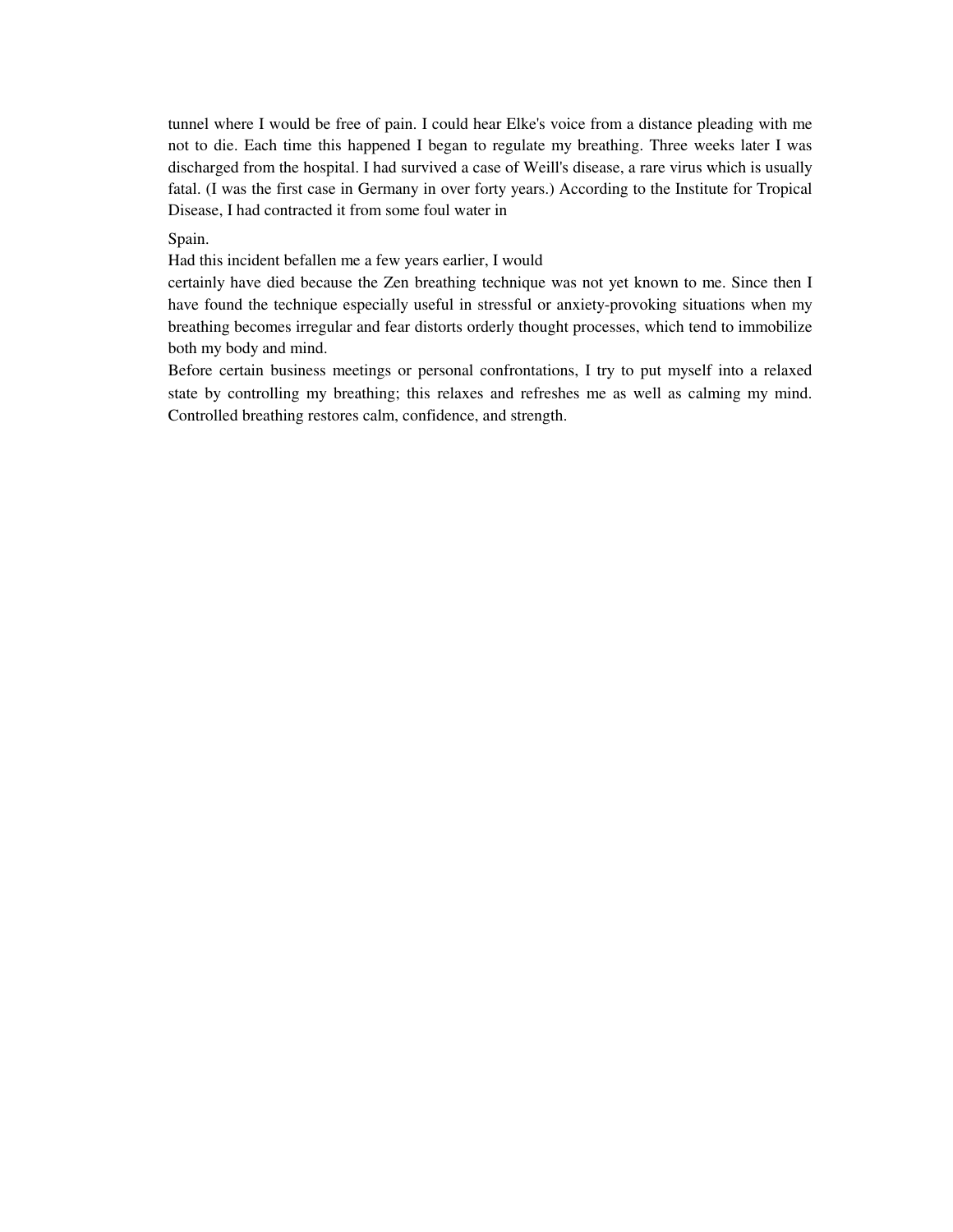# GO WITH THE CURRENT

My partner and I were practicing *shomen-ate,* the first movement of the *randori no kata* in aikido class. The exercise called for me as the defender to avoid a straight punch to the face by moving inside the attacking arm and projecting the attacker backward by placing my hand on his chin and moving in with my body.

I closed with my partner several times but was unable to budge him. Finally, in some desperation I applied physical force, and he toppled to the mat. Then I felt a light tap on the shoulder and turned around to find the assistant instructor frowning at me.

"You met the force of his attack head on," she said reprovingly. "Because you are strong you got away with it, but all you did was stop his force, not his intention to attack.

"When someone hits you, he is extending his ki toward you and it starts to flow when he thinks he will hit you—even before his body moves. His action is directed by his mind. You don't need to deal with his body at all if you can redirect his mind and the flow of his ki. That's the secret; lead his mind away from you and the body will follow."

"And how can I lead his mind away from me?" I asked.

"By not upsetting the flow of his ki or making him aware of your intention. You don't pull, push, or hit. You merely touch his body softly and gently and guide it where you wish. That way his mind is not upset and his body will follow.

"The principle underlying aikido," she continued, "is to yield to an oncoming force in such a way that it is unable to harm you and, at the same time, change its direction by pushing it from behind instead of attempting to resist it from the front. The aikidoist never goes against his opponent's strength. Rather, he redirects the strength away from him.

"The principle of avoiding conflict and never opposing an aggressor's strength head-on is the essence of aikido. We apply the same principle to problems that arise in life. The skilled aikidoist is as elusive as the truth of Zen; he makes himself into a koan—a puzzle which slips away the more one tries to solve it. He is like water in that he falls through the fingers of those who try to clutch him. Water does not hesitate before it yields, for the moment the fingers begin to close it moves away, not of its own strength, but by using the pressure applied to it. It is for this reason, perhaps, that one of the symbols for aikido is water."

Shortly after the lesson I had an opportunity to test some of the aikido principles the instructor had given me. During a business meeting I realized a confrontation with an associate was imminent. Determined to skirt it if possible, I avoided reacting to his initial attack to prevent a head-on clash. As the dispute continued I admit-ted that his argument had some merit. At the same time I tried to deflect his anger in another direction. By allowing my "opponent" an opportunity to expend his energy and anger and by not responding or giving anything back, the confrontation was avoided. In time, he shrugged and walked away.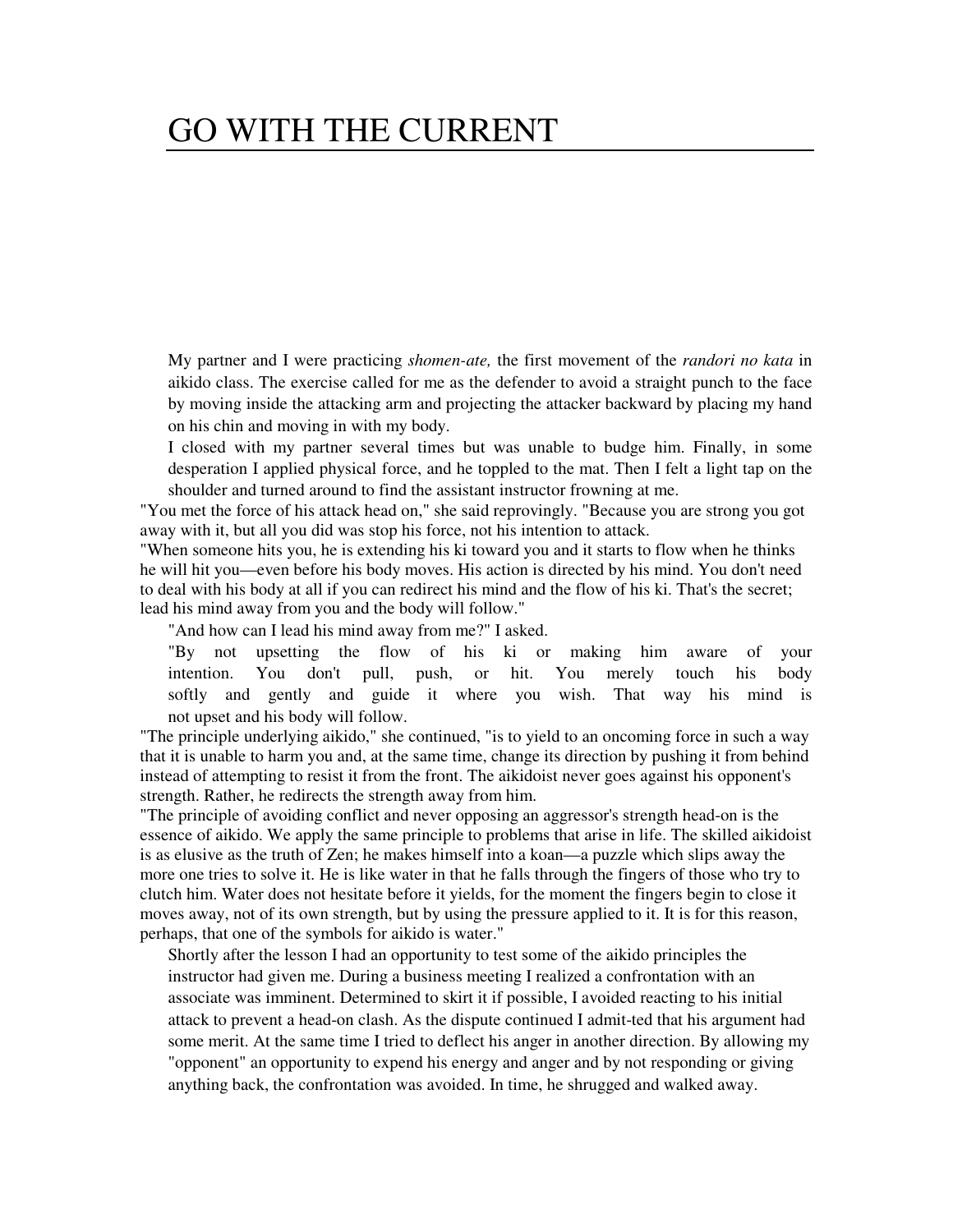Softness triumphs over hardness, feebleness over strength. What is more malleable is always superior over that which is immoveable. This is the principle of controlling things by going along with them, of mastery through adaptation.

—LAO-TZU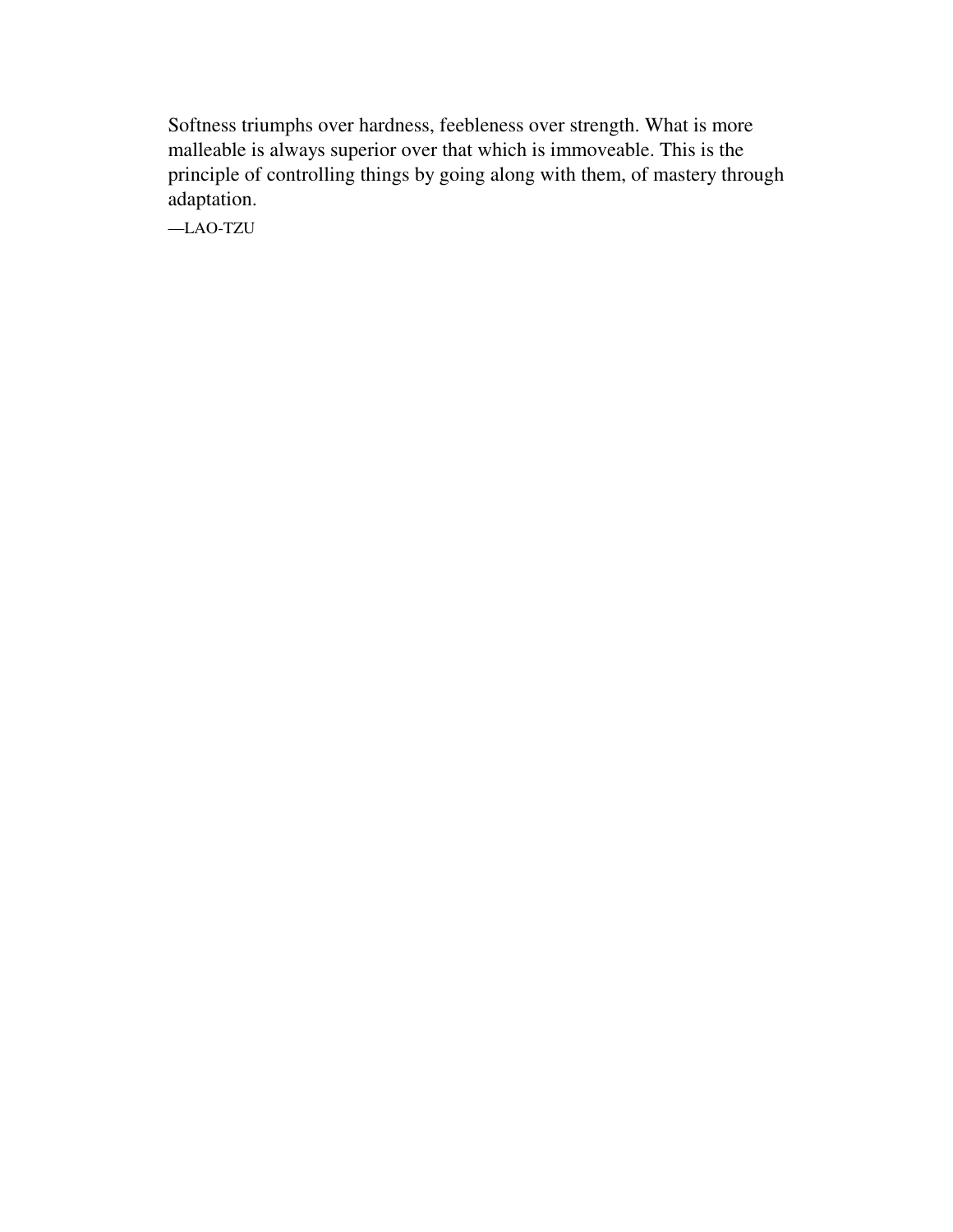# ANGER WITHOUT ACTION

Wing-chun workouts are often conducted at close range, and I soon became accustomed to feeling blasts of wind as hands and fists whirred dangerously close to my eyes and face. Occasionally a partner would accidentally make contact, and then I would feel a surge of anger.

One day after a workout, Jim Lau called me aside. "When you get hit you stiffen, and I sense anger and a desire to strike back," he said.

I was ashamed. He had read my reaction all too well. "I know I shouldn't get angry, but I can't help it," I said.

Jim smiled. "It's not bad to have aggressive or hostile thoughts and feelings towards others. When you acknowledge these feelings you no longer have to pretend to be that which you are not. You can learn to accept these moods. What is bad, however, is letting them dictate your nature. When you unleash your aggression or hostility on another person, it inspires aggression and hostility in return. The result then is conflict, which all true martial artists try to avoid. Anger doesn't demand action. When you act in anger, you lose | self-control."

Jim looked at me thoughtfully. Then he spoke again. "How can you expect to control someone else if you cannot control yourself? I Think about that as an essential quality of martial arts."

The following weekend I went to New York for a business meeting. After a night flight I arrived at my hotel at 7 A.M., only to find that my room would not be ready for four hours. I was tired and had been looking forward to being able to get some rest before my appointments.

I asked to see the manager, all the while working myself into a rage, rehearsing in my mind what I would say if he or she were unable to provide the room quickly.

When the manager arrived I was fuming. I spoke in anger. My antagonism provoked anger from her, and soon we were in a heated argument. I had forgotten Jim Lau's words and had inspired a head-to-head conflict.

Later, when I was cooler, I apologized to the manager for my bad manners. "You really took me by surprise," she said. "I intended to do what I could for you, but when you came on so strong I forgot my good intentions and decided not to go out of my way to help you."

I saw again the practical application of martial arts to life. The experience taught me a lesson I will not soon forget. Rarely does anger avail. When you lose your temper, you lose yourself—on the mat as well as in life.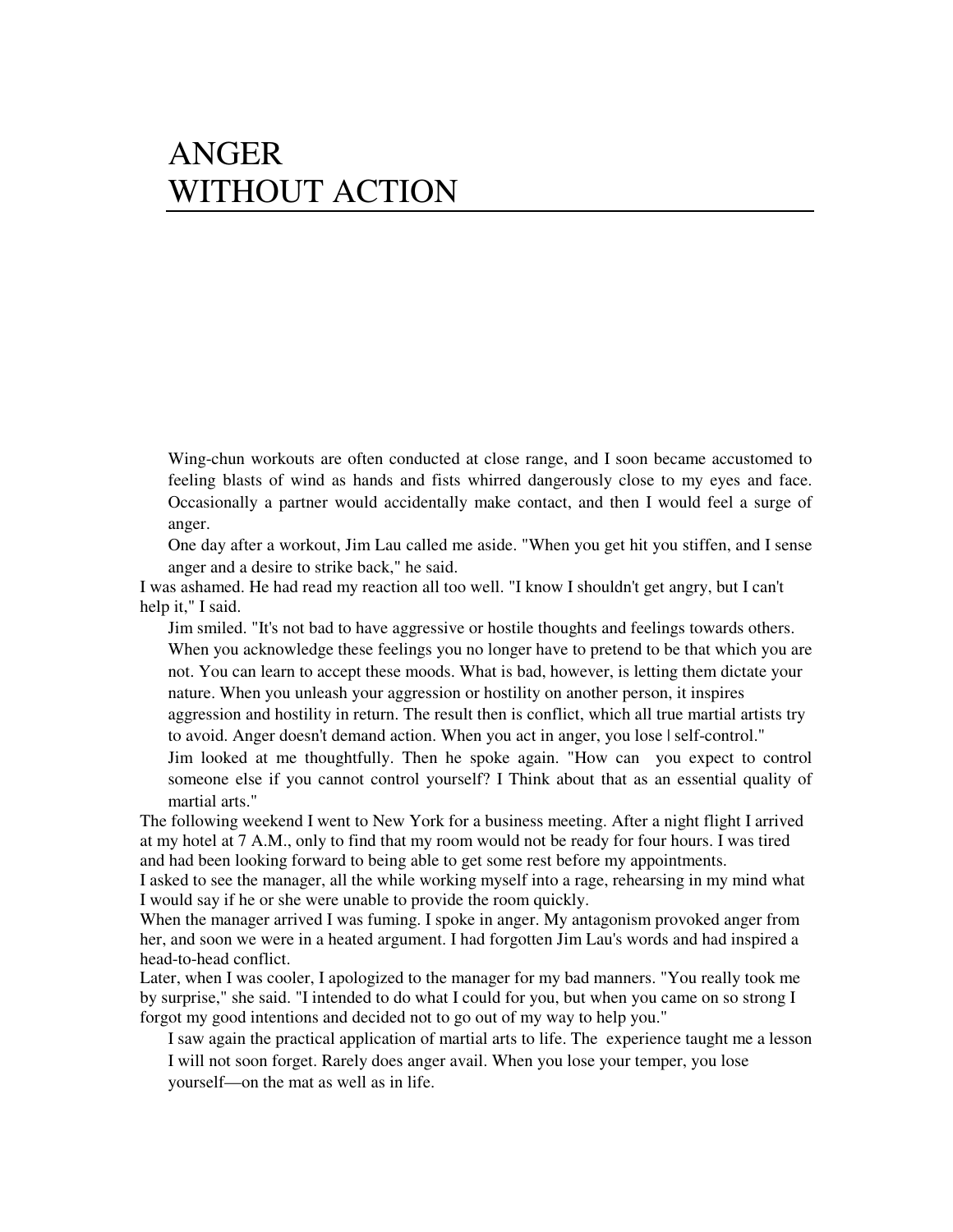Control your emotion or it will control you.

-CHINESE ADAGE

The angry man will defeat himself in battle as well as in life.

—SAMURAI MAXIM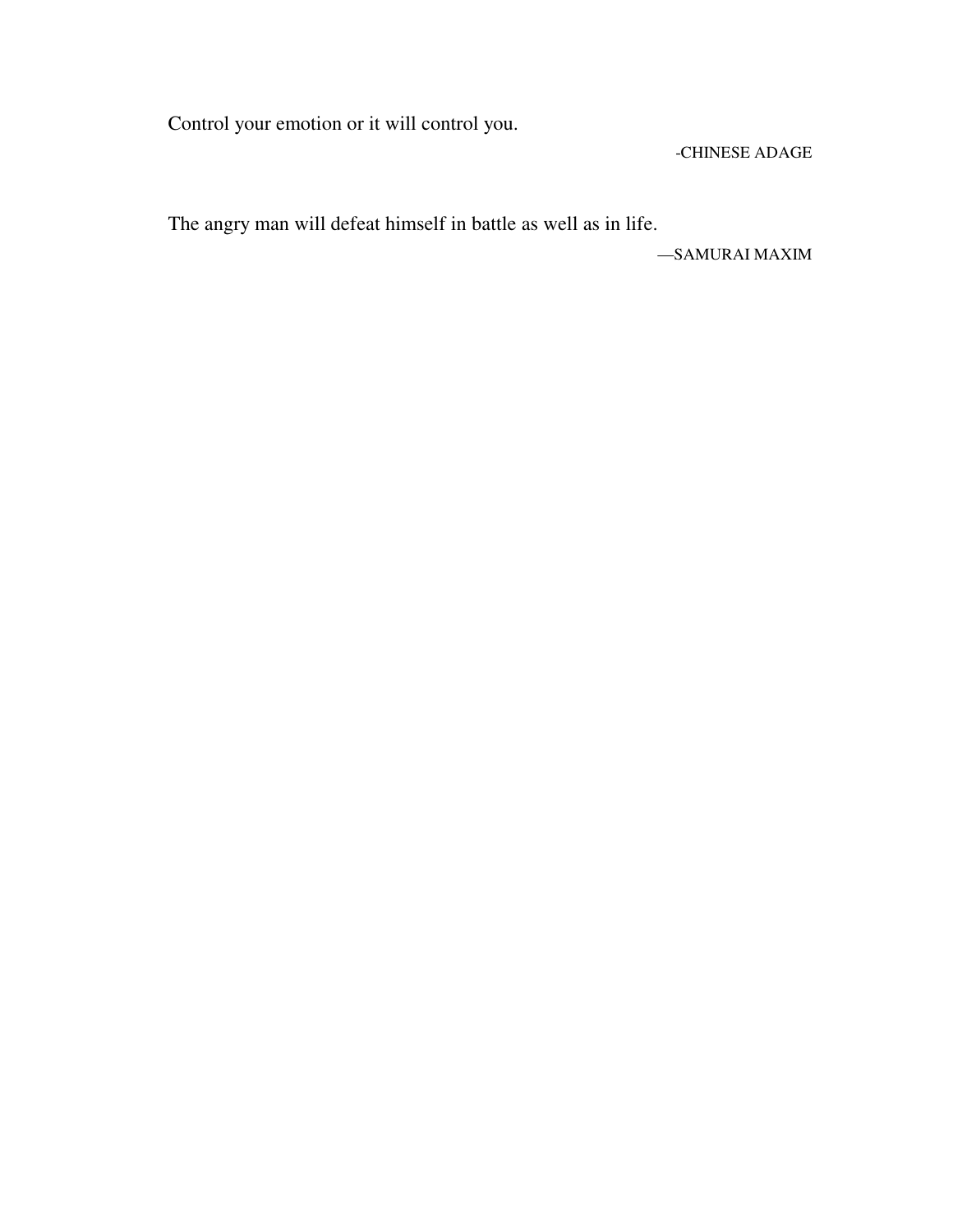#### RECOGNIZE A TRUE THREAT

Before I started to study martial arts, I was easily intimidated by false images of strength—aggressive browbeaters, uncompromising people, musclemen, arrogant intellectuals, haughty waiters, persistent salesmen, disdainful automobile dealers. In a confrontation with any such person I usually reacted in an extreme manner. I either quickly retreated from the field, feeling completely inadequate, embarrassed, and angry with myself, or I flashed back with anger, putting myself in direct conflict.

My reaction on the mat against an intimidating, aggressive opponent was usually the same, and so were the symptoms. I became tense, flushed, and tended to overreact. One day Bruce Lee took me out onto the center of the driveway at my home. He had me

stand still and extend one leg as far as it would go. Then he had me pivot slowly around while he drew a chalk circle around me, whose radius was the length of my extended leg.

Bruce then stood some distance from me on the edge of the circle and made some feinting and aggressive moves. I stiffened, awaiting his attack.

"You're tense," he said, "but why? From this distance, I can't possibly cause you any harm." He then closed the distance slightly, until his feet had penetrated the circumference of my circle. Again, I started to tense and again Bruce chided me. "I'm still not close enough to do you any harm, so why don't you relax?"

Suddenly, Bruce stepped fully into my circle. Instinctively, I retreated. "Good," he said, "You've moved your circle back so I am no threat to you. Now, suppose I stand at the edge of your circle. Am I a real threat to you?"

I shook my head. "Not really. But, suppose I am physically threatened within my circle?" "When your opponent is inside your circle and you cannot or will not retreat any farther, you must fight. But until then, you should maintain your control and your distance."

As my martial arts ability increased, so did my confidence. I was able to stand calmly back and let an opponent wear himself out with feints or attempts at intimidation because I was confident that, if necessary, I could defeat him.

I soon had an opportunity to translate this attitude to my business life. One day in a meeting I was faced with an aggressive person accustomed to winning arguments by putting subordinates on the defensive. I quickly realized that since his attempts at intimidation were not a real threat to me—after all, I did not work for him— there was no need for me to react aggressively, and I was confident that my work was well done. He was trying to provoke me with words only, so if I could keep him at the edge of my mental circle he would soon exhaust all the hostile energy he could muster without having received any further stimulation from me.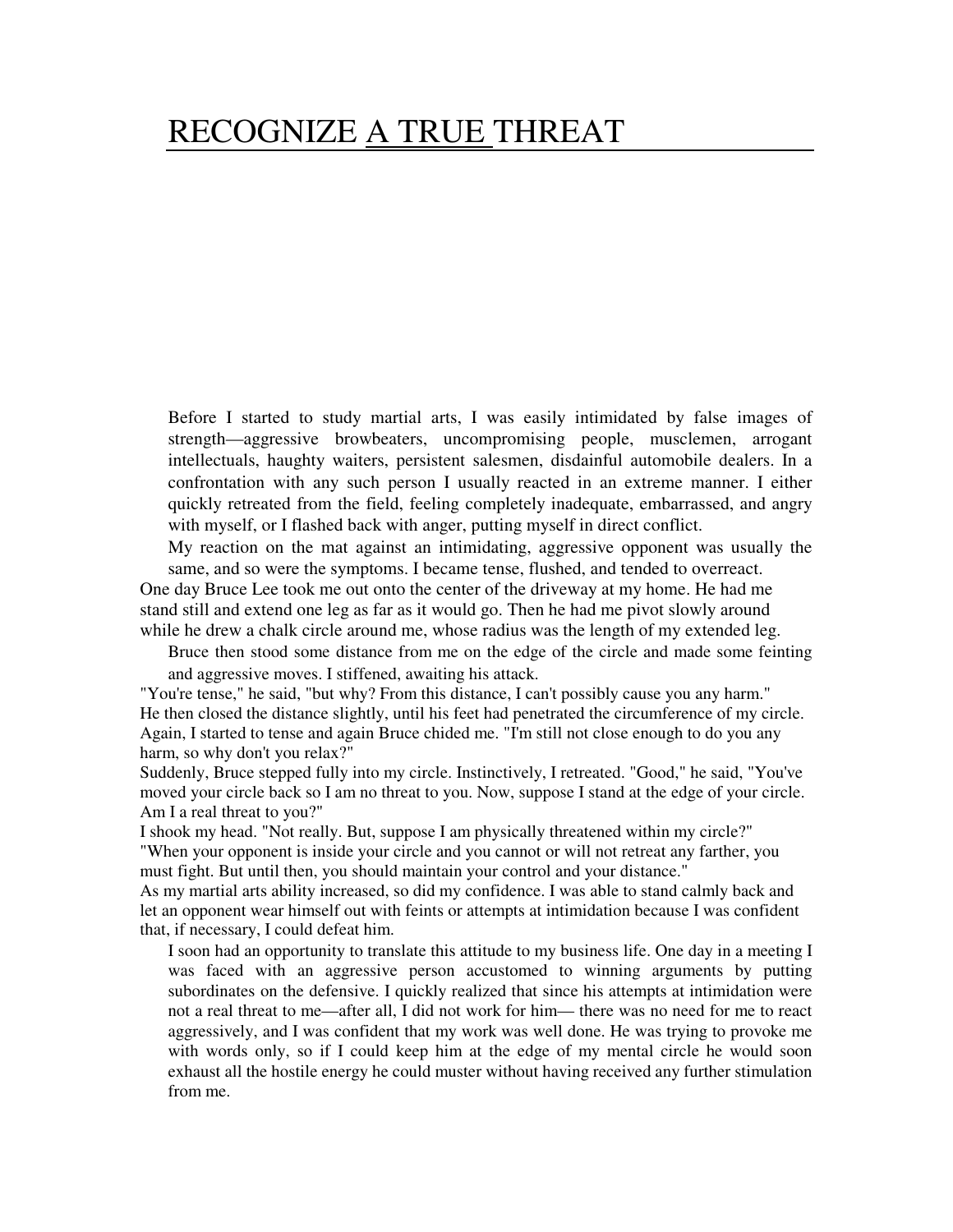The would-be intimidator thrives on evoking a response from his intended victim. When there is none, he quickly wears out, which is what happened. The man finally shrugged his shoulders and gave up. There had been no real conflict between us, yet he had lost the match.

Here is Master Han's advice for warding off intimidating people and situations. "I never make an instant decision, even when it is between friends," he said. "The proper system is to think twice more. Patience is part of it. To avoid being intimidated — think more and react less."

I can defeat you physically with or without a reason. But I can only defeat your mind with a reason.

—JIM LAU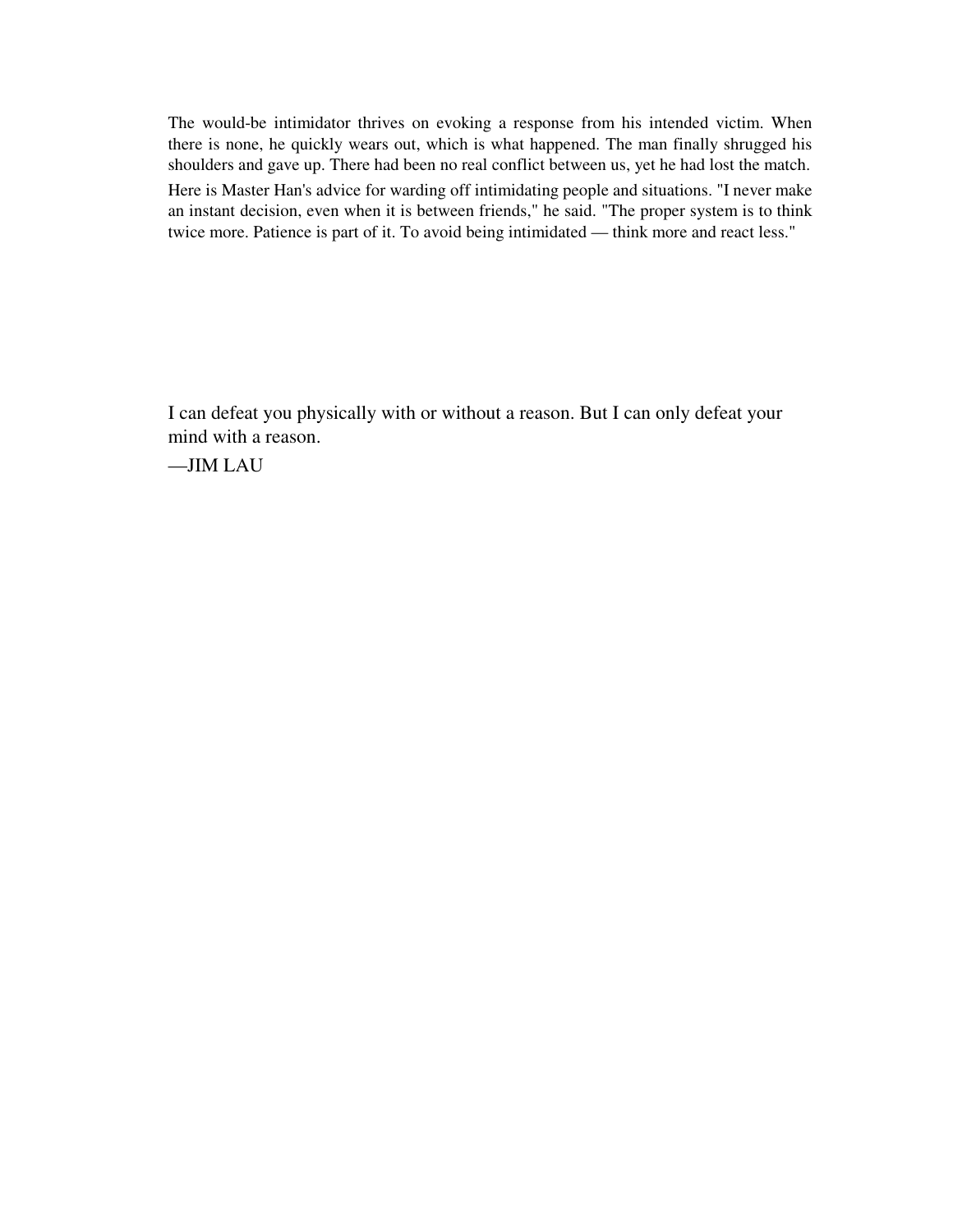# KIME: TIGHTEN YOUR MIND

It was probably a ridiculous sight: two middle-aged men wearing headgear and boxing gloves pummelling each other in the driveway of a suburban home. But Stirling Silliphant and I were trying to put into practice some of the jeet-kune-do techniques Bruce Lee had taught us. I was so concerned with demonstrating to Bruce how much I had learned that my focus was scattered. I had been trying to anticipate Stirling's moves rather than respond to them; I was concerned with my footwork instead of letting my training lead me naturally to the right position. I was concerned with everything but the immediate objective—to get in and score. "All right, that's enough," shouted Bruce, who had been acting as umpire-coach. "You move like elephants, kick like draft-horses, and telegraph your punches like Samuel Morse."

Bruce then turned his attention to me. "Joe," he said, "you are thinking about blocking Stirling's punch rather than intercepting his fist and landing one yourself. I don't know where your mind is, but it's not where it belongs. You should be concerned with keeping so much pressure on Stirling that you mess up his footwork, balance, and ability to move. And look at how exhausted you are, yet you accomplished nothing."

This was only the beginning of a devastating critique that ended with, "How many times have I told you both to concentrate all the energy of the body and mind on one specific target or goal at a time. The secret of *kime* (tightening the mind) is to exclude all extraneous thoughts, thoughts that are not concerned with achieving your immediate goal."

Later, Bruce chatted alone with me for a few minutes. "A good martial artist puts his mind on one thing at a time," he said. "He takes each thing as it comes, finishes with it, and passes on to the next. Like a Zen master, he is not concerned with the past or the future, only with what he is doing at that moment. Because his mind is tight, he is calm and able to maintain strength in reserve. And then there will be room for only one thought, which will fill his entire being as water fills a pitcher. You wasted an enormous amount of energy because you did not localize and focus your mind. Always remember: in life as well as on the mat an unfocused or 'loose' mind wastes energy."

"And if I can't empty my mind of other thoughts, then what?"

Bruce laughed. "Then your mind isn't tight," he answered somewhat circularly.

It has taken me a long time to master kime and I still have a long way to go, but I have found that when my mind is tight, my mental and physical energies are joined and focused. On those days when I have worked with total concentration, I have accomplished more and ended the day less tired than on days when I was easily distracted.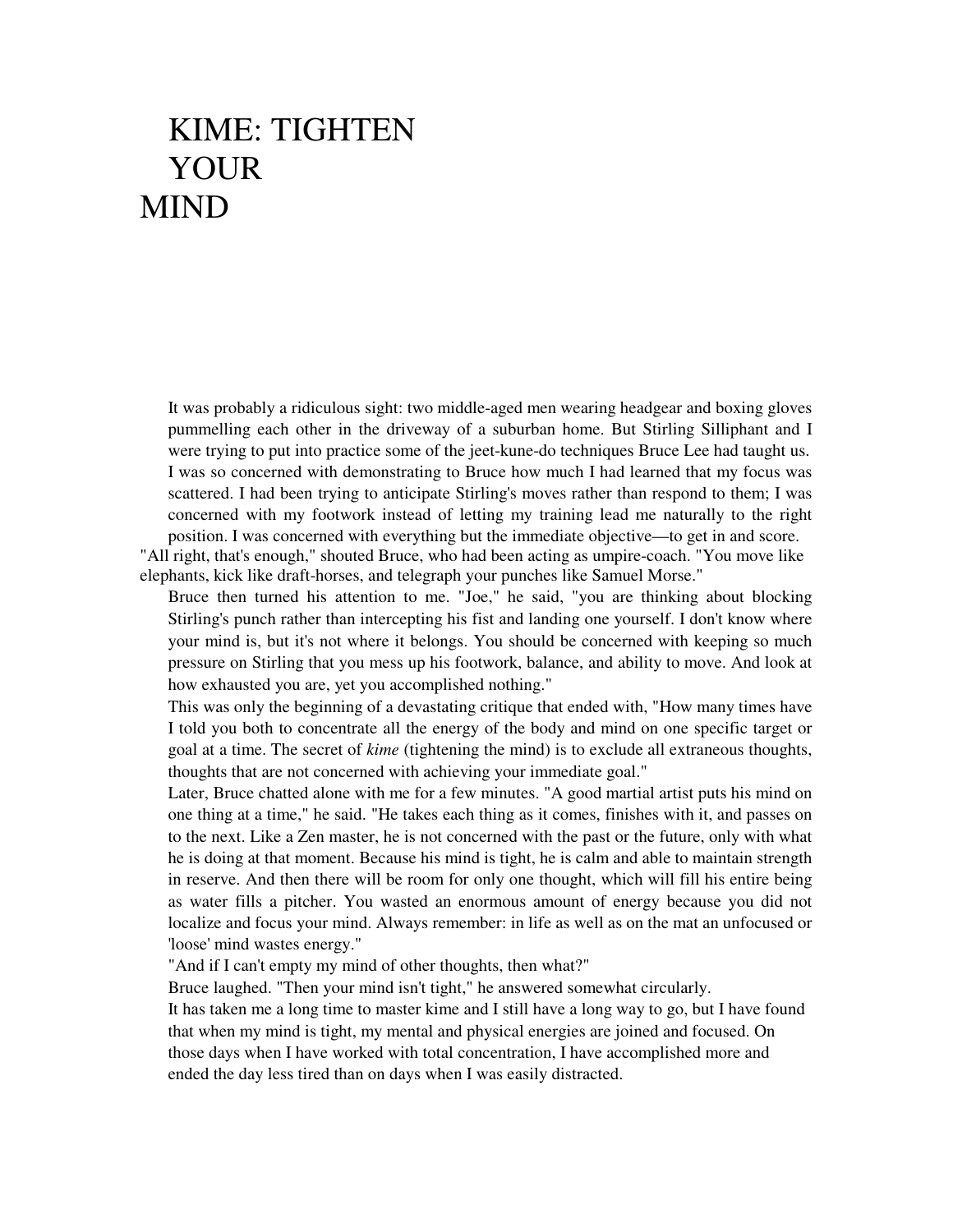You may train for a long, long time, but if you merely move your hands and feet and jump up and down like a puppet, learning karate is not very different from learning to dance. You will never have reached the heart of the matter; you will have failed to grasp the quintessence of karate-do.

—GICHIN FUNAKOSHI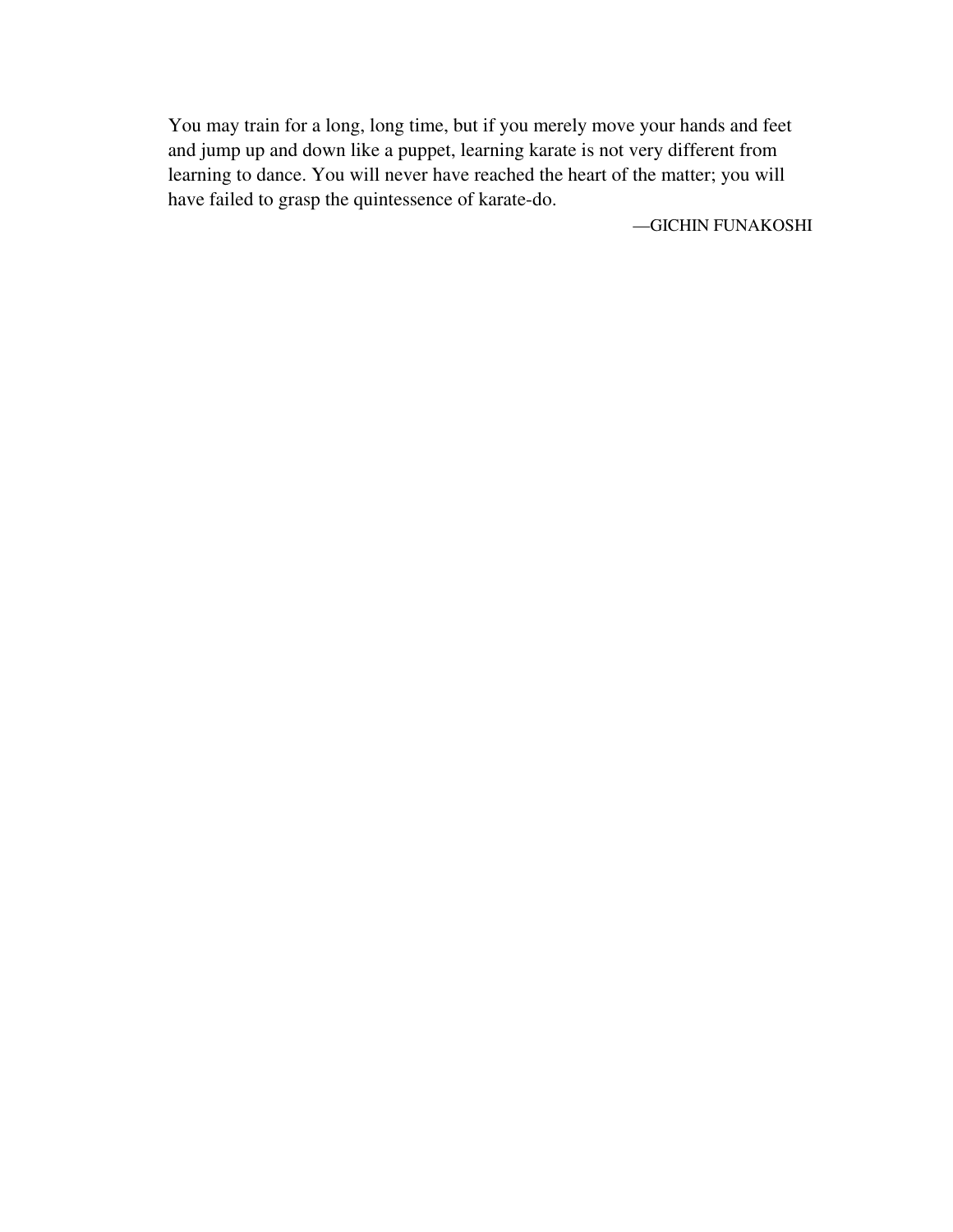# MUSHIN: LET YOUR MIND FLOW

After a brisk workout in the sun, Bruce Lee and I were having a glass of juice in the garden. He was relaxed, and it seemed a good time to ask him a question that had been on my mind for some time. "What would happen in a real battle in which you were forced to fight for your life? How would you respond and what would you do?"

Bruce became serious, put his glass down on the table, and cupped his fingers under his chin—a sign that meant he was considering my question carefully.

"I've thought about that often," he said finally. "If it was a real fight, I'm certain I would hurt my assailant badly, perhaps kill him. If that happened and I was forced to stand trial, I would plead that I had no responsibility for my action. I had responded to his attack without conscious awareness. 'It' killed him, not me."

"What do you mean by 'it'?" I asked.

" 'It' is when you act with unconscious awareness, you just act. Like when you throw a ball to me and, without thought, my hands go up and catch it. Or when a child or animal runs in front of your car, you automatically apply the brakes. When you throw a punch at me, I intercept and hit you back, but without thought. 'It' just happens."

He noticed I was still puzzled, and he laughed. "This is something else for that book you're always planning to write," he said. " 'It' is the state of mind the Japaneses refer to as *mushin,*  which literally means 'no-mind.' According to the Zen masters, mushin is operating when the actor is separate from the act and no thoughts interfere with action because the unconscious act is the most free and uninhibited. When mushin functions, the mind moves from one activity to another, flowing like a stream of water and filling every space."

"And how does one attain this state of no-mindedness?" I asked.

"Only through practice and more practice, until you can do something without conscious effort. Then your reaction becomes automatic."

"I'm going into my office for a tape recorder," I said.

"You do that," said Bruce. "Meanwhile I'll get a book for you from my car."

When I returned to the garden, Bruce had a worn volume in front of him. It was a book by the great Zen master and swordsman Takuan, who was one of the first to apply Zen to the psychology of swordsmanship. Bruce opened the book and read aloud:

"The mind must always be in the state of 'flowing,' for when it stops anywhere that means the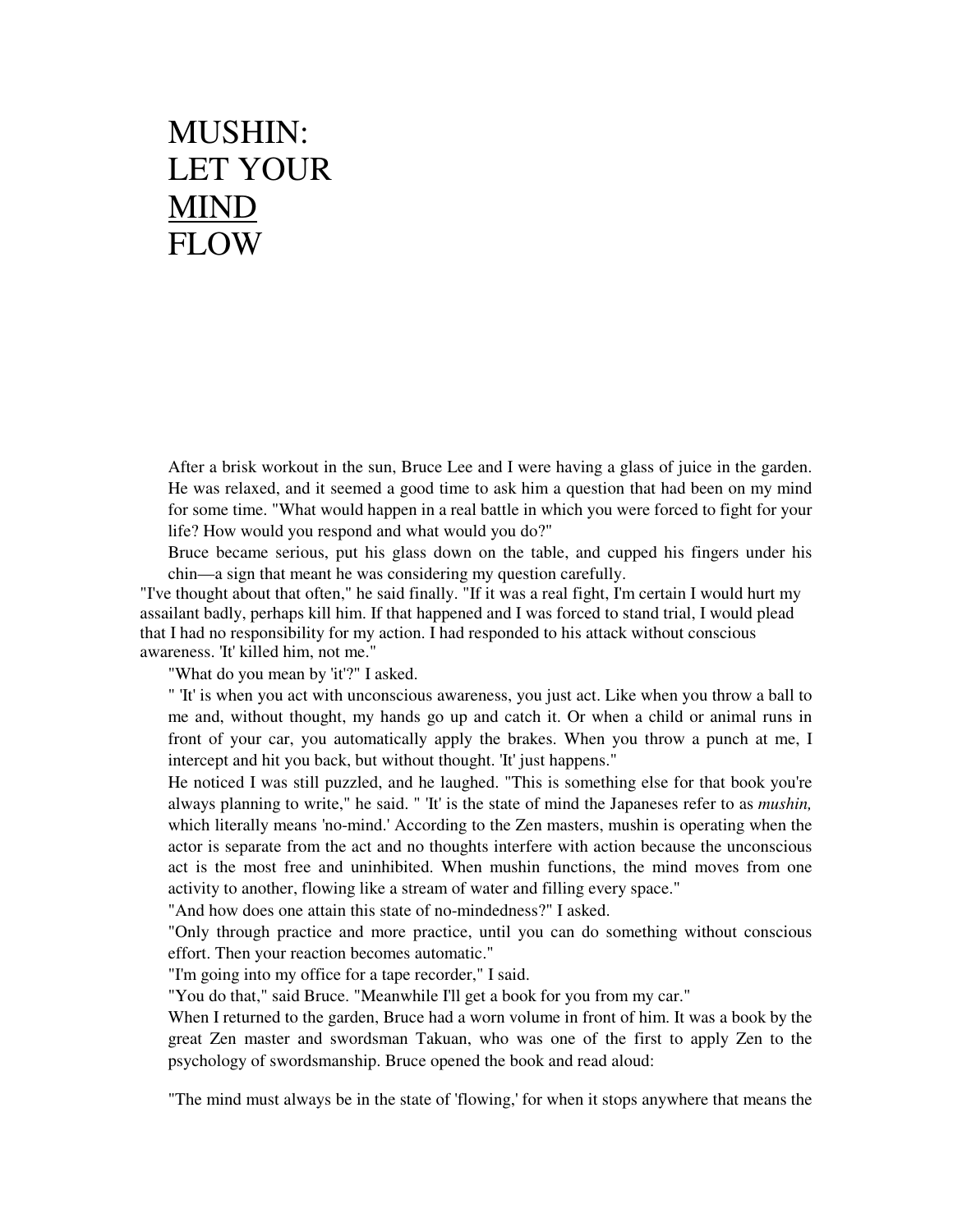flow is interrupted and it is this interruption that is injurious to the well-being of the mind. In the case of the swordsman, it means death.

"When the swordsman stands against his opponent, he is not to think of the opponent, nor of himself, nor of his enemy's sword movements. He just stands there with his sword which, forgetful of all technique, is ready only to follow the dictates of the unconscious. The man has effaced himself as the wielder of the sword. When he strikes, it is not the man but the sword in the hand of the unconscious that strikes."

Bruce paused. "Now do you understand what I mean by 'it'?"

I understood the concept intellectually, but it was years before I understood it in my bones. After many months of practicing a particular wing-chun movement with Jim Lau—the movement called *bong-sao,* an elbow-in-the-air block—there came a day when the elbow suddenly flew up without conscious thought.

"Very good," said Jim. "You didn't even think about it, but your *bong-sao* was perfect."

In time, many more of my movements just happened correctly. Mushin was beginning to function. I realized that I was letting my mind flow instead of confining it to thoughts about what I was doing. My responses were becoming instinctive and immediate—the result of long hours of practice and confidence in the teacher and in the teachings.

Soon after I thought I had learned mushin I went on the mat for another wing-chun match, full of confidence, certain that I was, though not undefeatable, at least formidable. "It" was ready to work for me. From the beginning things went badly: My opponent scored with relative ease while I was waiting for "it" to happen, which it never did. And the more I thought about "it," the more flustered I became.

When I told Jim Lau about my defeat, he laughed. "You thought you had learned a lesson and then, as we all do, you forgot the point of the lesson," he said. "You blocked. When you think of showing off your skill or defeating an opponent, your self-consciousness will interfere with the performance and you will make mistakes. There must be the absence of the feeling that you are doing it. Self-consciousness must be subordinated to concentration. Your mind must move freely and respond to each situation immediately so there is no self involved.

"For example, if you are fearful your mind will freeze, motion will be stopped and you will be defeated. If your mind is fixed on victory or defeating your opponent, you will be unable to function automatically. You must allow your mind to float freely. The instant you become conscious of trying for harmony and make an effort to achieve it, that very thought interrupts the flow and the mind blocks.

"Now you have the key to the ancient Zen riddle, 'When you seek it, you cannot find it.'

"Your mind will invariably stop if you direct your attention to the thought of attack or defense. These thoughts create an opening called a *suki,* an interval, and they give your opponent an advantage because you can't respond fast enough to counter his move."

"And how can I unblock the blockage?" I asked.

"The worst thing to do is to try to block the blocking. The best thing to do is just accept it when it occurs. You will find it usually dissolves itself."

"Is there no other way to unblock my thoughts?"

"Yes," said Jim. "Keep at your training so that you act unconsciously instead of intellectually."

"We've come full circle to mushin," I said.

"We have," he said. "Have you ever noticed how simply a good professional athlete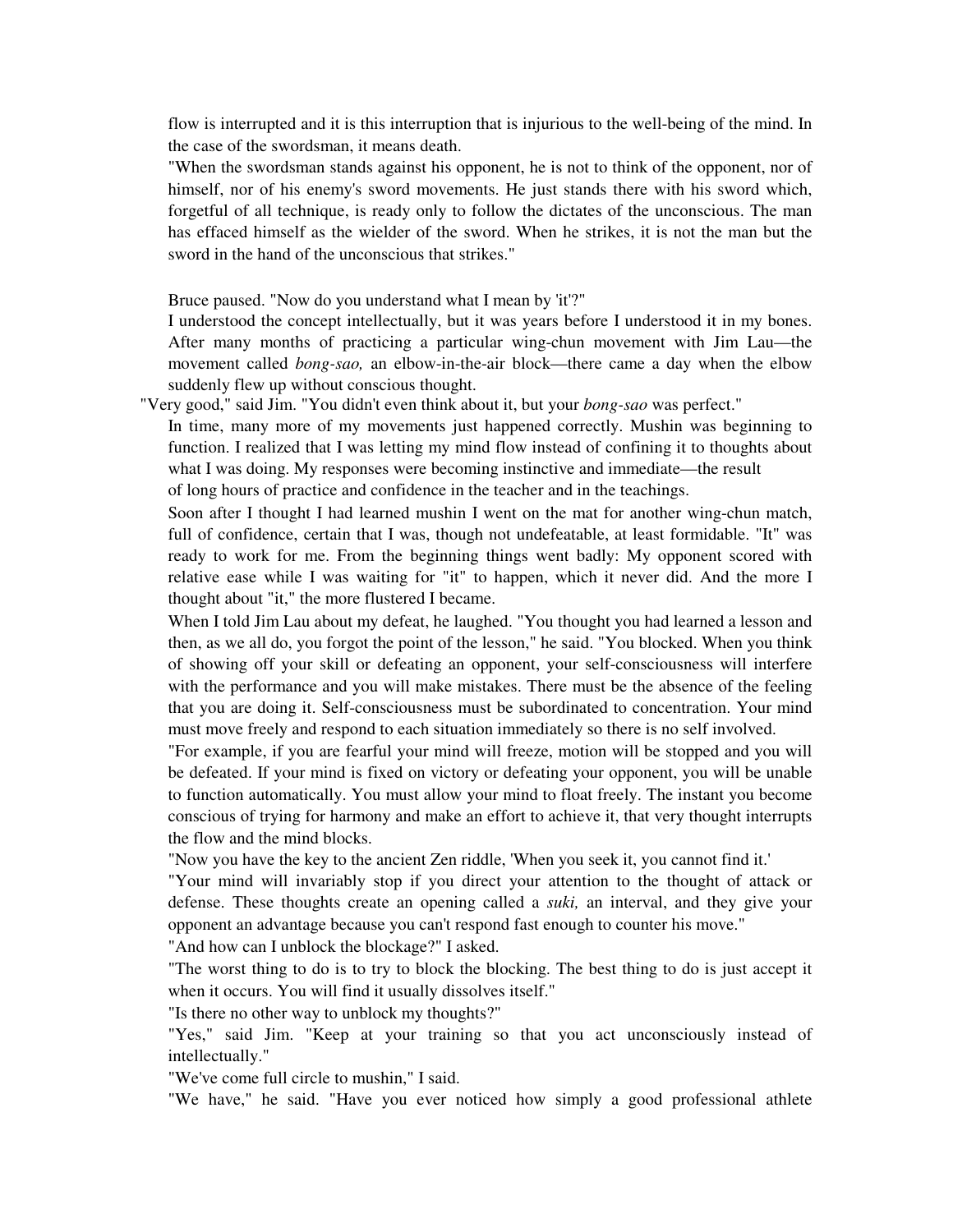performs? Training and practice take over from conscious striving, and he just does it. I'm sure Jimmy Connors doesn't think of hitting the tennis ball any more than Arnold Palmer is concerned with addressing a golf ball. They just lay into it. Skiers sense the terrain they are on and when they are required to make an adjustment, it's automatic, without thought mushin."

#### **TRY SOFTER**

A young boy traveled across Japan to the school of a famous martial artist. When he arrived at the dojo he was given an audience by the sensei.

"What do you wish from me?" the master asked.

"I wish to be your student and become the finest karateka in the land," the boy replied. "How long must I study?"

"Ten years at least," the master answered.

"Ten years is a long time," said the boy. "What if I studied twice as hard as all your other students?"

"Twenty years," replied the master.

"Twenty years! What if I practice day and night with all my effort?"

"Thirty years," was the master's reply.

"How is it that each time I say I will work harder, you tell me that it will take longer?" the boy asked.

"The answer is clear. When one eye is fixed upon your destination, there is only one eye left with which to find the Way."

—ANONYMOUS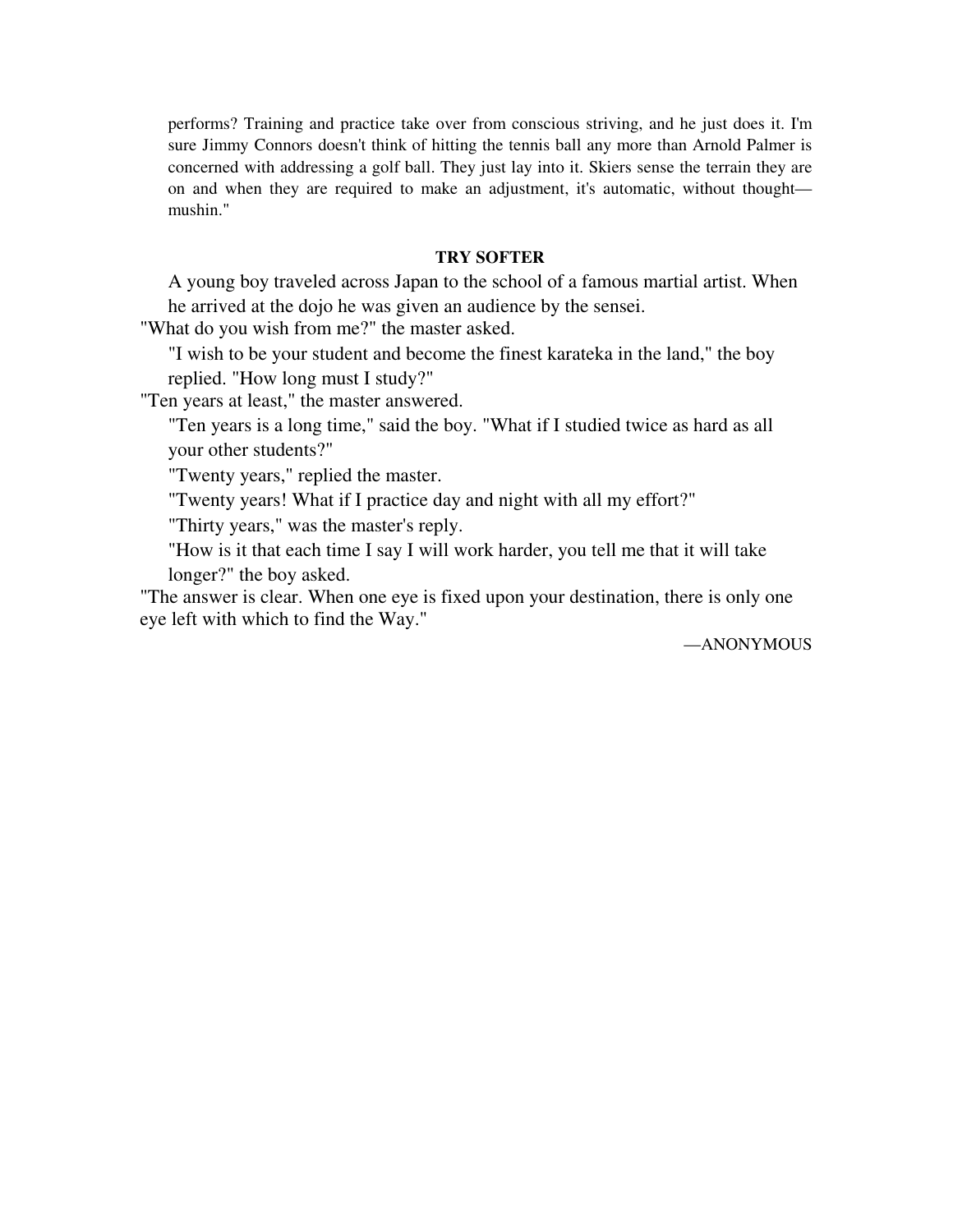#### INSTINCTIVE ACTION

Some martial artists achieve a state of awareness suggestive of a sixth sense; this is the total involvement in environment for which Zen practitioners aim. It produces a calmness and detachment even in the face of threatening situations, when fear or anger might seem the natural response.

Because of his training, an expert martial artist reacts not in a personal way but almost like natural law. Lightning strikes so thunder booms; the wind blows and the tree bends; the attack comes and the response follows. "It" happens.

In the classic Japanese film *The Seven Samurai,* some unemployed samurai are given a trial of swordsmanship. Inside the doorway of a building through which everyone entering must pass, a village leader has hidden a young man. As soon as a samurai tries to step over the threshold, the young man is to strike him suddenly with a stick and see how the warrior responds.

The first swordsman receives the stick with full force and fails the test. The second man dodges the blow, strikes the young man in return, and is disqualified for reacting in anger. The third samurai senses the presence of an enemy inside, stops at the entrance, and tells the man hiding inside the doorway not to try such a trick on a fully seasoned warrior. He proves to have the sixth sense that the village elders seek.

To know and to act are one and the same.

—SAMURAI MAXIM

In order to achieve victory you must place yourself in your opponent's skin. If you don't understand yourself, you will lose one hundred percent of the time. If you understand yourself, you will win fifty percent of the time. If you understand yourself and your opponent, you will win one hundred percent of the time.

—TSUTOMU OSHIMA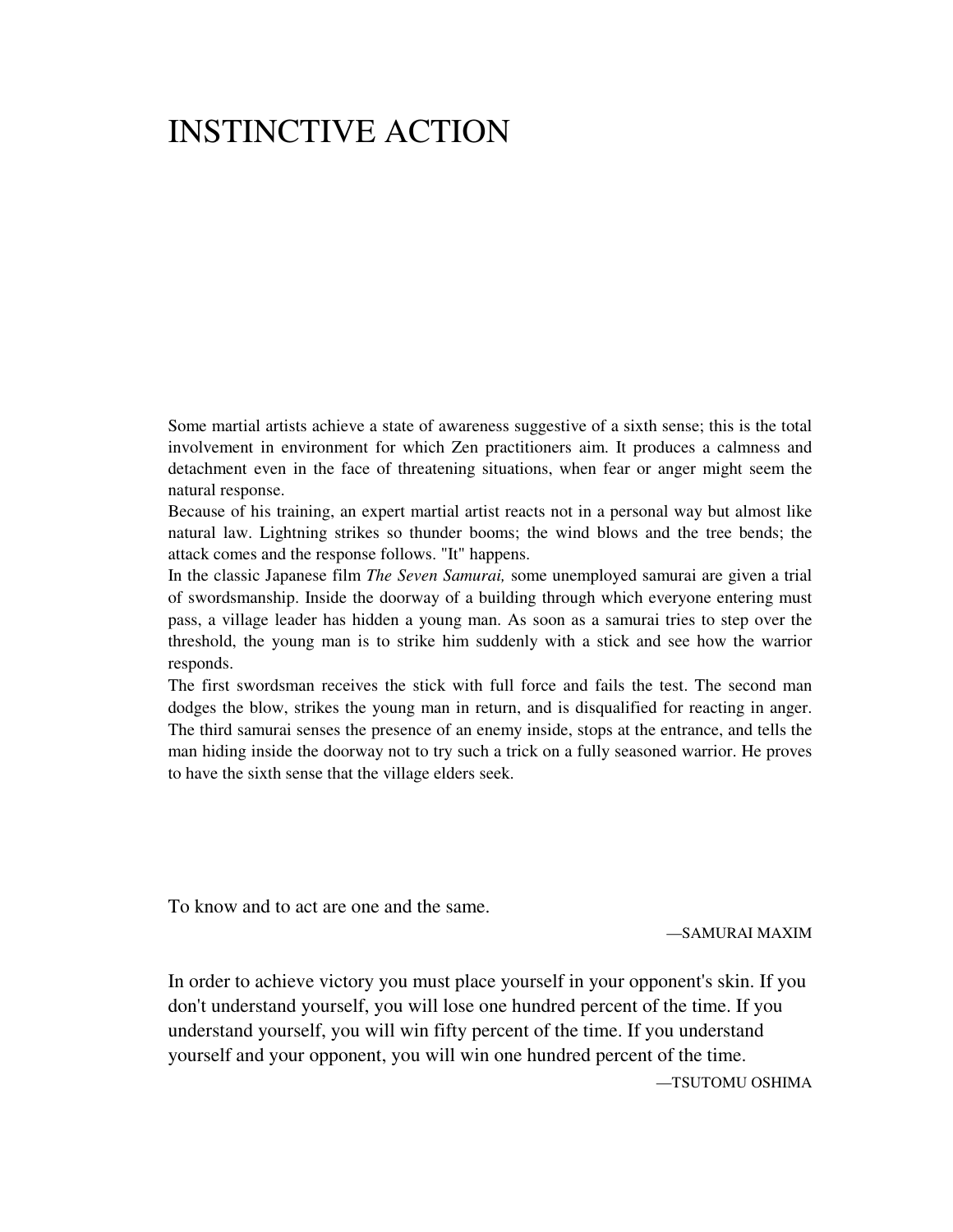Technical knowledge is not enough. One must transcend techniques so that the art becomes an artless art, growing out of the unconscious.

—DAISETSU SUZUKI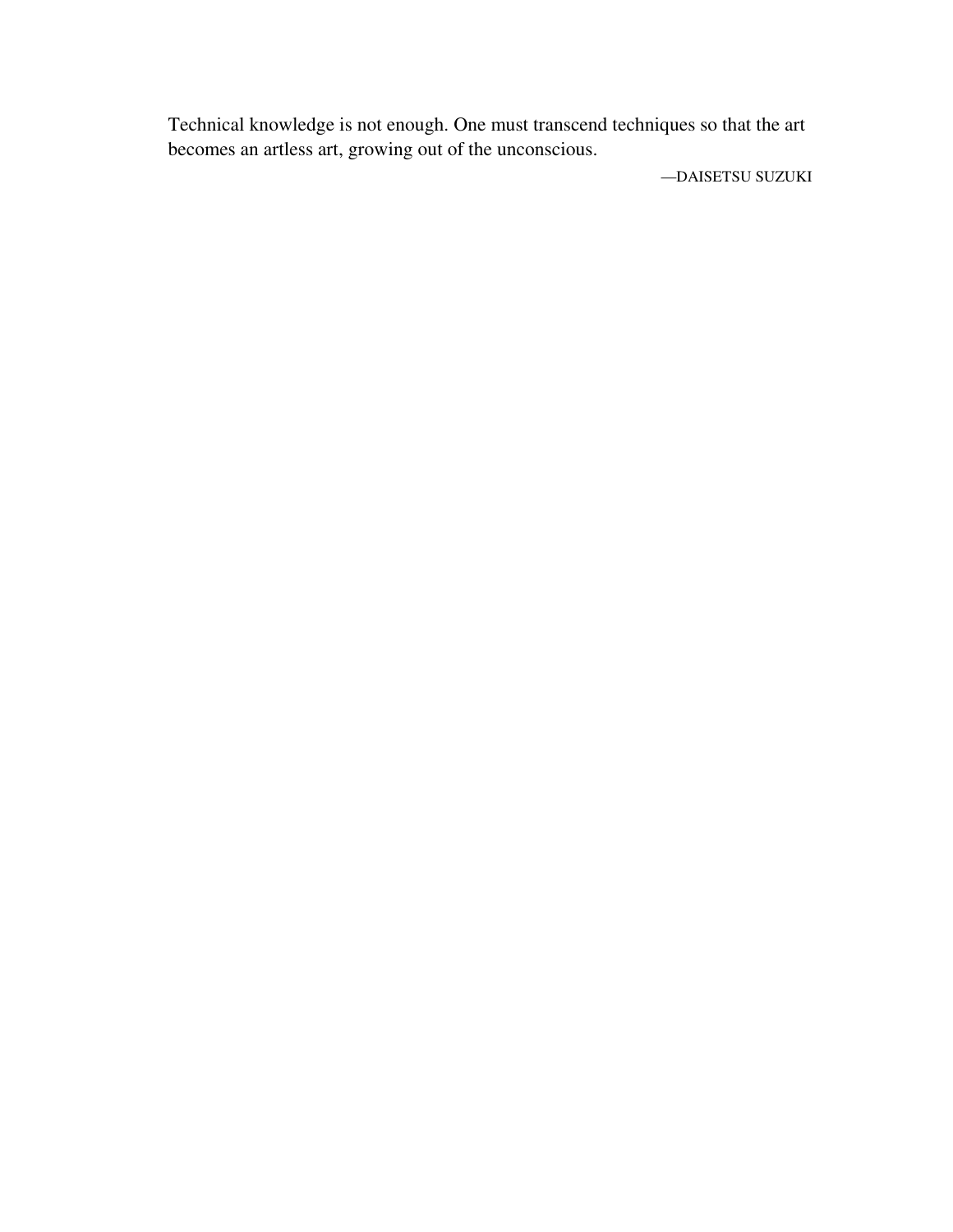Martial artists, or *karateka,* are frequently injured in the course of practice. For this reason they have had to develop effective ways of coping with pain. Since most martial artists are not Zen masters but practical men who practice Zen they rarely philosophize about what they have learned, though they frequently share their experiences with each other.

One afternoon in the spring of 1975, I visited the dojang of Yong Tae Lee, a seventh-degree master of tae-kwon-do. Lee had agreed to a match with boxer Mike Quarry to be held at the Houston Astrodome that summer, and I went with Pat Strong to Lee's studio to watch him work out.

We found him alone in a corner of the dojang pounding his bare fist on a *makawara* board—a thick wooden post bolted to the wall and covered with rice straw secured by thin ropes. His concentration was so complete that he was unaware he had visitors. Blood was trickling from Lee's knuckles onto the board, but he kept smashing it power- fully and rhythmically over and over for several minutes before looking up. Then he saw us and came across the mat.

Although neither tall nor heavy, Lee seemed mammoth. He gave the appearance of having been poured into a tattered black gi. Every inch of the fabric was strained by powerful muscles. His feet resembled blocks of oak but he moved effortlessly, as though he were being tugged toward us by a rope attached to his center of gravity. I remember thinking that the mere sight of him on a mat would give any opponent cause for fear. But his face was serene and his eyes and mouth smiling as he bowed and then shook hands with me in the traditional manner—left hand lightly touching my right wrist.

I noticed that the knuckles of his right hand were almost raw pulp and asked him if his hand hurt. Lee said it had not hurt until just now when he thought about it.

"But it must have hurt during the workout," I said. Lee shook his head "no" and told us the following story. "My master in Korea was eighty-eight years old when he got a severe infection in his nose and sinuses. The doctors said he had to have immediate surgery. When they tried to give him an anesthetic to kill the pain, he refused. The doctors were afraid to operate on him without administering the drug, but my master was determined. "Finally, the doctors agreed but asked me to stand by. My master closed his eyes and relaxed as the doctor inserted his scalpel. The surgery lasted for two hours, and my master never moved or winced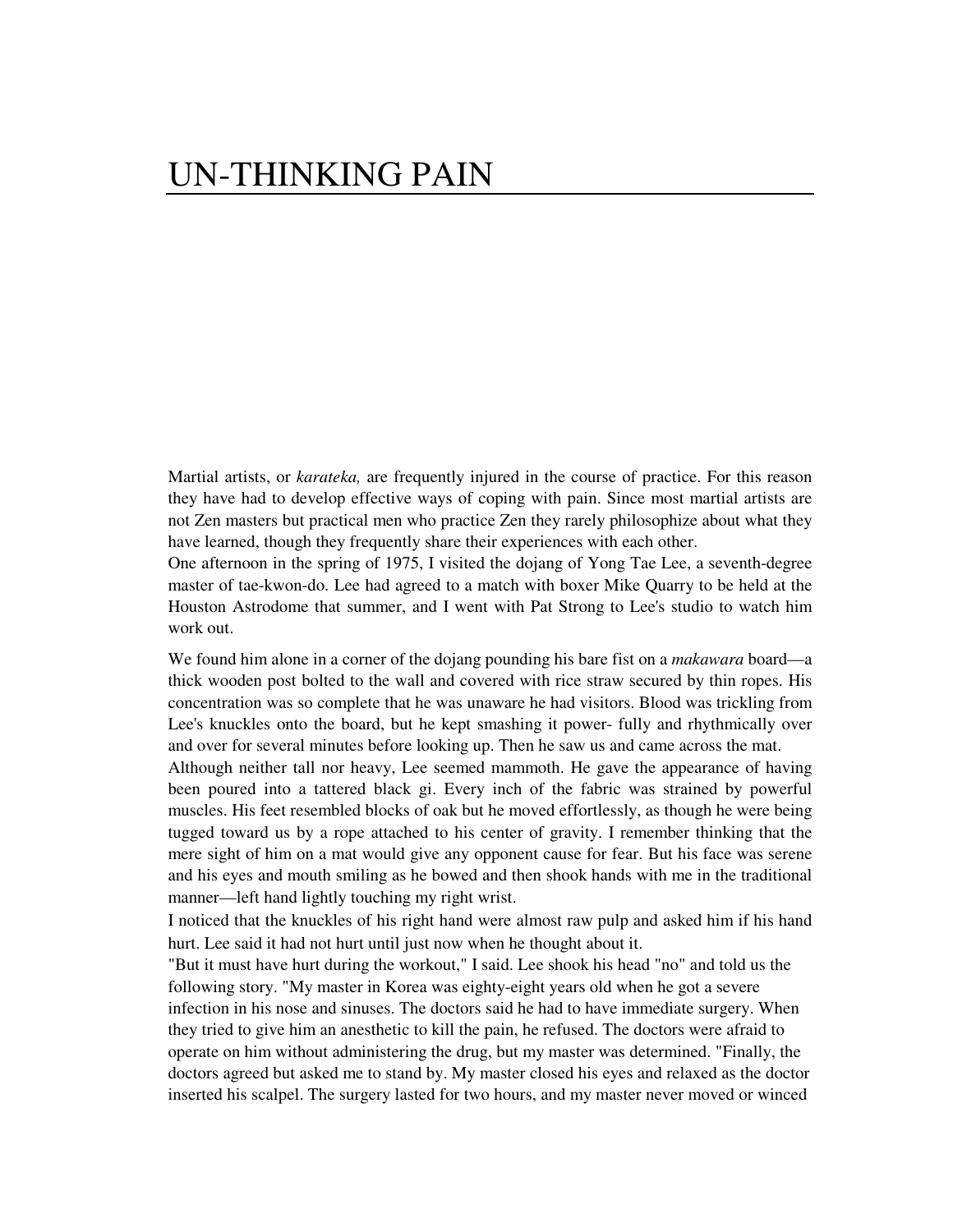with pain. The expression on his face never once changed. "When the operation was over, he opened his eyes and got off the table. The reason my master did not show his pain is that he put his mind elsewhere."

"How is that possible?" I asked.

"Regulate your breathing, fix your eyes and mind on something

else—perhaps a rock or a spot on the floor or ceiling. Concentrate on that object, savor it, taste it, give it color and smell the dimension. Let it absorb all your thoughts and concentration and the pain will diminish. When I was striking the makawara board as you came in, my mind was on my home in Korea. Though I was standing in my dojang, I was seeing the mountains I knew as a youngster and the children I played with, hearing their laughter and my mother's voice. I was unaware of the pain in my hand.

"As you see, my mind was elsewhere. Without mind there cannot be pain. Once you can conquer pain, your whole attitude about the conquest of other things less harsh than pain is enhanced."

Some days after the visit with Lee, I went to the dentist for some routine dental work. The dentist suggested an injection of Novocain to kill the pain. Remembering what Lee had told me, I decided to test his technique and have the work done without anesthetic.

I asked for a minute or two in which to prepare myself, and I started to regulate my breathing, fixing my eyes and mind entirely on a spot on the ceiling, as Lee had explained. Within a few minutes the dentist was finished and I realized I had not even been aware that he had been at work.

Recently another experience gave support to Lee's technique. One day while working out I pulled a muscle in my back, and the pain was so great I collapsed on the floor as though I had been shot. I found myself crying from the pain. I began to analyze the pain itself, to savor it, to attempt to assign it a taste, a smell, and to visualize it in color. Although the pain still existed, it quickly seemed less intense because my brain was investigating it.

The mind's power of concentration is stronger than pain when the martial artist has learned to use the Zen technique of "mind over matter."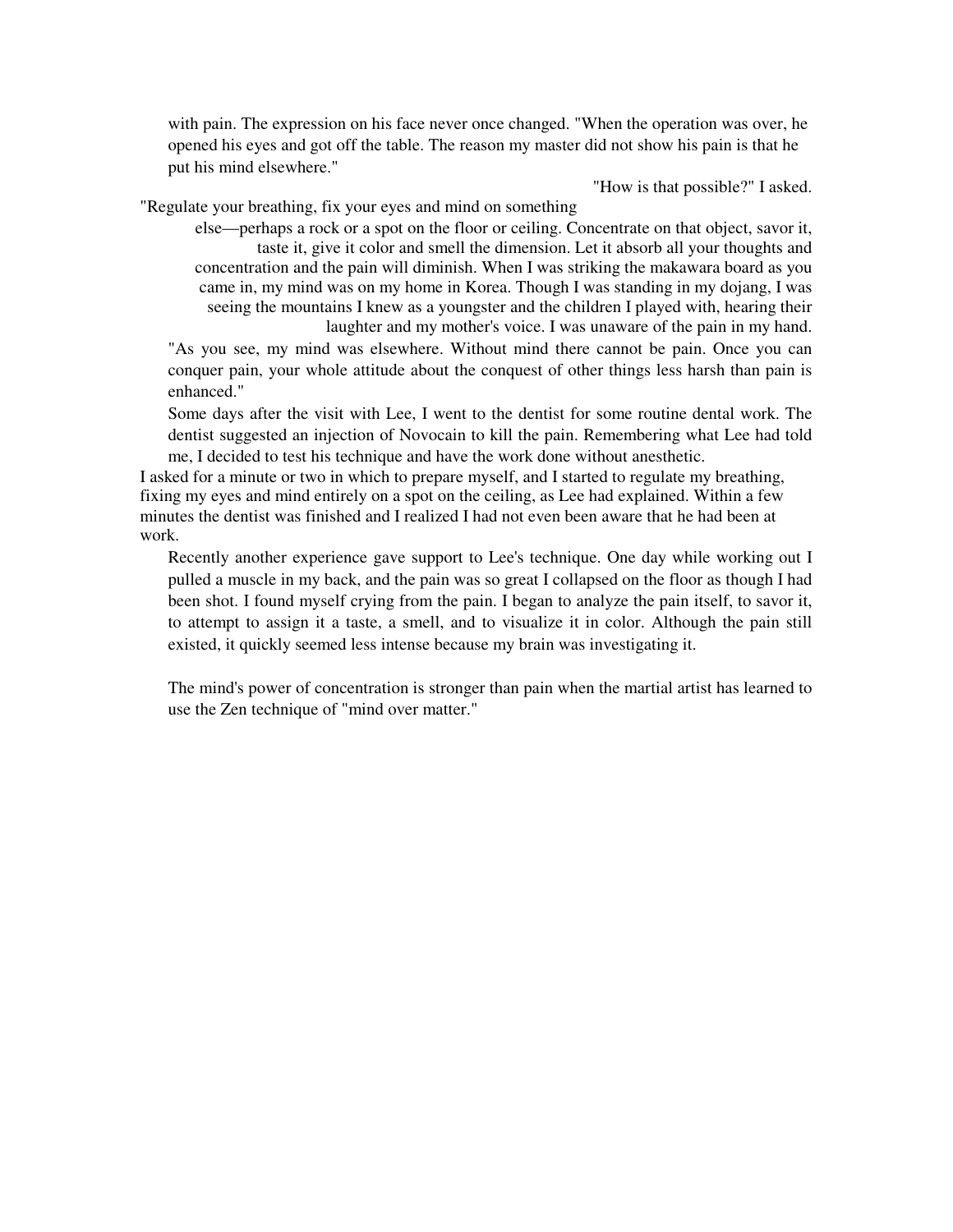#### EFFORTLESS EFFORT

A good martial artist should be able to go from any position or stance and strike his opponent without telegraphing his intention. This technique, sometimes called "sparking," can be achieved only in the absence of previous conscious thought—instead, the thought and the action must be simultaneous.

During one of my wing-chun sessions with Jim Lau, Jim stood facing me with a baseball mitt in his hand and asked me to hit it before he could move his hand. Each time I threw a punch, however, he sensed my intention and moved the mitt. Although I had begun the exercise with a relaxed body and mind, I was soon tense and straining, frustrated by the fact that he was able to anticipate my actions. Even when he finally held the glove almost still, I was unable to land a punch.

"Relax," he said. "Stop straining. The less effort, the faster and more powerful you will be."

We continued the exercise until I was exhausted and therefore totally relaxed. Finally, not caring whether I hit the target or not, I saw an opportunity and snapped my fist; my hand landed on the mitt with a satisfying thud.

"Perfect," Jim shouted. "At last you sparked properly. And do you know why? Your mind and body were relaxed. You stopped caring whether you hit or not. It is the caring or desire which stands in the way of effortless effort."

I backed off and faced him again, determined to repeat the achievement. But I failed.

"You're trying too hard," Jim said patiently. "Stop caring."

"But what good is it to me to be able to hit when I *don't* care about it? When I *want* to, I can't!"

"You must stop caring about doing it and just do it— effortlessly and naturally as snow falls from a tree or water bubbles up from a spring. After you have practiced something for a long time, it becomes second nature. Don't be concerned with making contact with the mitt, just throw your hand out without conscious effort. Let it happen."

It was many weeks later before I duplicated my original feat and, I again, it happened when I had almost given up and no longer cared.

"Aha!" shouted Jim. "That time you didn't care, and it happened. At last you are beginning to understand the secret. But if I had told it to you, you would never have understood. The knowledge had to come from inside."

"I know it but I don't know it," I said truthfully.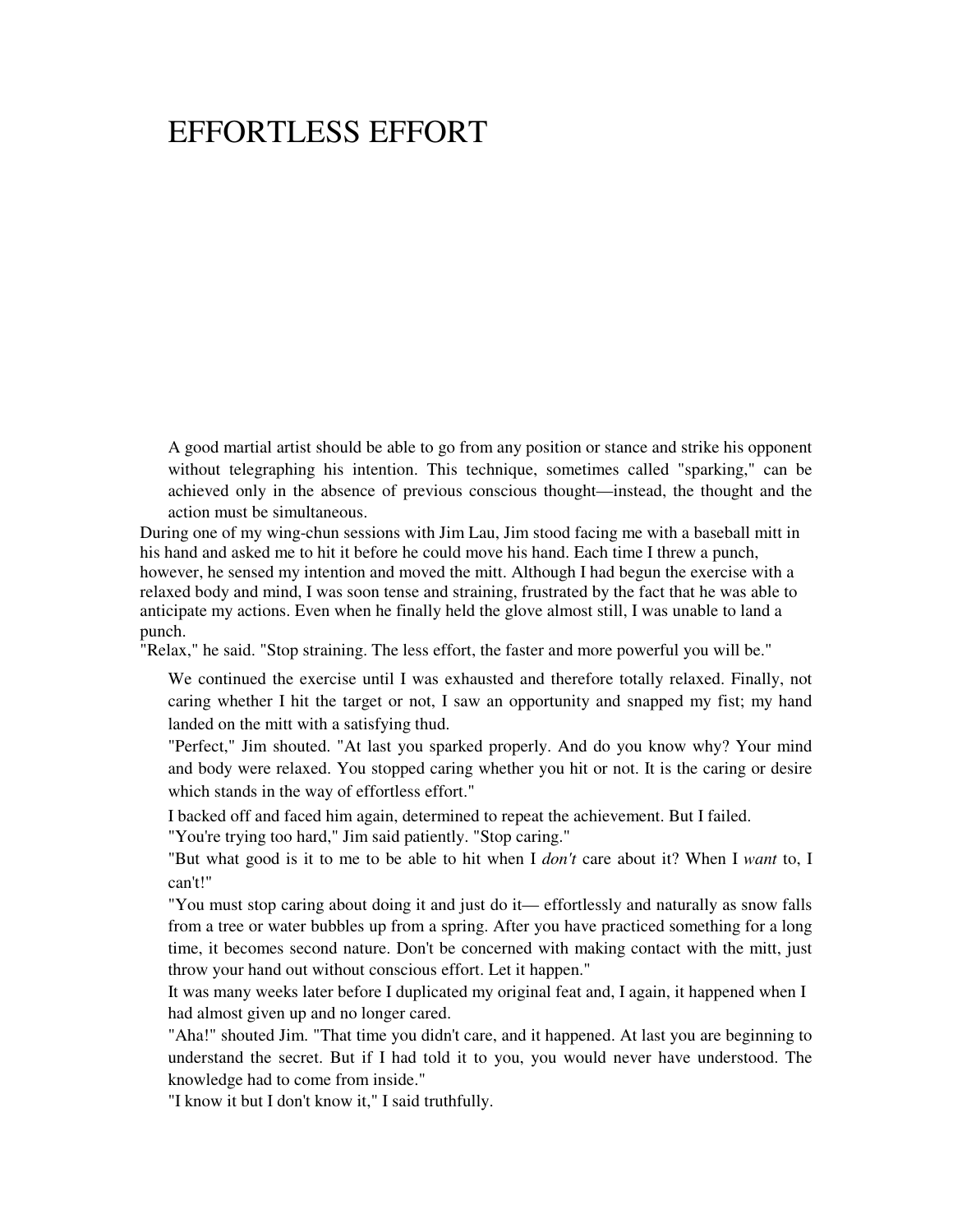"Then I will put it into words for you," he replied. "Relaxation and concentration go hand-inhand. But too much concentration defeats itself. If you are truly relaxed, and allow the body and the unconscious to do their share, instead of working the conscious mind overtime, concentration can become effortless effort."

"That's all well and good for you to say," I answered. "But when a fist is about to bury itself in my midriff or nose it's not easy to be uncaring."

Jim's comment to that was, "Don't care so much." Later that week when I was playing tennis I fixed on a phenomenon I had noticed before: Very often when a serve was long or a trifle out I returned it perfectly. I realized that when the serve was out of the court there was no need for me to make a good shot; so I casually hit the ball without thought or care and, generally, made a firstrate return. Now I knew what Jim meant: What stands in the way of effortless effort is caring, or a conscious attempt to do well.

During my next few tennis lessons I made up my mind to stop straining and just accept each lesson as a game; it was unimportant whether I was good or not. When I stopped straining, it happened. I had made the breakthrough.

I then transferred the same principle to my work. Although faced with what seemed to be an impossible schedule, I said to myself, "To hell with it. I'll just do it." My concentration was focused, but I was relaxed physically and mentally. I did what had to be done in less time and with less effort than I would have thought possible. By caring less and not worrying about the job at hand, I was free to get on with it. The effort was effortless.

The mind of a perfect man is like a mirror. It grasps nothing. It expects nothing. It reflects but does not hold. Therefore, the perfect man can act without effort.

—CHUANG-TZU

The less effort, the faster and more powerful you will be.

—BRUCE LEE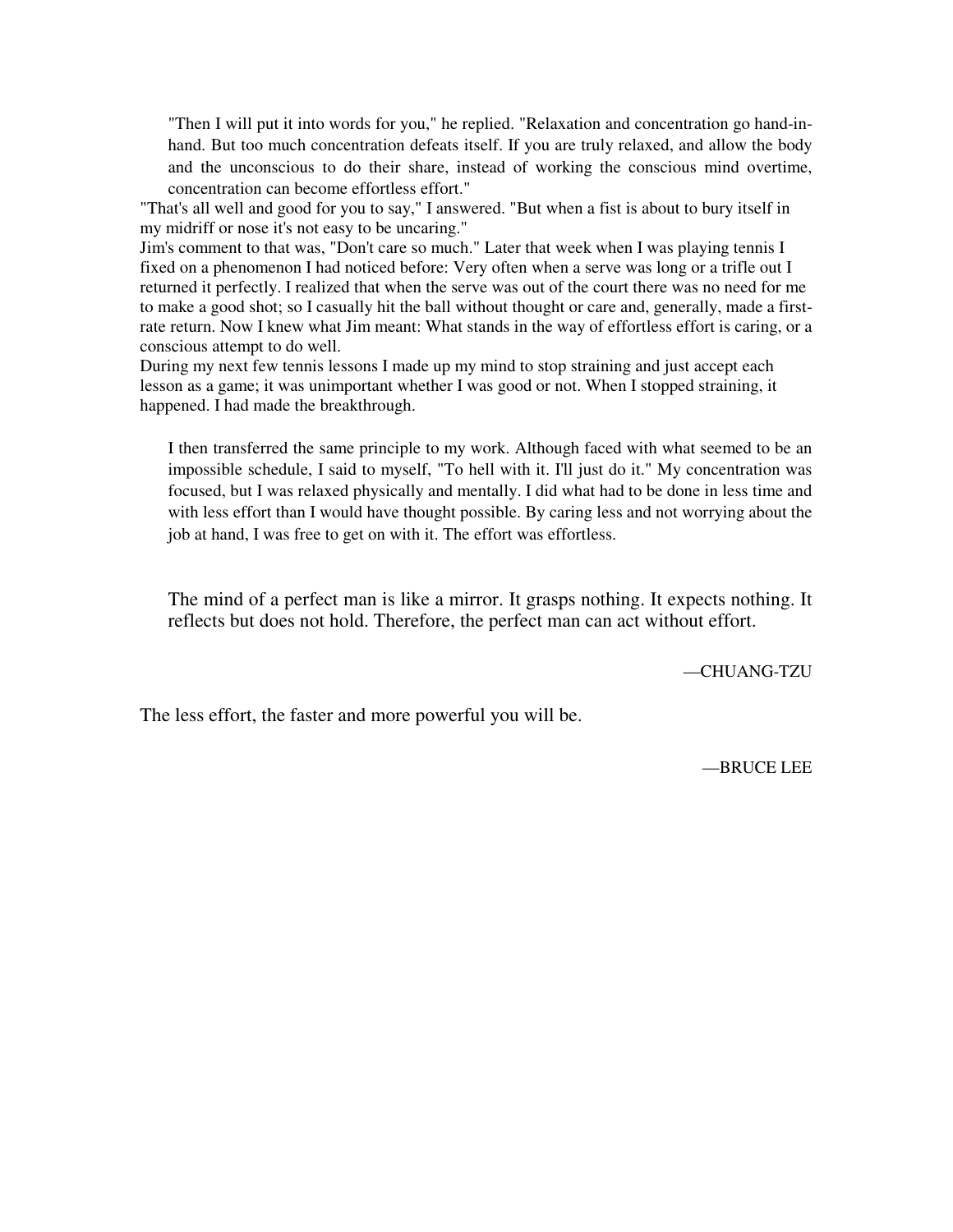#### MAKE A FRIEND OF FEAR

It was only a bare foot, but I was unable to keep it from landing someplace on my body. My breath was labored and my arms and legs felt like lead weights. Every time I moved, that foot seemed to find an opportunity to land with sufficient force to knock the breath out of me. If I were not careful, it might dislocate or even fracture my jaw. My opponent had hands, too, but it was his feet I feared.

When the match was over, I was completely exhausted. My mouth was dry, and I was perspiring profusely. Master Han, who had been watching the kumite, called to me. I went to him, bowed, and stood silently awaiting his comment.

"You cannot run away from fear in the dojang," he said. "In fact, it's a perfect place in which to learn *to* face fear. Most of the time we generate our own fears, and this is especially true when we confront an unfamiliar situation that shatters confidence. And this is what happened to you today."

Suddenly, without warning, his foot swept up from the floor toward my head. Without thinking my hands flew into a guard position and I took a huge step backwards and out of range.

"Don't move!" he commanded. "I'm not going to hit you." Again his foot snapped up,

stopping a whisker's breadth from the right side of my jaw, then speedily reappearing at the left. I heard the snapping sound of his gi trousers as his foot grazed the tip of my nose. I was trembling, but I had not moved.

"Good," he said. "Remain still and composed, secure in the fact that you are in no danger." I did as ordered. For the next few moments I heard only the snapping of the gi as his foot whipped around my body, always stopping short of making direct contact.

"You must develop the confidence to handle fear," he said. "I will have a student practice kicking at you every day that you come in, with instructions that he is never to make contact. Until your fear of being kicked becomes familiar and you develop confidence, stand still and do not react. In time you will no longer be afraid. This I promise you."

He bowed to me, signifying the end of the lesson. Later, when I had changed into street clothes and was about to leave, Master Han beckoned for me to enter his office.

"I have a story to tell you," he said. "When I was a boy growing up in Korea I was terrified of the ferocious tigers that still live there. During the early stages of my martial arts training my master, who knew of my fear, told me that while meditating I should visualize myself battling a tiger. In the beginning, the tiger always defeated me. Then I began to go to the zoo in Seoul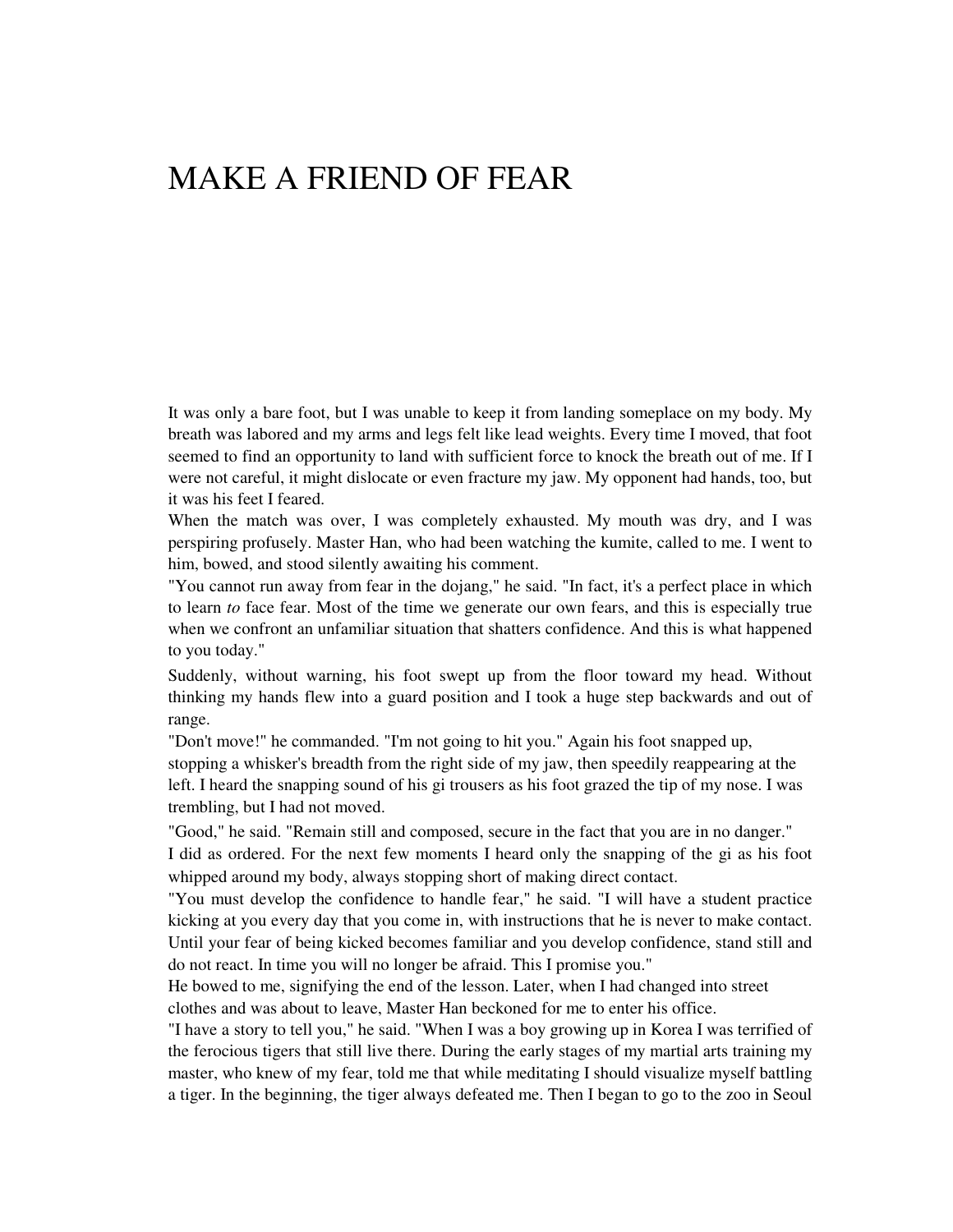and study the tigers there, familiarizing myself with their habits and movements.

"In time I realized that although the tiger was fearsome indeed, he did have weaknesses: He did not have complete mobility of his jaws, and he relied strongly on his hind legs for tearing at his opponent. I began to work out strategies for my imaginary bouts with the tiger, to find ways of exploiting his weaknesses. Soon I occasionally won a skirmish, and my fear of tigers began to disappear."

Master Han smiled and gestured toward the walls of his office. "Now you see the walls here are covered with pictures of tigers. When I am alone, I study one of the pictures and imagine myself in conflict with the animal. Sometimes I win and sometimes I lose. But I am no longer afraid because they are familiar to me. In the heat of combat I am calm, which is as it should be because I have discovered that fear is shadow, not substance."

It took me many weeks of constantly facing the kicks of Master Han's students before I realized that when I was afraid, I was usually frightening myself, and that my own fears were only one aspect of a situation which could just as well be viewed without trepidation. When I accepted the fact that I was frightening myself, I became less frightened. My lack of selfconfidence caused the problem.

Having overcome some of my fears, I know now that it is better to face a fearful situation than to ignore it, to accept the fact that it's all right to be fearful. For example, I once put off an emotional confrontation that I feared. When I realized that the confrontation was inevitable, I began to visualize the forms it could take. I began to face and analyze my fears. What was the worst that could be said, and how might I react?

By visualizing the possibilities over a period of time, I reduced my fears to their proper proportions. I was finally ready for the encounter. Of course, it turned out to be far less difficult than I had originally feared.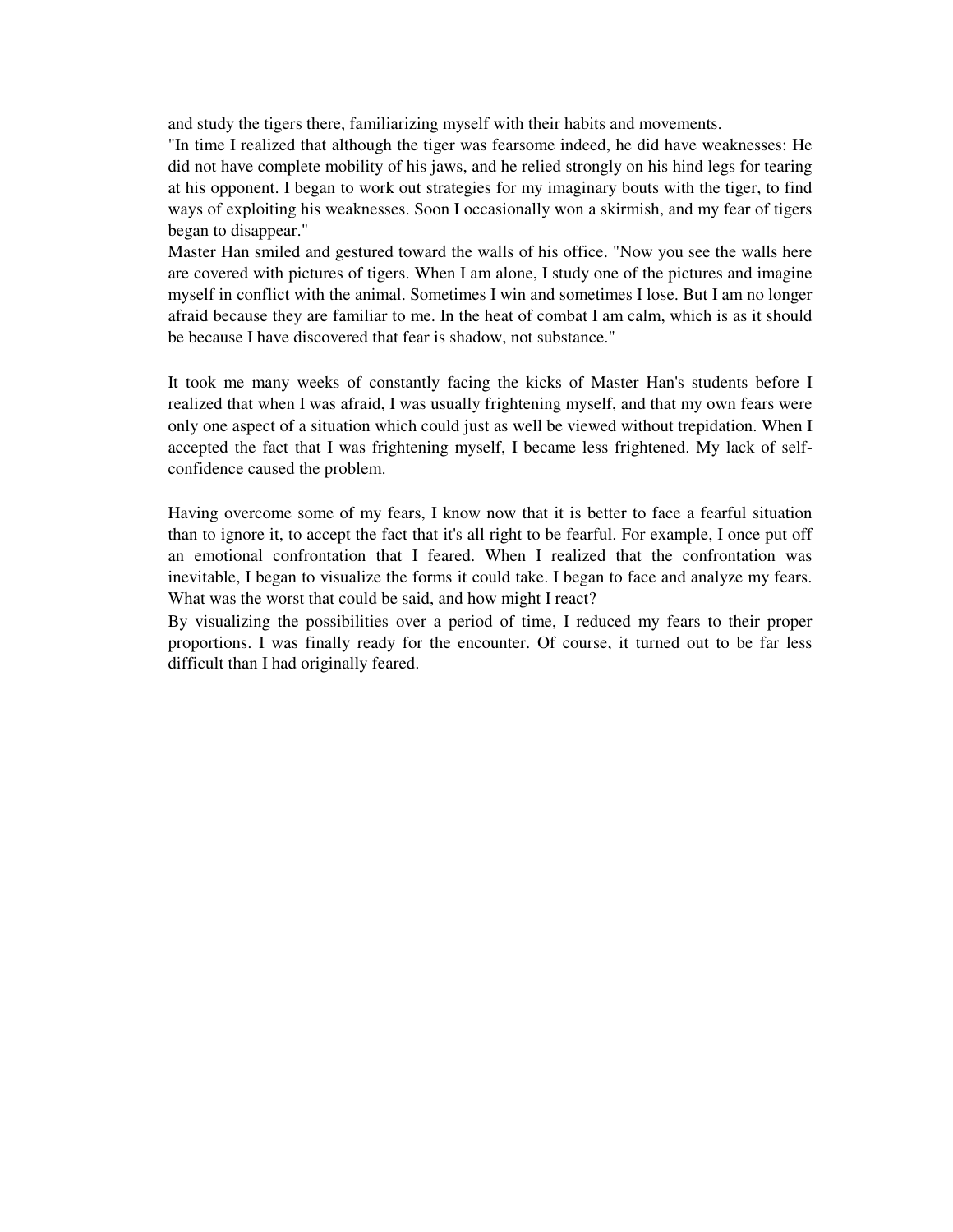#### CONFIDENT SEEING

One of the first lessons one learns in the dojo is that the mind is a powerful factor in everything you do, including those exercises that seem to require a maximum of physical strength. For instance, the first time I confronted a brick that I had to break with the edge of my hand, I was certain it would be my hand and not the brick that would break. I relayed my fear to Pat Strong, my long-time instructor and friend.

"I want you to make several passes at the brick," he said. "Think to yourself, 'this is how I will break it.' Then visualize the underside of the brick. Don't consider the top of the brick, just think about the bottom. When you feel ready, clear your mind of all thoughts except the image of your hand passing through the brick."

He then set the brick to be broken atop two other bricks, forming a small arch. I kneeled in front of the bricks and brought my hand down slowly, stopping at the outer surface of the brick but visualizing my hand coming through to the underside. "Now!" shouted Pat. To my surprise I sliced the brick neatly in half, scarcely aware that I had done it.

. I soon learned that almost all successful athletes use this system of visualization. At that time I was writing a book about tennis with Billie Jean King, and I asked her why she so rarely double-faulted under pressure in a match. "Before the second serve I visualize it going in," she said. "I never permit myself to think for even a moment about the possibility of a double-fault."

But what if negative thoughts do enter the mind? During one of my last workouts with Bruce Lee, my mind was on a letter I had received from a publisher asking me to rewrite a number of chapters of a book on which I had already spent a great deal of time. I was depressed, convinced that the book was not publishable. Bruce instantly sensed that my concentration was elsewhere and asked if this were so. I admitted my preoccupation and told him what was bothering me.

"'The mind is like a fertile garden," Bruce said. "It will grow anything you wish to plant beautiful flowers or weeds. And so it is with successful, healthy thoughts or with negative ones that will, like weeds, strangle and crowd the others. *Do not allow negative thoughts to enter your mind for they are the weeds that strangle confidence." ,*

"That sounds just fine," I said, "but the thoughts are there. How do I get rid of them?" "I'll give you my secret for ridding my mind of negative | thoughts," Bruce said. "When such a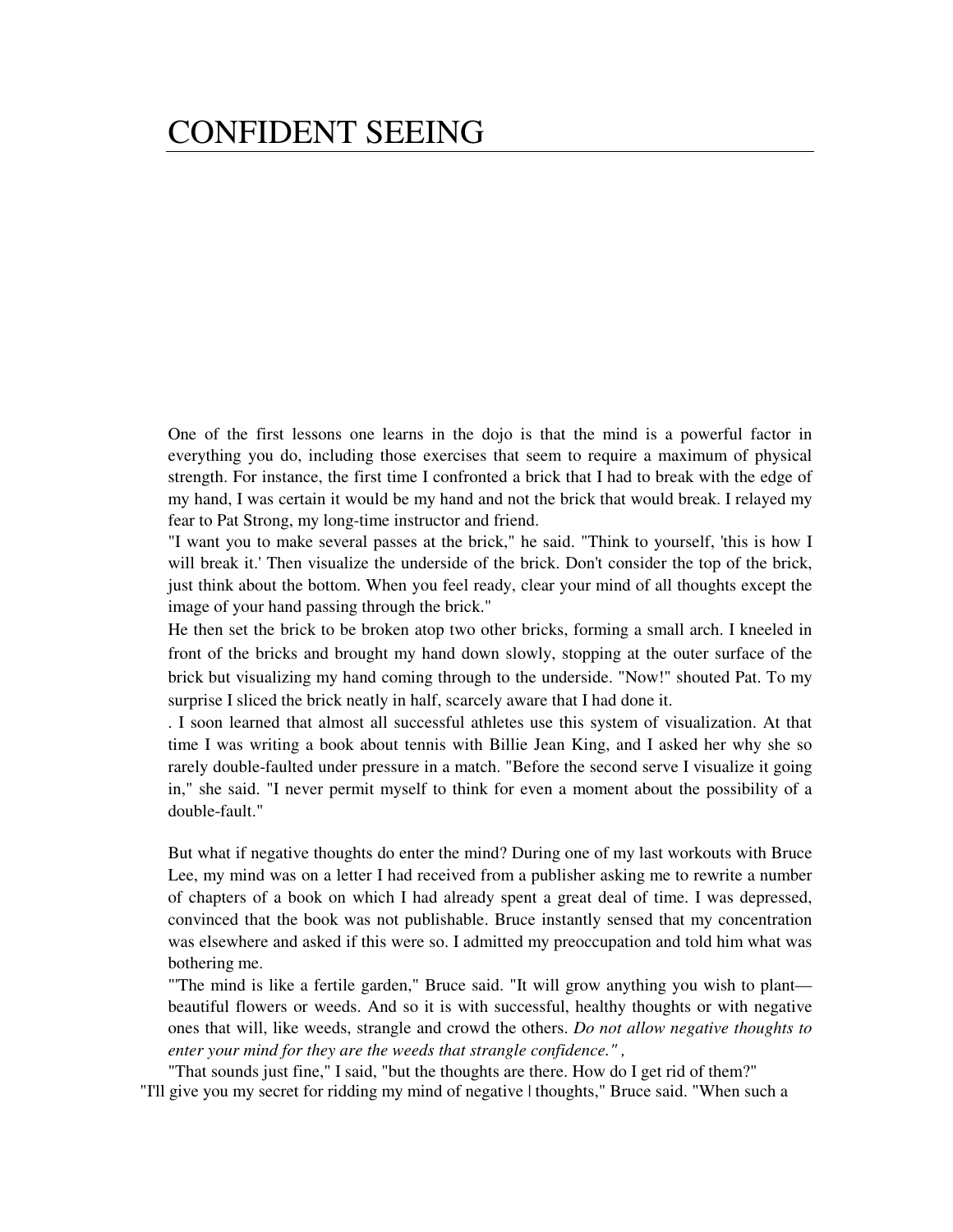thought enters my mind, I visualize it as being written on a piece of paper. Then I visualize myself wadding the paper up into a tight ball. Then I mentally light it on fire and visualize it burning to a crisp. The negative thought is destroyed, never to enter my mind again."

"Beautiful!" I said. "But how can I develop the confidence to do the job?"

"By visualizing success rather than failure, by believing 'I can do it' rather than 'I can't.' Negative thoughts are overpowering only if you encourage them and allow yourself to be overpowered by them."

I realized then that negative thoughts were indeed overpower- ing me, although I rationally knew I could do the job. I had never thought of visualizing the problem solved or the work done, as Bruce suggested. Nor had I ever "thought through" the problem, as Pat Strong had taught me to do with the brick. But this time when I started the rewrite, I kept the thought of success uppermost in my mind and quickly finished.

This technique of visualization is used by martial artists in many situations. For example, karate instructor Sam Brodsky recently planned a demonstration for his students in which he intended to break nine one-inch slabs of concrete with one punch of his fist.

The concrete was stacked on the floor in front of him and Brodsky took a half-kneeling position. He made two false passes at the brick, then inhaled deeply. With an earp-splitting *"Kiai!"* (exhalation of breath) he smashed his fist onto the slabs. All but the last two shattered. After the applause, I noticed Brodsky's face turn white and he turned the class over to an assistant.

I found him in the dressing room examining his hand with dismay. It was clearly injured. Although he was almost certainly in pain, he gave no sign of it as he left, saying he thought he had better see his doctor.

Later I learned that he had pulverized many of the small bones in the knuckles of his right hand. The doctors called the damage a "displaced fracture" and decided to operate. After the operation his hand was put together with wires, and Brodsky was told it would take fifteen to eighteen weeks for any kind of healing process to begin. The doctors said it would probably be a year before he regained even partial use of the hand.

Brodsky, who had studied martial arts in Korea and Japan, believes that the key to healing lies in the mind. On the night he came home from the hospital with his hand in a cast, he lay in bed with his eyes shut, imagining that his hand was a building site.

Here is his story: "As I lay in bed, I imagined a whistle going off and I visualized a horde of little men with mortar and cement and welding tools climbing down inside the cast going to work on reconstructing my hand. The men had different colored work clothes and hard hats, even slogans on their T-shirts. I concentrated so hard on the way they were dressed and their tools and equipment that I forgot the pain. Then sleep came.

"In the morning I woke up imagining that I heard the whistle going off. It was as though the little men had worked a full night shift putting together the bones in my hand.

"Every night for three-and-a-half weeks before I went to sleep I heard that whistle going off and 'saw' those little men at work on my hand. They had pulleys hooked up to the bone with braces and couplings.

"Two weeks later when I went back to see the doctor, he took my hand out of the cast and said the healing process was 'amazing,' but that my knuckles were frozen together. I would have a stiff hand. He put my hand in a sling and sent me home.

"Each night from then on, before I went to sleep, I imagined the same men at work on my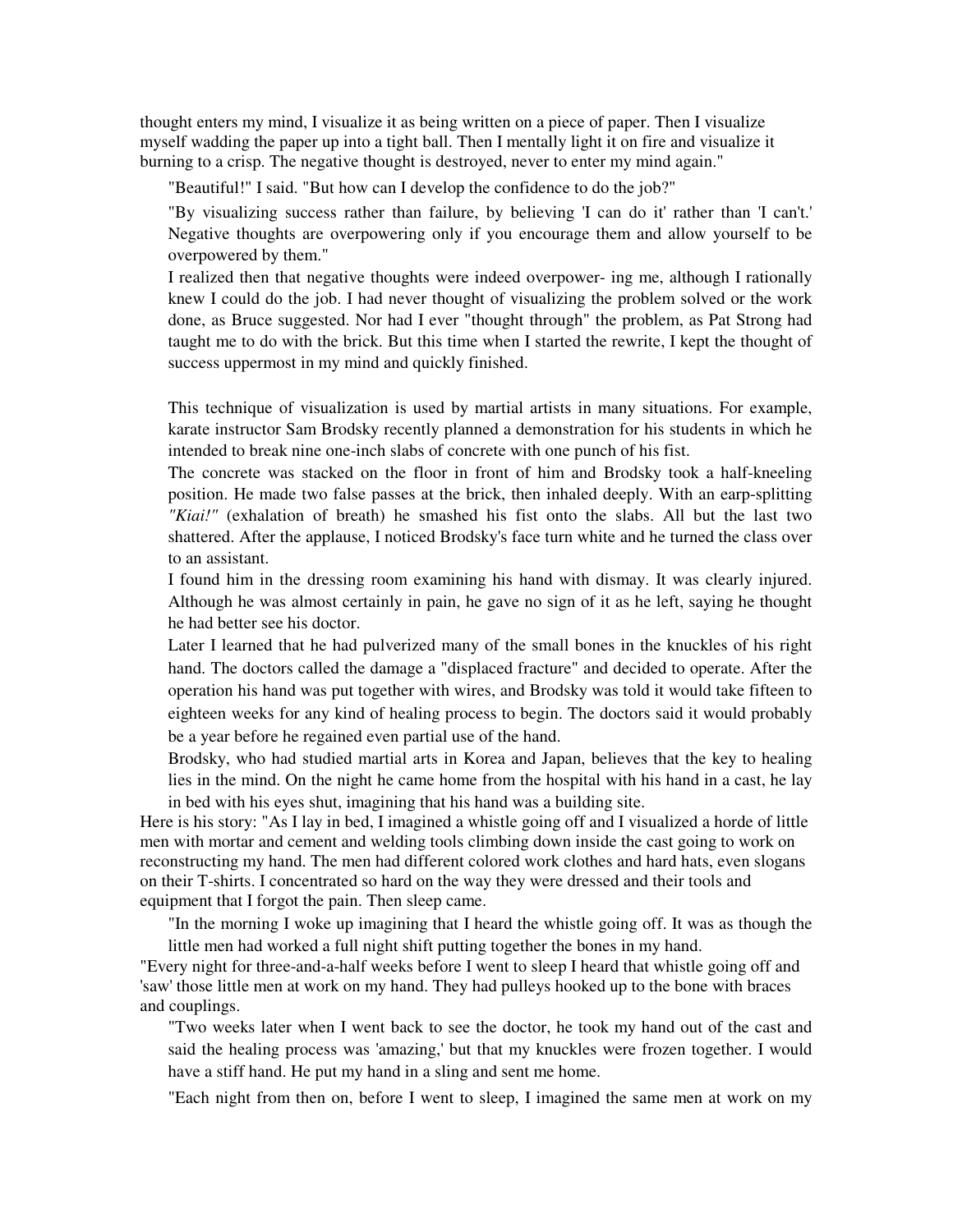hand. But this time their equipment had changed. Now they were working with files, oil, graphite, and materials that lubricate and make things smooth. They began filing and sanding my knuckles. When I went back to the doctor again seven weeks later, he said it was 'a miracle.' The healing process, which he had estimated would take a year, had required only ten weeks."

Six months after his hand had healed, Brodsky successfully completed the demonstration before his students.

Last winter I used Brodsky's technique of visualizing the healing process to clear up a severe bronchial congestion. Every morning and evening for three successive days, I carefully visualized a snow-blower moving through my bronchial tubes, clearing out the congestion and opening up the passages. I practiced seeing myself getting healthy, and very soon I was.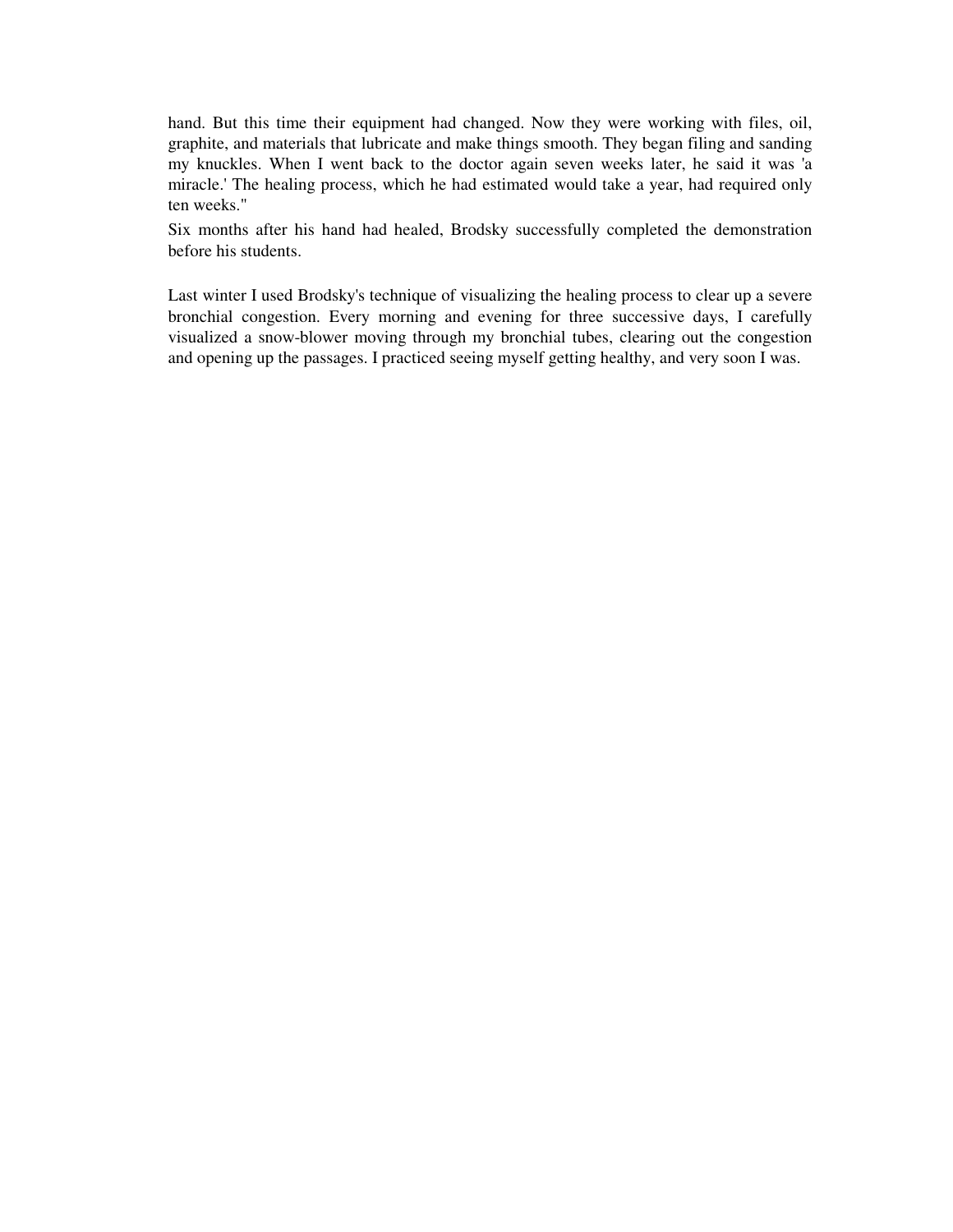# THE POWER **OF FOCUS**

Bruce Lee was only 5 feet 8 inches tall and weighed less than 150 pounds, yet the amount of power he was able to generate was incredible. One of his favorite demonstrations of power was his "one-inch punch"—holding his hand only an inch away from the chest of a man far larger and heavier, Bruce was able to either knock the man down or propel him backward. One day while Bruce was training me in my backyard, a friend who had heard about Bruce dropped by to watch the session. My friend was a black belt in judo as well as a weight lifter. He watched us quietly for a few minutes. Then, because the young master was not formidable in appearance, he decided to *put Bruce to the test.* He told Bruce that although his lightningfast movements were impressive, he wondered how much power they had.

"Enough to do the job," Bruce said quietly.

My friend was stubbornly determined to challenge Bruce, and when the session was over he brought up the question of power again.

Bruce asked my friend to take a position about five feet from the

swimming pool.

"Brace yourself," said Bruce, as he placed his hand, fingers outstretched, on my friend's brawny chest. "I am only going to close my hand into a fist and I will knock you over."

"No way," said my friend, who nevertheless braced himself.

Bruce suddenly closed his fingers into a fist—a movement of perhaps one-quarter of an inch—and my friend flew backward into the pool.

As he climbed out dripping wet, my friend merely asked meekly if he could go into the bathroom and towel off.

I followed him into the house and found him sitting on the edge of the tub, fighting hard to catch his breath, and examining his chest. "I feel as though I've been hit with a hammer," he said. "I wouldn't have believed it."

Later I asked Bruce how he had done it.

"I relaxed until the moment I brought every muscle of my body into play, and then concentrated all the force in my fist," he said. "To generate great power you must first totally relax and gather your strength, and then concentrate your mind and all your strength on hitting your target."

Again, I decided to try to apply the principle of focused concentration to my tennis game. During a warm-up, when I was normally a bit tense, I made a conscious effort to relax and gather all my strength until the moment I made contact with the ball. Then I concentrated only on stroking the ball properly, keeping my mind on the area of the court where I wanted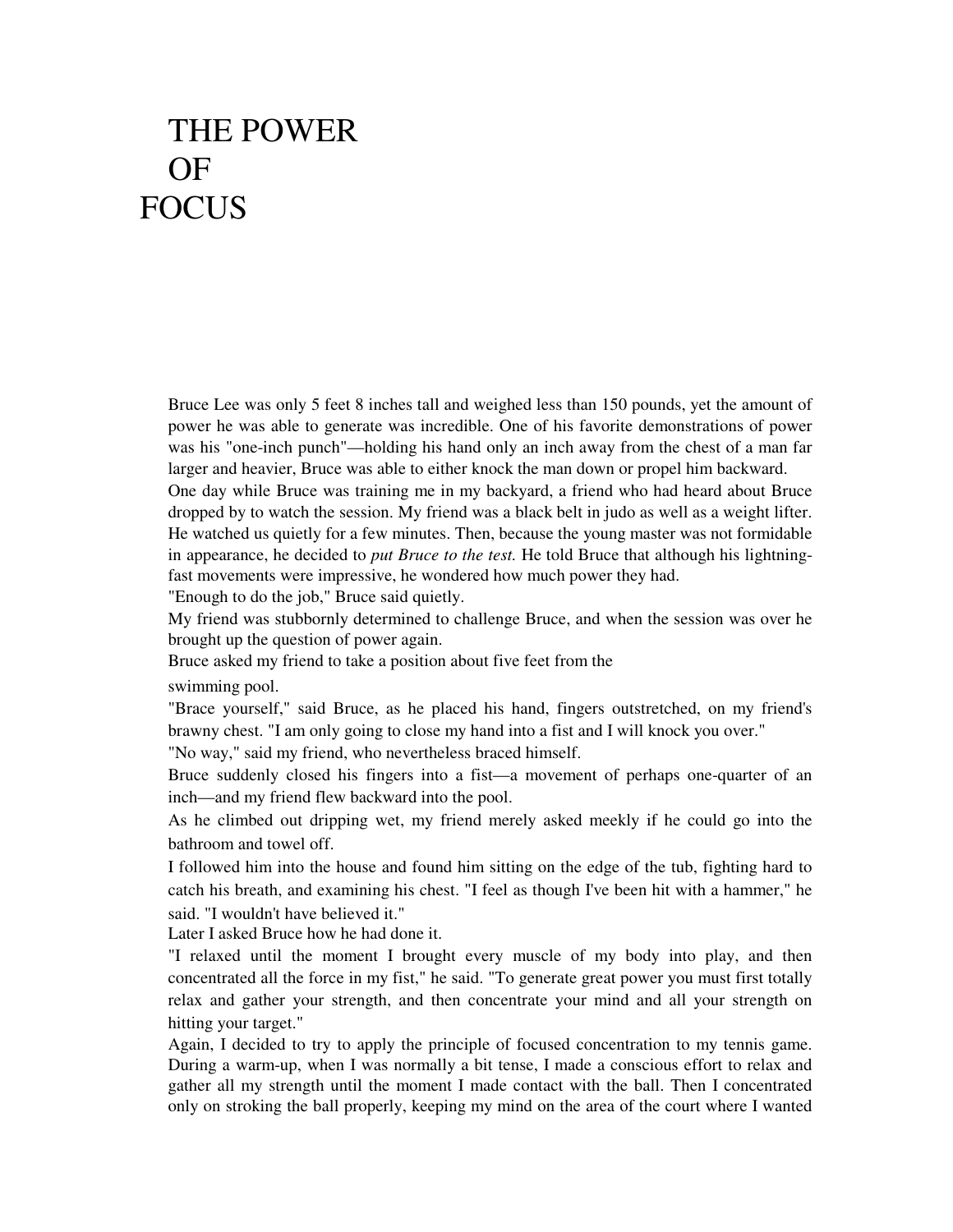the ball to land. The ball left my racket with tremendous speed and went exactly where I intended it to go. It was a far better shot than I have ever before made. And whenever I remember Bruce's demonstration of focused power, I have been able to duplicate it.

A Zen master out for a walk with one of his students pointed out a fox chasing a rabbit. "According to an ancient fable, the rabbit will get away from the fox," the master said.

"Not so," replied the student. "The fox is faster."

"But the rabbit will elude him," insisted the master.

"Why are you so certain?" asked the student.

"Because the fox is running for his dinner and the rabbit is running for his life," answered the master.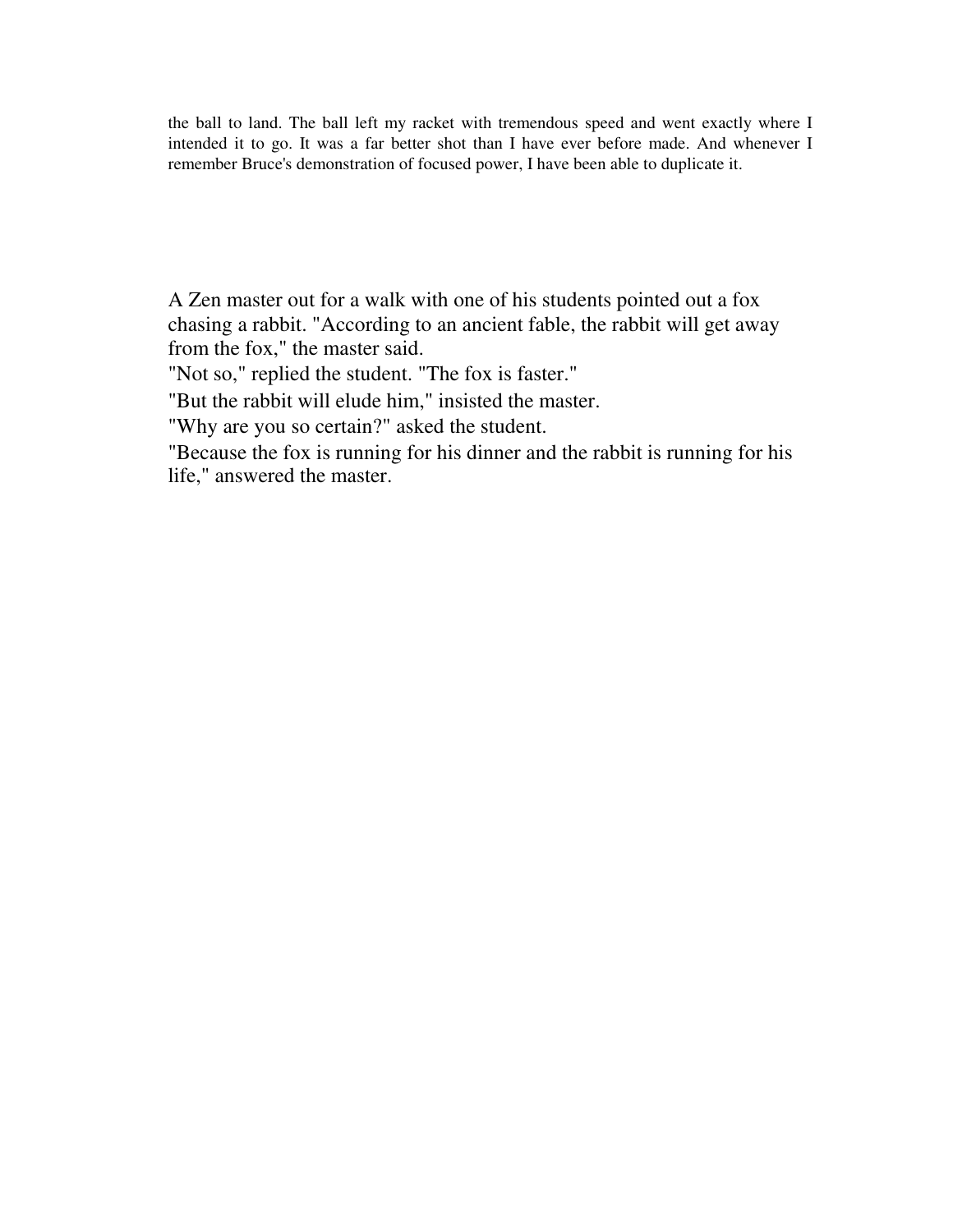#### MULTIPLE OPTIONS

Mas Oyama is a Korean who teaches karate in Tokyo. Although only forty-four years old, Oyama is a master among masters, considered by many to be the greatest living martial artist. His exploits are legendary. To develop his discipline, endurance, and body he spent a year and a half living alone in the desolate mountains of Japan, doing 2,000 push-ups a day and pounding his fists against trees until they were bloody. To develop concentration he sat under an ice-cold waterfall and meditated on Zen koans (questions that cannot be resolved by rational thought), creating a state of intellectual tension conducive to attaining enlightenment. Oyama can drive the edge of his hand through a dozen roofing tiles as easily as a woodsman can chop a bough with an axe. I have seen film in which he faced alone the onslaught of a charging bull and brought the huge animal to the ground with two blows. The first blow sliced a horn in half; the second hammered the animal squarely on the head and stunned it.

He is a big, Buddhalike man—solid, permanent, and at one with himself and his environment. The landscape of his face is flat, tranquil, and bland, with just the hint of a smile around the edges of the mouth. It is his eyes which rivet you: intelligent, calm, clear, and aware. He gives the impression of seeing and comprehending everything. He is usually silent, sitting quietly, hands resting on his thighs. Everyone who comes into his presence is calmed by his serenity.

When asked about the source of his tranquility, Oyama's answer is oblique, as are many of the answers given by Zen masters: "Karate is not a game. It is not a sport. It is not even a system of self-defense. Karate is half physical exercise and half spiritual. The karateist who has given the necessary years of exercise and meditation is a tranquil person. He is unafraid. He can be calm in a burning building."

After having spent many years with martial artists, I think I understand the underlying meaning of Oyama's words. Such serenity can only be achieved by fully extending yourself in what you do, knowing that you have done everything you are capable of doing. Because Oyama has pushed himself to the outer limits of his mental and physical abilities, nothing can unnerve or worry him. When Oyama performs karate, one has the sense that he is wrapped in an impenetrable cocoon of his own experience, excellence, and self-knowledge. He is never nervous about his performance, since he is always functioning within an area he has already fully explored. He epitomizes the Zen master in combination with the master of the martial arts. Because of his detached calm, he is capable of making a rational decision from his many possible options even in the face of lifethreatening danger.

Oyama, like many other masters who have dedicated their lives to martial arts, has learned that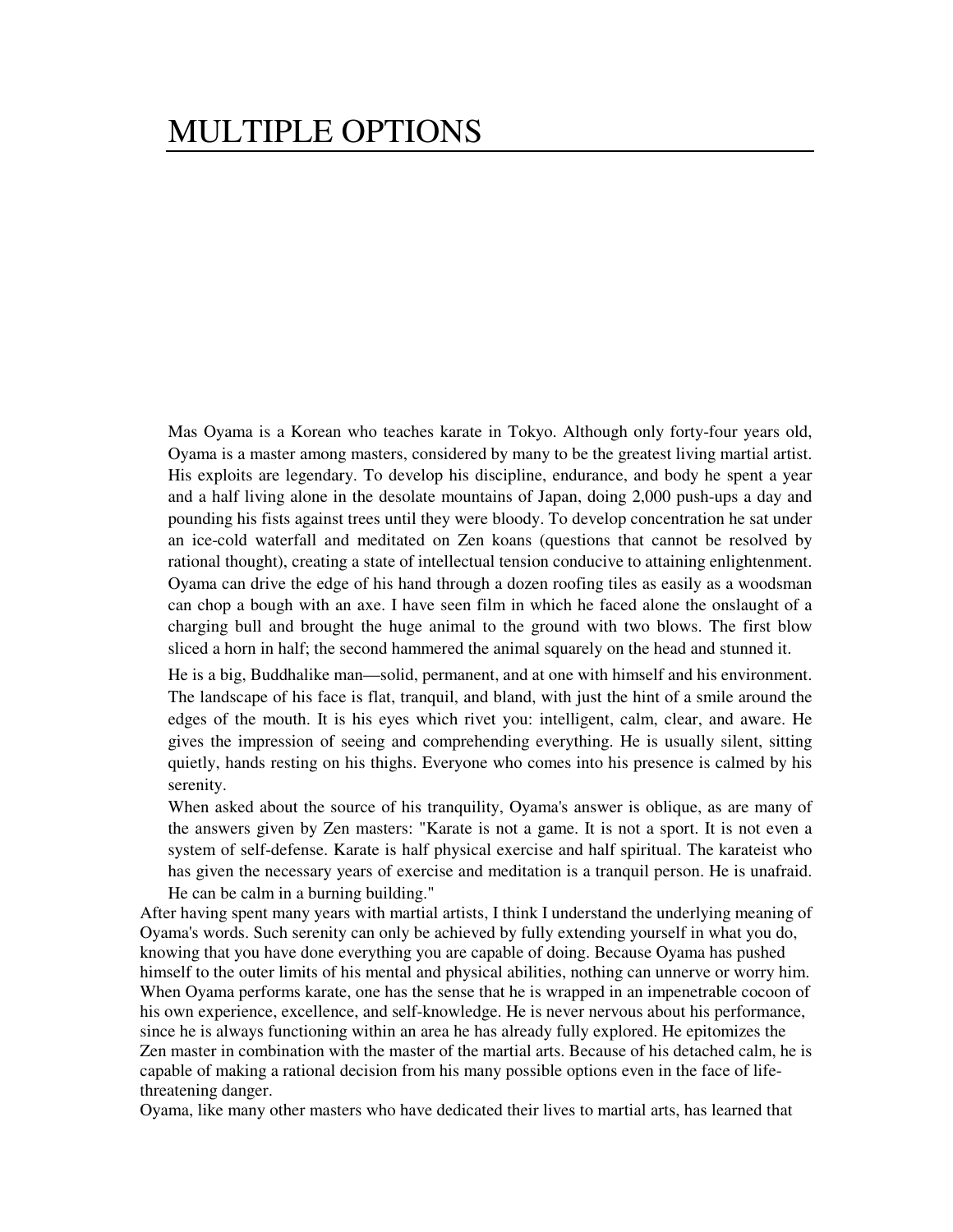there are multiple ways of responding to an attack on the mat just as there are multiple courses of action available in any life situation. Because Oyama is calm and sure of himself and his abilities, he can respond with force as easily as he can respond gently.

My own experiences on the mat have taught me that there are certain things I can do something about and others about which I can do nothing. I have learned to consider the alternatives with a kind of detached calm, and having made a rational decision, to follow through with it.

Even in the face of an earthquake a martial artist would probably maintain his calm and his sense of proportion. At the first rumble he would say to himself, "I'm in an earthquake. What is the best thing to do? Should I get under a doorway? Should I run outside? Should I remain where I am?" Were he to decide to move, he would do so calmly because his decision was based on rational thought. Whatever his decision, he would react to the facts of the situation and not to the fantasy or the threat.

The American karate master, Ed Parker, likens this state of tranquility to having "a mind like still water" *(miso no koro).*

How does one achieve "a mind like still water?" One learns to go with the flow of life, the current of existence. When an untoward event occurs in your life, react to it without haste or passion. Realize that in almost every instance you probably have more alternatives than you think you have. Hold still a moment before acting or reacting and consider the alternatives. Then, having decided upon a course of action, proceed calmly.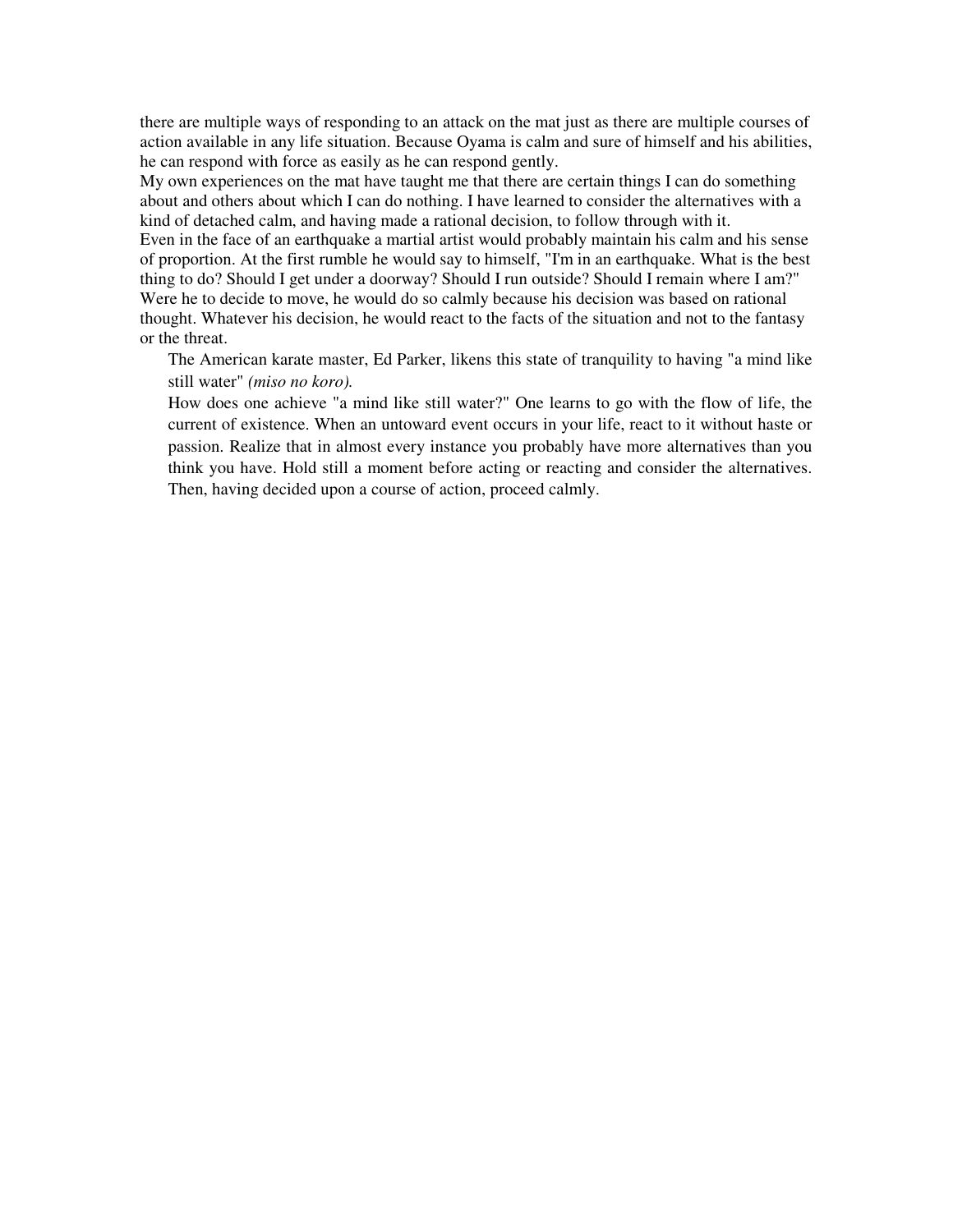# MARTIAL ARTS WITHOUT ZEN

Not long ago I observed a dispute between two martial artists of the first rank. One of them was an instructor with his own dojo, the other had been his best friend—until he decided to open up his own school. In the process he took with him several students from his friend's dojo.

As an intimate of both men I was astonished to discover their irrational hostility toward one another. There was talk of vendettas between the schools, personal confrontations, recriminations, and vows of enmity. They displayed all the behavior one might expect of misbehaved children, indicating to me that it is possible to be a martial arts master without mastering the spirit of Zen.

This may seem at odds with much that I have written about in this book, but the simple truth is that it is possible to master the physical techniques of the martial arts without understanding or absorbing the spiritual and philosophical basis of the arts. On the other hand, it is also possible to apply the spiritual precepts of Zen in the martial arts without involving oneself in the arts.

I believe one can learn much about Zen from any activity one is engaged in by remaining aware of one's inner reactions. The key is a constant exercise of awareness, vigilance of the mind, and relaxation of the body. Applying the principles of Zen frees an individual from concern, tension, and anxiety about winning or losing.

Since I began studying the martial arts many years ago, I have noticed both small and large changes in my attitudes and my actions. For example, all of my other sports activities have improved. I am a better tennis player because I am able to hit the ball without thought, freeing my body and allowing me to relax physically as well as mentally. I run better because I am not concerned with running a certain distance or for an established length of time.

My attitude toward my work has also changed. Years ago I thought too much about what I had to do, labored too long over it, put off difficult chores, waited for the mood to be right or the creative juices to flow. Now I just do it without conscious effort. It flows because the work and I are one, and not in conflict with each other.

The study of Zen in the martial arts has also helped me alter my personal life. I feel my life calmer, richer, and fuller. I now have more patience, more tolerance of others, and more selfconfidence. I feel myself to be a better father, husband, and friend. I have lost much of the edginess and combativeness that arose from my insecurity. Of course, I would still rather not lose a game, a bid for work, or an argument. But when I do, I can now lose more graciously, accepting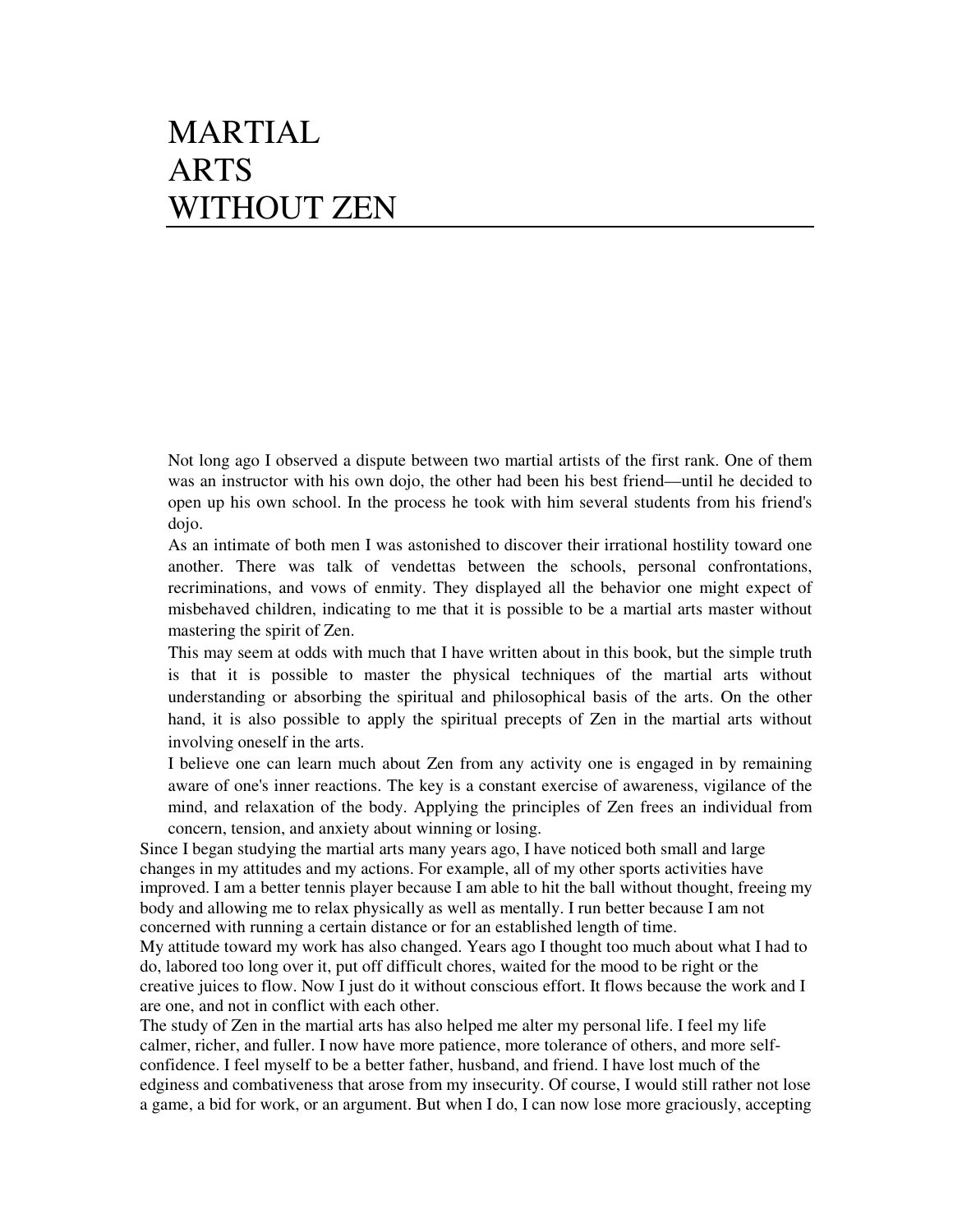defeat as part of the learning process.

#### **THE WAY OF LIFE**

A man is born gentle and weak.

At his death he is hard and stiff.

Green plants are tender and filled with sap.

At their death they are withered and dry.

Therefore the stiff and unbending is the disciple of death.

The gentle and yielding is the disciple of life. Thus an army without flexibility never wins a battle.

A tree that is unbending is easily broken. The hard and the strong will fall. The soft and weak will overcome.

—LAO-TZU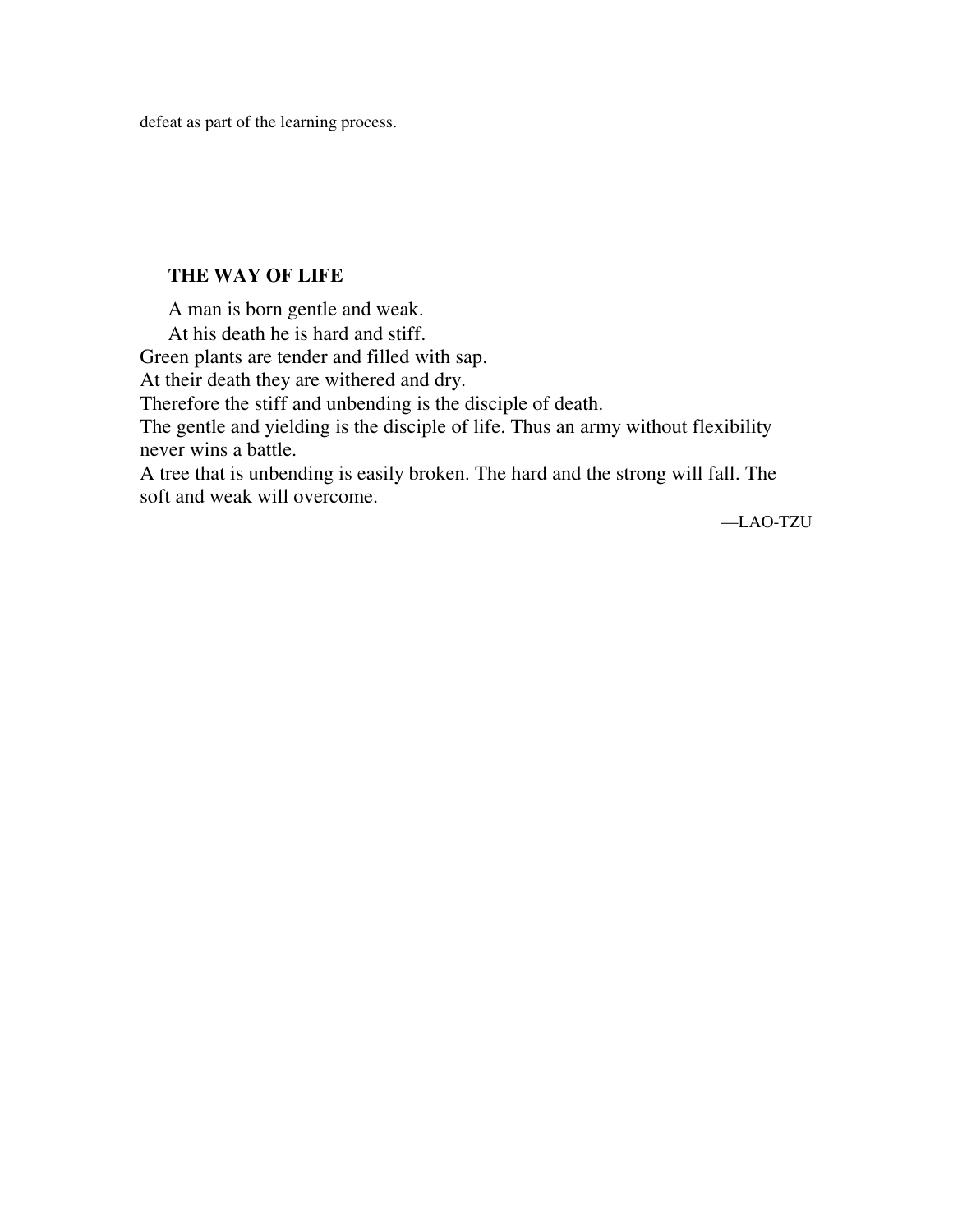## KARATE WITHOUT WEAPONS

There have been numerous books about karate written by the masters. In my view, the best of all these books was written by the greatest of all the masters, Gichin Funakoshi. At nearly ninety years of age he wrote his autobiography, *Karate Do: My Way of Life.* In telling of his own famous teachers, not only of their mastery of technique but also of their behavior in critical situations, Funakoshi reveals the true spirit of karate.

One of my favorite stories in his book concerns one of his teachers, Master Matsumura. The story begins some decades ago in Naha, Japan, in the small shop of an engraver who was also the local karate champion. The engraver was a giant of a man, with bulging muscles straining the short sleeves of his kimono. Just past forty years of age, he was in the prime of his manhood.

One day Matsumura came into the engraver's shop. Although not as formidable in appearance as the engraver, Matsumura, who was in his early thirties, was also an imposing man—tall, with piercing black eyes. But his voice was soft as he described a design he wanted engraved on the brass bowl of his pipe.

The engraver looked up at his visitor. "I beg your pardon, sir," he said. "But aren't you Matsumura, the karate teacher?"

"Yes," said Matsumura. "What of it?"

"You are said to be the finest karate instructor in the land. You even teach the head of the clan, don't you?"

"I did," said Matsumura with bitterness. "But no longer. To tell the truth, I am fed up with karate."

"I don't understand," said the engraver. "Everyone knows you're the best sensei alive. If you are no longer teaching the head of the clan, then who is?" Noticing the look of dejection on Matsumura's face, the engraver added, "Something dreadful must have happened."

"You are right," said Matsumura. "The head of the clan was an indifferent student with crude technique who is accustomed to winning matches because of his rank, not his skill. One day, to teach him a needed lesson, I pointed out his weaknesses and dared him to attack me with all of his strength. He opened with a double kick *(nidan-geri)*—a bad first move to use on an expert—and I sent him sprawling in a heap six yards away.

"When he finally regained his footing, he ordered me to leave his sight and not return until I was sent for. It would have been better for me had I never attempted to teach karate to him in the first place. In fact, I'd have been better off had I never learned karate myself."

"Nonsense," said the engraver. "In any event, since you are no longer teaching him, why don't you teach me?"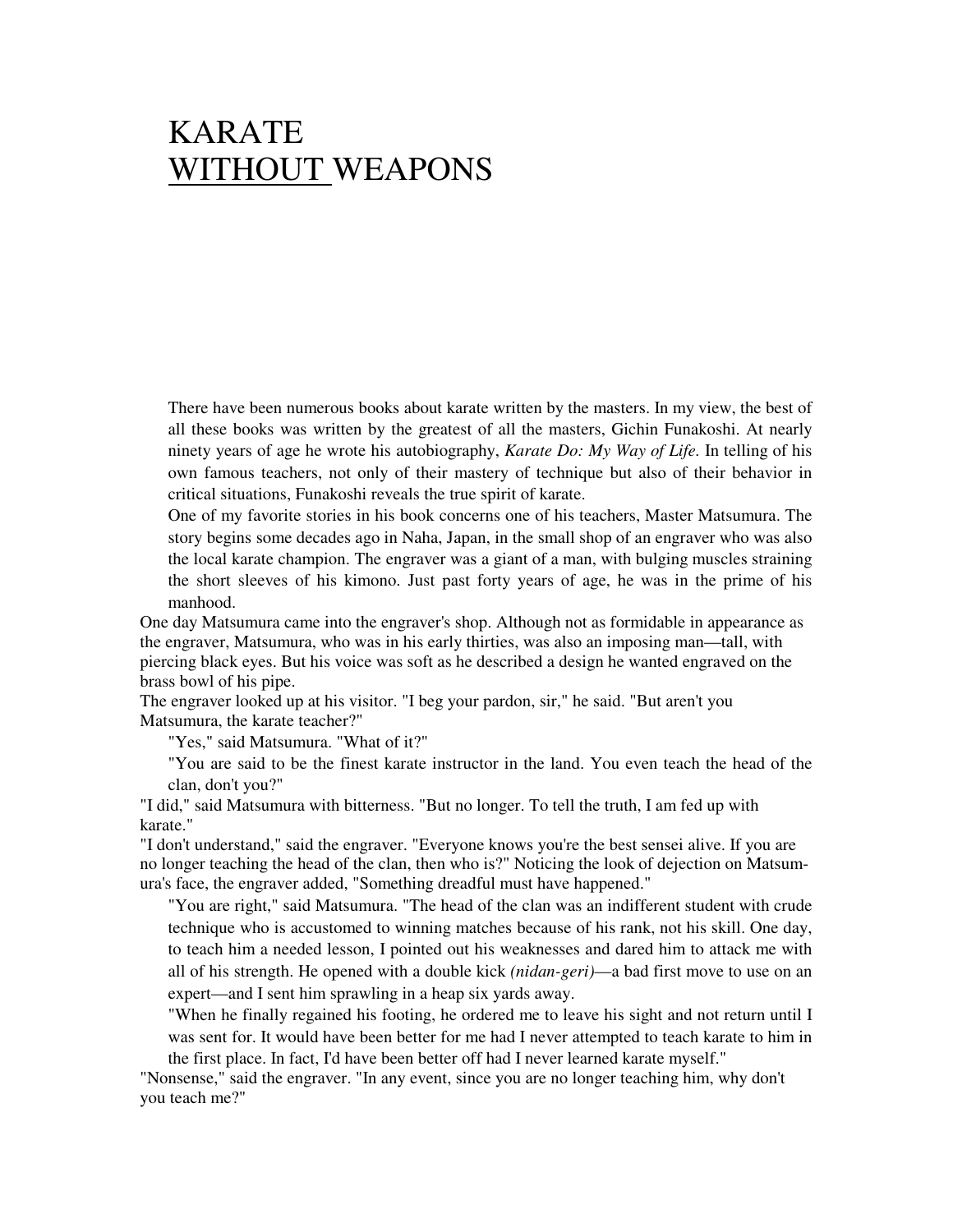"No," said Matsumura. "As I told you, I've given up teaching and, in any case, why would a man as expert as you want to take lessons from me?"

"Frankly, I'm curious to see how you teach," said the engraver. "I don't teach karate anymore," thundered Matsumura, irritated by the engraver's presumption that the former teacher of the head of the clan might become an engraver's teacher.

At this outburst the engraver's attitude changed. "Then, if you refuse to teach me, will you also refuse to grant me a match?" Matsumura was incredulous. "You want a match—with me?" "Exactly," replied the engraver. "There are no class distinctions in a match, and since you no longer teach the head of the clan you don't need his permission to meet me." The engraver's voice and eyes now had a touch of insolence as he said, "And I can assure you that I'll take better care of myself than he did."

"Don't you think you are going too far?" asked Matsumura. "It's not a question of being hurt, it's a matter of life or death. Are you so set upon dying?"

"I'm quite willing to die," snapped the engraver. "In that case I will be happy to oblige you," said Matsumura. "But first let me remind you of the old saying. If two tigers fight, one is bound to be hurt and the other to die."

When Matsumura saw his words had no effect on the engraver, he said, "I leave the time and place of our encounter up to you." And so an appointment was made for five o'clock the following morning in the graveyard behind Tama Palace. At the appointed hour the men met. Dispensing with formalities, they faced each other from a distance of many yards. The engraver made the first move. He closed the gap by about half, thrust out his left fist in a *gedan* position, and cocked his right fist at his right hip, ready to attack. Matsumura quietly faced him in a natural position *(shizen tai)* with his chin resting at his left shoulder. It was a posture that seemed to offer no hope of defense, and the engraver prepared to continue his attack. At that moment, Matsumura opened his eyes wide and looked deep into the eyes of his opponent. Although Matsumura had not moved a muscle, the engraver fell back, repelled by a force that felt like a bolt of lightning.

Sweat beaded the engraver's brow and poured from under his arms. His heart began pounding. Feeling faint, he sat down on a nearby rock. Matsumura casually did the same.

After a moment Matsumura shouted, "Come on, the sun is rising. Let's get on with it." The two men rose and Matsumura assumed the same stance. The engraver, again determined to attack, advanced toward his opponent and once more was repelled by a force he later swore came only from Matsumura's eyes.

Now aware that the match was lost but determined to die like a man, the engraver gave a mighty *Kiai!* (a roar) which had terrorized lesser opponents. But Matsumura stood unmoved and once again the dismayed engraver retreated.

"Why don't you attack?" Matsumura asked.

"I don't understand," the engraver replied. "I've never lost a match before but I would rather be dead than lose face. I warn you, I'm going to attack in *sutemi,"* (meaning he would fight to the finish).

"Good," said Matsumura, smiling. "I await your pleasure."

Suddenly the engraver launched his attack with all the skill he could command, but at that very moment there came from Matsum-ura's throat a shout which echoed across the cemetery and rebounded from the distant hills. As the (lightning from Matsumura's eyes had earlier paralyzed the engraver so now did the dreadful *Kiai!* freeze him in motion.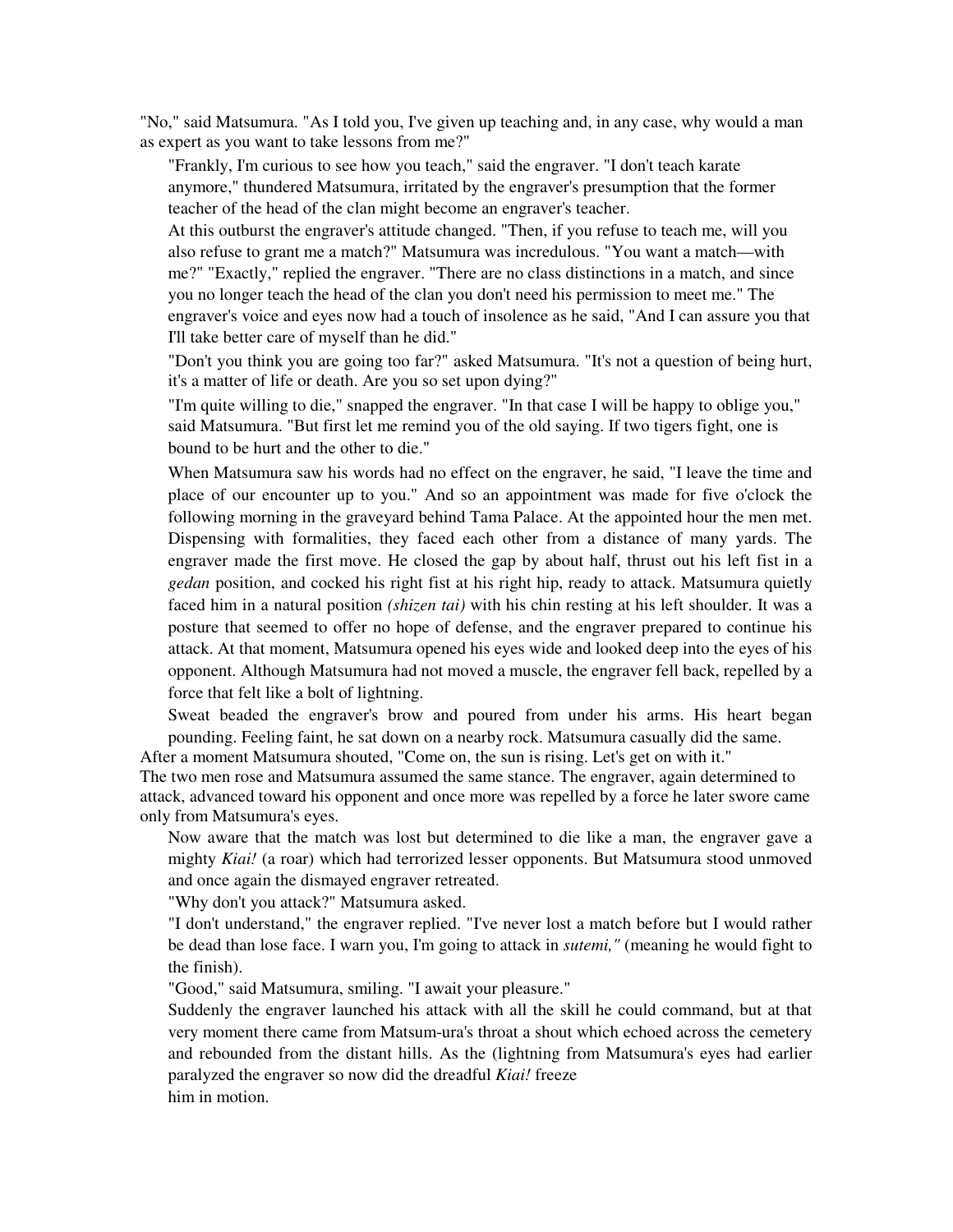"I give up," the engraver cried. "I was a fool to challenge you. There's just no comparison between my skill and yours."

"Not so," replied Matsumura gently. "You have great fighting spirit and, I suspect, much skill. If we had actually crossed hands, I might well have been defeated."

"You flatter me," said the engraver. "The truth is, I felt completely helpless when I looked at you, and I lost whatever fighting spirit I had."

"Perhaps," said Matsumura quietly. "But that was because of the difference between us. You were determined to win and I was just as determined to die if I lost.

"Listen," he added, "When I came into your shop yesterday, I was unhappy about being reprimanded by the head of the clan. When you challenged me, I was worried about that too, but once we decided on a match, all my worries vanished. I realized that I had been obsessed with relatively minor matters—with refinements of technique, with the skills of teaching, with flattering the head of the clan. I had been preoccupied with retaining my position.

"Today I am a wiser man than I was yesterday. I'm a human being and a human being is a vulnerable creature, who cannot possibly be perfect. After he dies, he returns to the elements—to the earth, to water, to fire, to wind, to air. Matter is void. All is vanity. We are like blades of grass or trees of the forest, creations of the universe, of the spirit of the universe, and the spirit of the universe has neither life nor death. Vanity is the only obstacle to life."

With that statement Matsumura became silent. The engraver was quiet, too, pondering the invaluable lesson in karate he had received. He had been defeated by a master without a blow being struck.

As for Matsumura, he was soon reappointed to his old position as personal instructor to the head of the clan.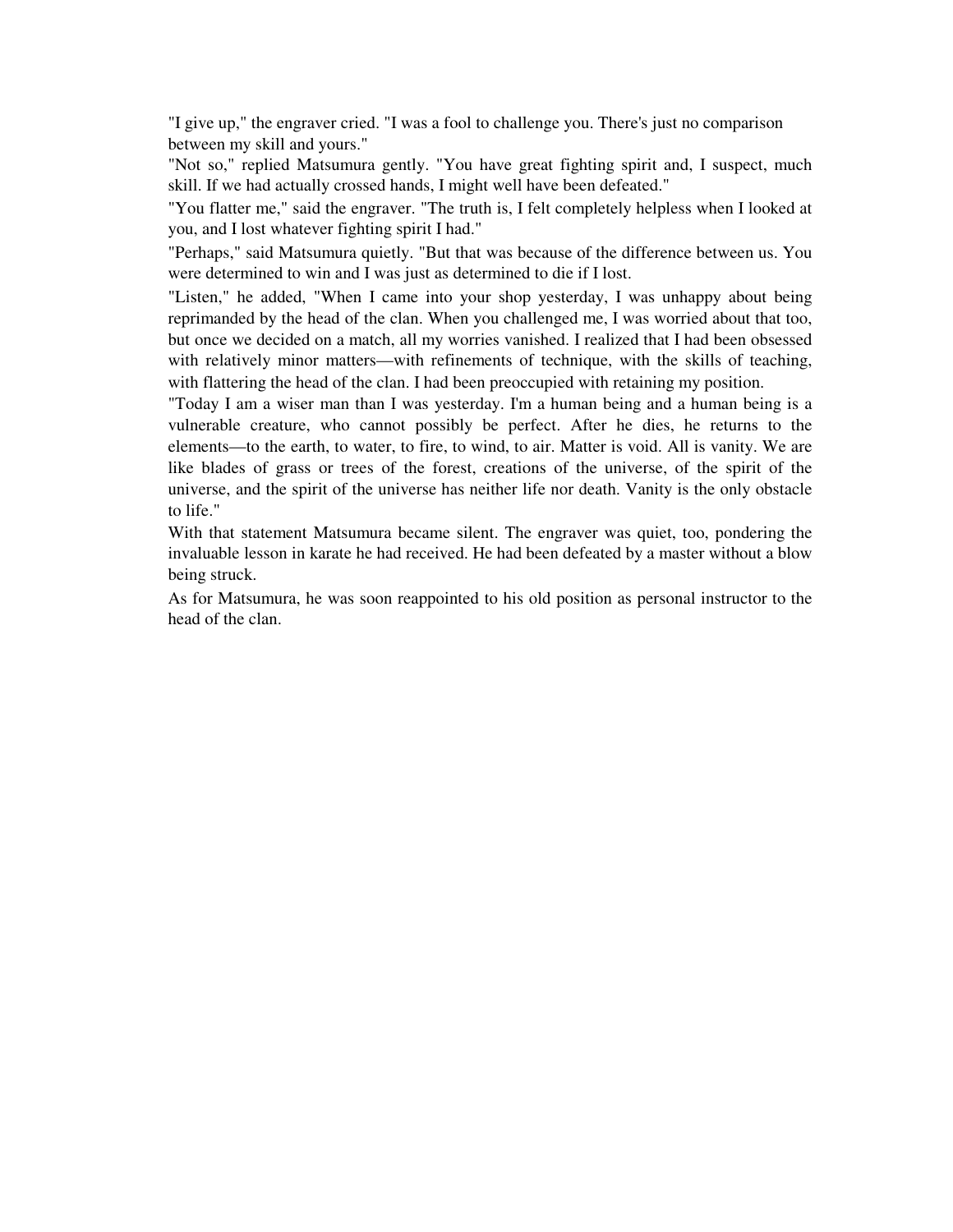# WINNING BY LOSING

When I first started to study martial arts, I had a recurrent daydream: My wife and I were crossing a dark street and were accosted by several thugs, or hoodlums. As the leader of the group stepped forward, I quickly and efficiently dispatched him with appropriate blows and fearsome sounds. In variations of this fantasy, the others of the group also attacked, and I quickly took care of them or they ran away in fear. This would result, of course, in my being a hero in my wife's eyes.

Twenty-five years later, when I had some expertise in the martial arts, a real-life situation took place, whose outcome was totally unlike my imagined scenario. I had just dropped my wife off at Los Angeles International Airport. In my haste to get home, I turned my car down a one-way lane in the parking lot, causing an oncoming car to screech to a halt. The driver shouted abuse at me. I apologized, but he kept up the tirade and blocked my exit. He then got out of his car and came to my window, continuing the harangue.

Again I repeated my apology, but he said he intended to teach me a lesson. I scrambled across the passenger seat and got out the side door to put my car between us.

When he came around the car I was waiting for him, arms at my side, hands open. I had already decided not to do anything unless he entered my "circle." He paused about five feet away and studied me.

"I told you I'm sorry," I said.

"I'm going to rip your tongue out of your mouth and stuff it down your throat," he said.

"Now what would you gain by that?" I asked quietly. "I'm almost twice your age and obviously it's no contest."

He started to edge forward. I shifted my body minutely so that my right foot was slightly forward and my weight centered. I crossed my hands over my chest so that the fingers of my right hand lightly touched my chin. I was staring at him in such a way that no single feature of his body was the point of focus, but I was completely aware of his entire body. I had taken a classic "ready" position from which I could move instantly. My mind was calm, open and relaxed, and I was confident of my ability to handle whatever happened.

"I had to jam on my brakes to avoid hitting you," he said a trifle less aggressively.

"It was my fault," I agreed.

"Yeah, well, okay," he said, and walked back to his car.

Although I stood confident and ready to respond to an attack, it was unnecessary. By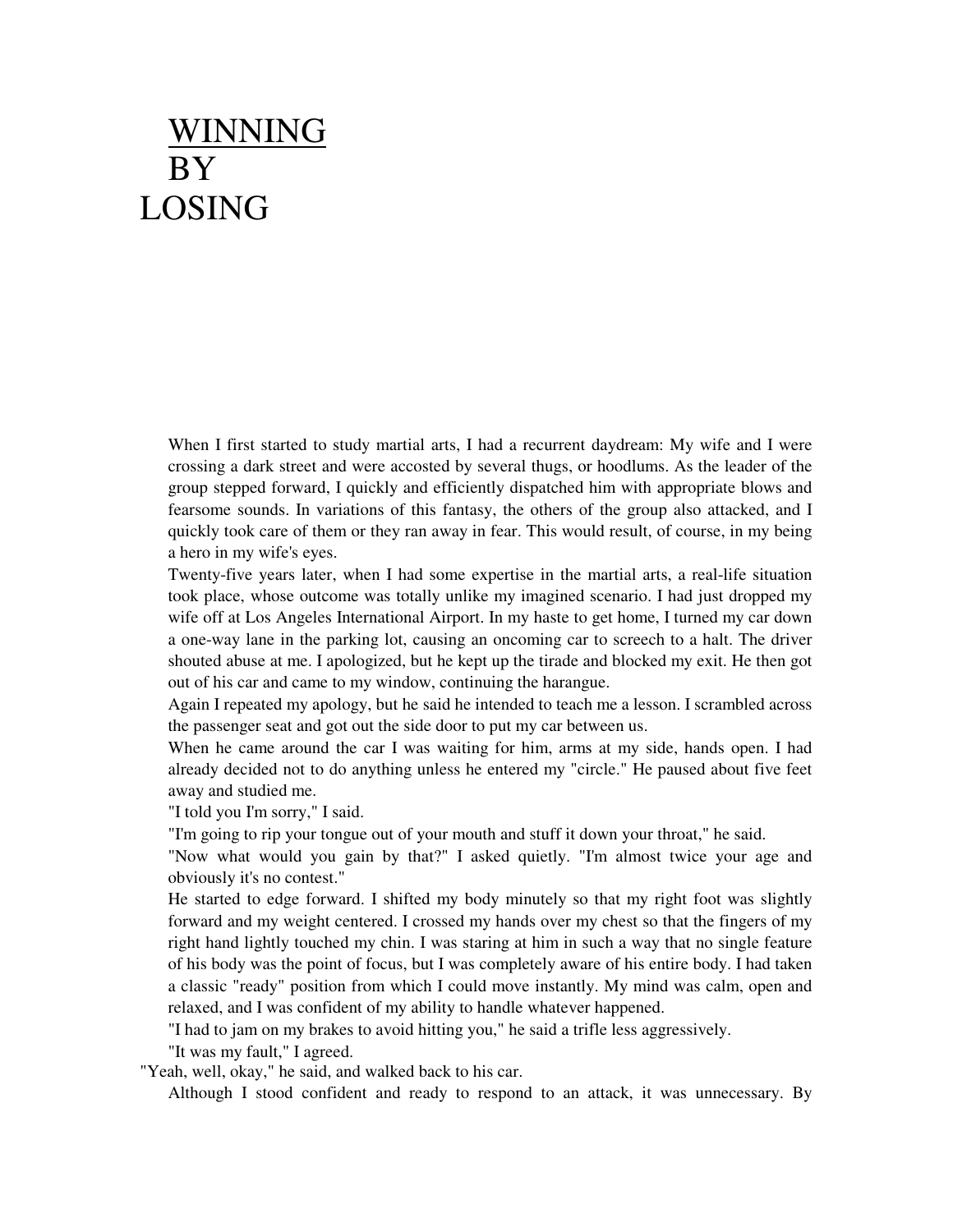apologizing for what was indeed my fault, I had defused his hostility. And by not acting aggressively, I had removed the necessity for him to prove anything by attacking me. I had "won by losing."

Ed Parker says, "The only reason men fight is because they are insecure; one man needs to prove that he is better or stronger than another. The man who is secure within himself has no need to prove anything with force, so he can walk away from a fight with dignity and pride. He is the true martial artist—a man so strong inside that he has no need to demonstrate his power.

"The point of achieving proficiency in any martial art is to be able to walk away from a fight rather than to win it. But you will walk with shoulders erect, pride in your bearing, knowing inside what the outcome of the battle would have been had you wished to precipitate it. And this attitude of confidence will be communicated to your antagonist, who will realize that he narrowly escaped defeat."

The Chinese word for this kind of confidence is *sai,* which can also be defined as "presence." It is a by-product of self-confidence and is instantly recognizable in any situation. Martial artists who are certain of their ability have it when confronted with certain situations, just as any person who is expert in his field projects it.

To be confident, however, does not mean to be foolhardy. On a recent television show I was asked what I would do if someone stuck a knife in my ribs and wanted my wallet. My answer was immediate. "I'd make change." As Jim Lau says, "There are times when you should fight, and there are times when you should split." I know of no martial artists who would risk their lives to save their wallets.

One day it was announced by Master Joshu that the young monk Kyogen had reached an enlightened state. Much impressed by this news, several of his peers went to speak with him.

"We have heard that you are enlightened. Is this true?" his fellow students inquired.

"It is," Kyogen answered.

"Tell us," said a friend, "how do you

feel?"

"As miserable as ever," replied the enlightened Kyogen.

—ANONYMOUS

To win one hundred victories in one hundred battles is not the highest skill. To subdue the enemy without fighting is the highest skill.

-SUN-TZU